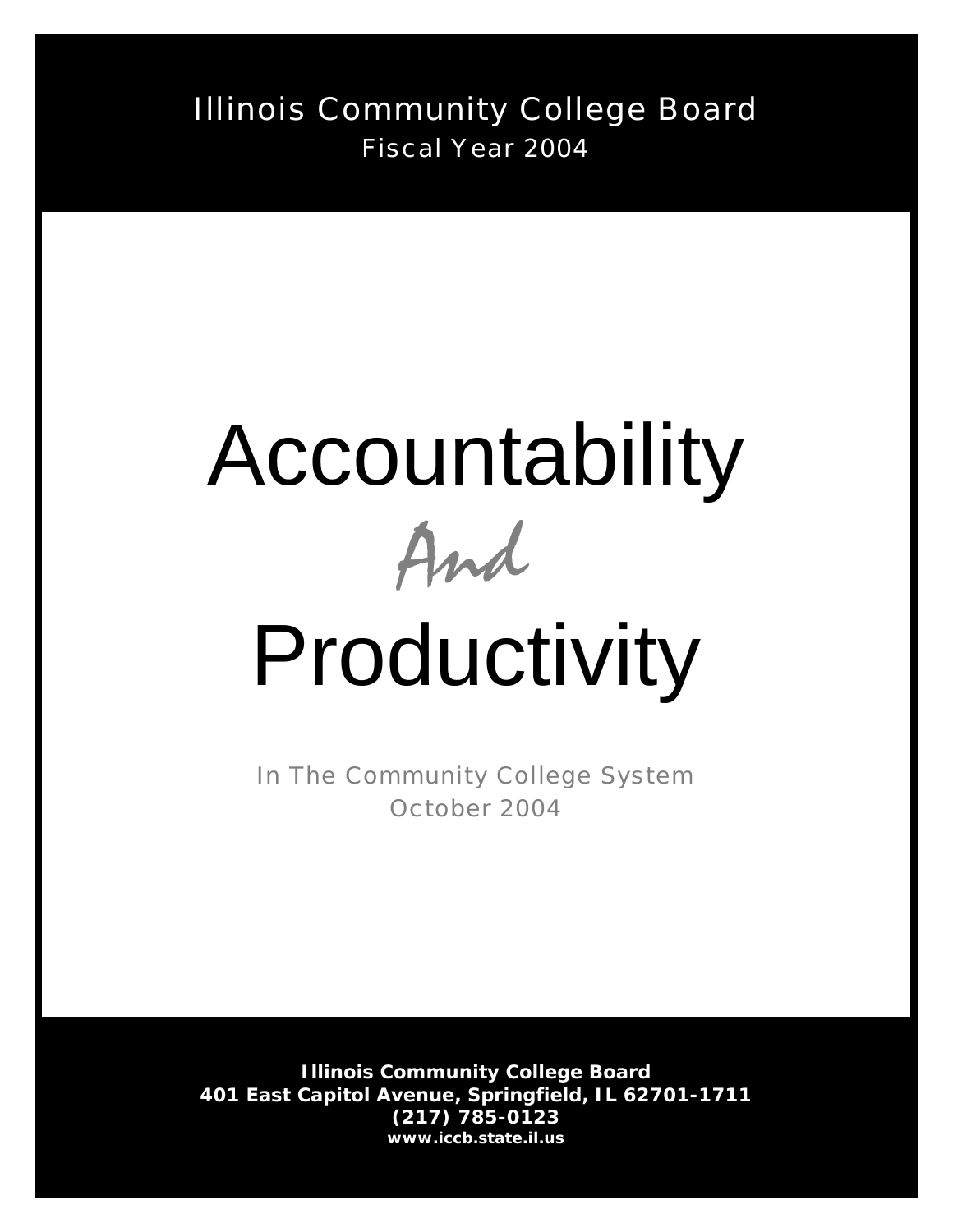Illinois Community College Board

#### **ACCOUNTABILITY AND PRODUCTIVITY IN ILLINOIS COMMUNITY COLLEGES Fiscal Year 2004**

#### TABLE OF CONTENTS

Page

| Analyses of the Results of Fiscal Year 2004 College Program Review |    |
|--------------------------------------------------------------------|----|
|                                                                    |    |
| Adult Education and Family Literacy, English as a Second Language, |    |
|                                                                    |    |
|                                                                    |    |
| Summaries of the Career and Technical Education Program Reviews    |    |
|                                                                    |    |
|                                                                    |    |
|                                                                    |    |
|                                                                    |    |
|                                                                    |    |
|                                                                    | 15 |
|                                                                    | 15 |
|                                                                    | 16 |
|                                                                    | 17 |
|                                                                    |    |
|                                                                    | 18 |
|                                                                    | 18 |
|                                                                    | 20 |
|                                                                    | 21 |
|                                                                    | 22 |
|                                                                    | 23 |
|                                                                    | 24 |
|                                                                    |    |
|                                                                    | 26 |
|                                                                    | 26 |
|                                                                    |    |
|                                                                    |    |
|                                                                    |    |
|                                                                    |    |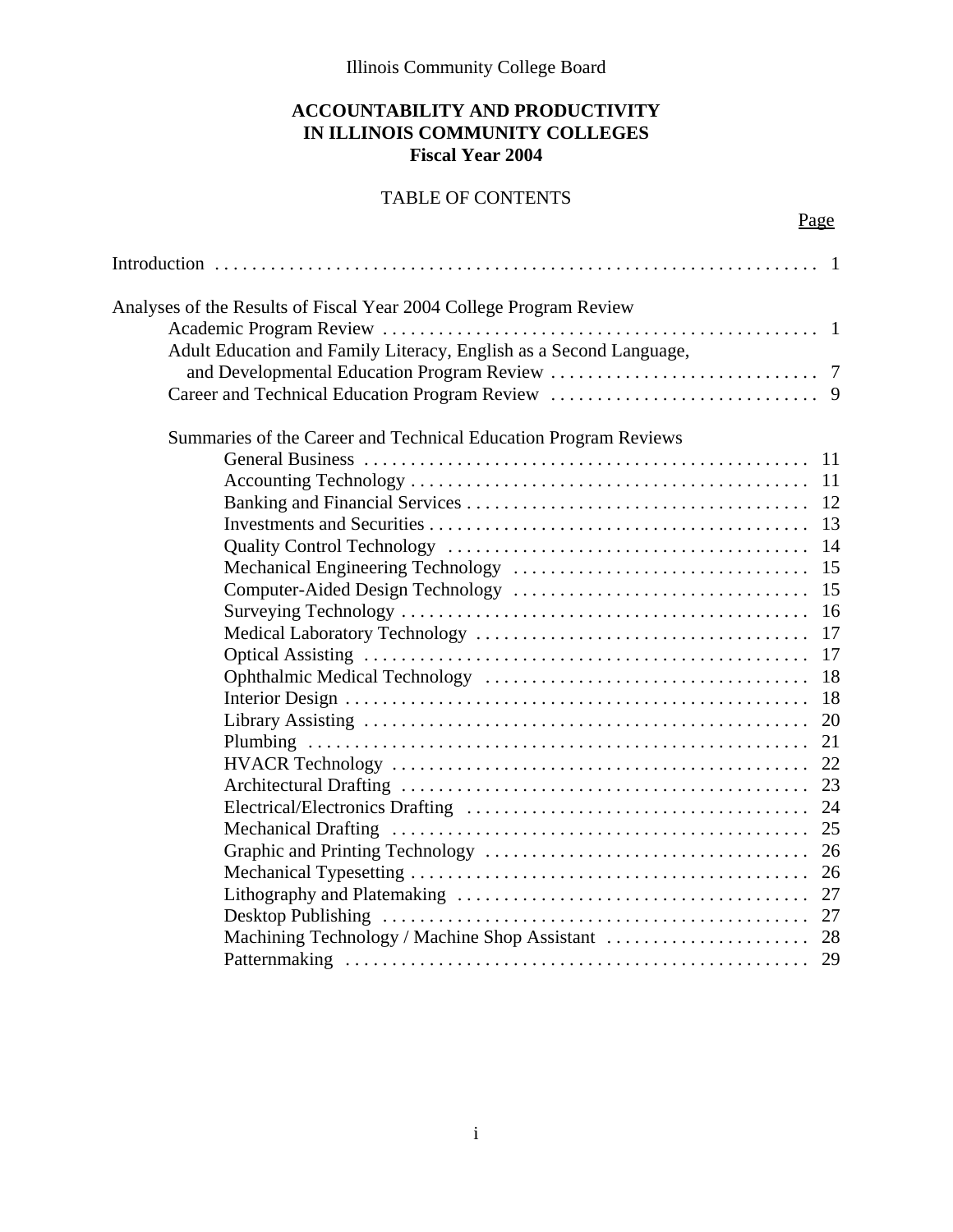#### TABLE OF CONTENTS (Continued)

#### Page

| Summary of Analyses of Career and Technical Education Program Reviews |  |
|-----------------------------------------------------------------------|--|
|                                                                       |  |
| Appendix A - Community College Program Review Summary Tables          |  |
| Table A-1: List of Programs Reviewed by                               |  |
| Table A-2: Summary of FY 2004 Reviews of                              |  |
| Table A-3: Occupational Programs Eliminated                           |  |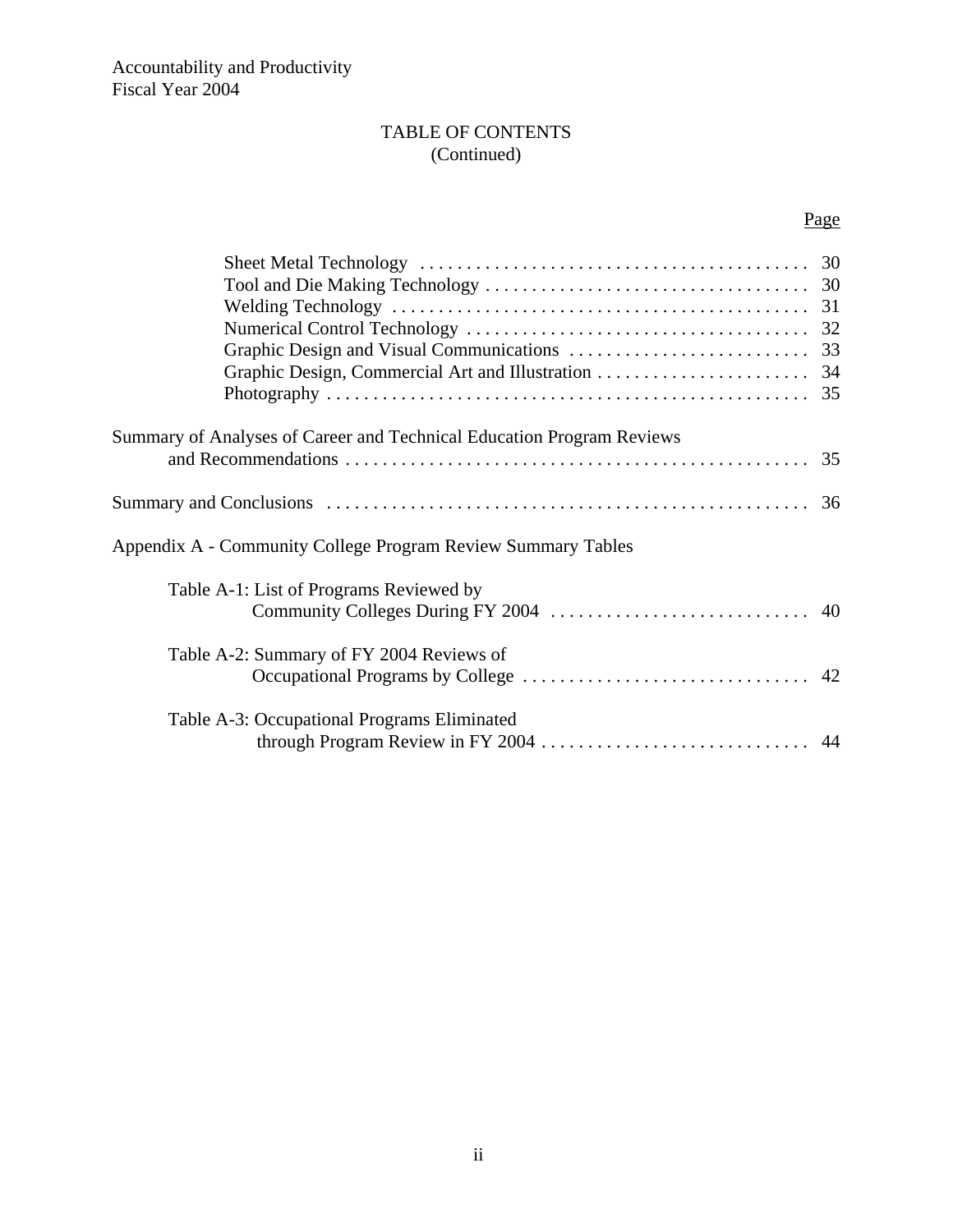#### Illinois Community College Board

### **ACCOUNTABILITY AND PRODUCTIVITY IN ILLINOIS COMMUNITY COLLEGES FISCAL YEAR 2004**

#### **Introduction**

#### **Analyses of the Results of Fiscal Year 2004 College Program Reviews**

In 1983, the Illinois Community College System began a broad-based accountability initiative through regular review of instructional, administrative and support services programs. Today the process continues to be a major accountability effort proven to be flexible enough to address the constantly changing policy issues and priorities of the various community college districts. To ensure that programs continue to meet the needs of both students and employers, colleges conduct a review of programs once every five years. The review is based on three criteria: program need, program cost, and program quality.

This report summarizes the results of academic, career and technical education, adult education, and developmental education programs that were reviewed during Fiscal Year 2004. Summaries include both program strengths and the common challenges colleges face in keeping instruction relevant while maintaining cost-efficiency. Specific quality improvements at the local level are also highlighted. During Fiscal Year 2004, community colleges reviewed **170 academic, 732 career and technical education, and 50 adult and developmental education programs. A table illustrating this information by college can be found in Appendix Table 1.**

#### **Academic Program Review**

Community colleges review academic programs at least once every five years and each college determines when such reviews occur. **This year 170 academic programs were reviewed and all were recommended for continuation with minor improvements.** Every reporting year, an array of innovative program improvements are described. In fiscal year 2004 reports, certain topics could be found throughout the reviews of various disciplines. These include expanding methods of assessment and continuing to use the results to improve instruction, applying technology to improve teaching and learning, adding ethics courses across the curriculum, and the use of portfolios to showcase student learning.

*Program Need.* In general, the need for academic coursework is apparent, as it provides the foundation for all degrees, whether occupational or transfer. General education courses develop a breadth of knowledge essential to a greater understanding of the world in which we live–its presence in the universe, its peoples, its environment, and its complexities. Headcount enrollment, credit hours generated and retention data are typical methods of validating program need.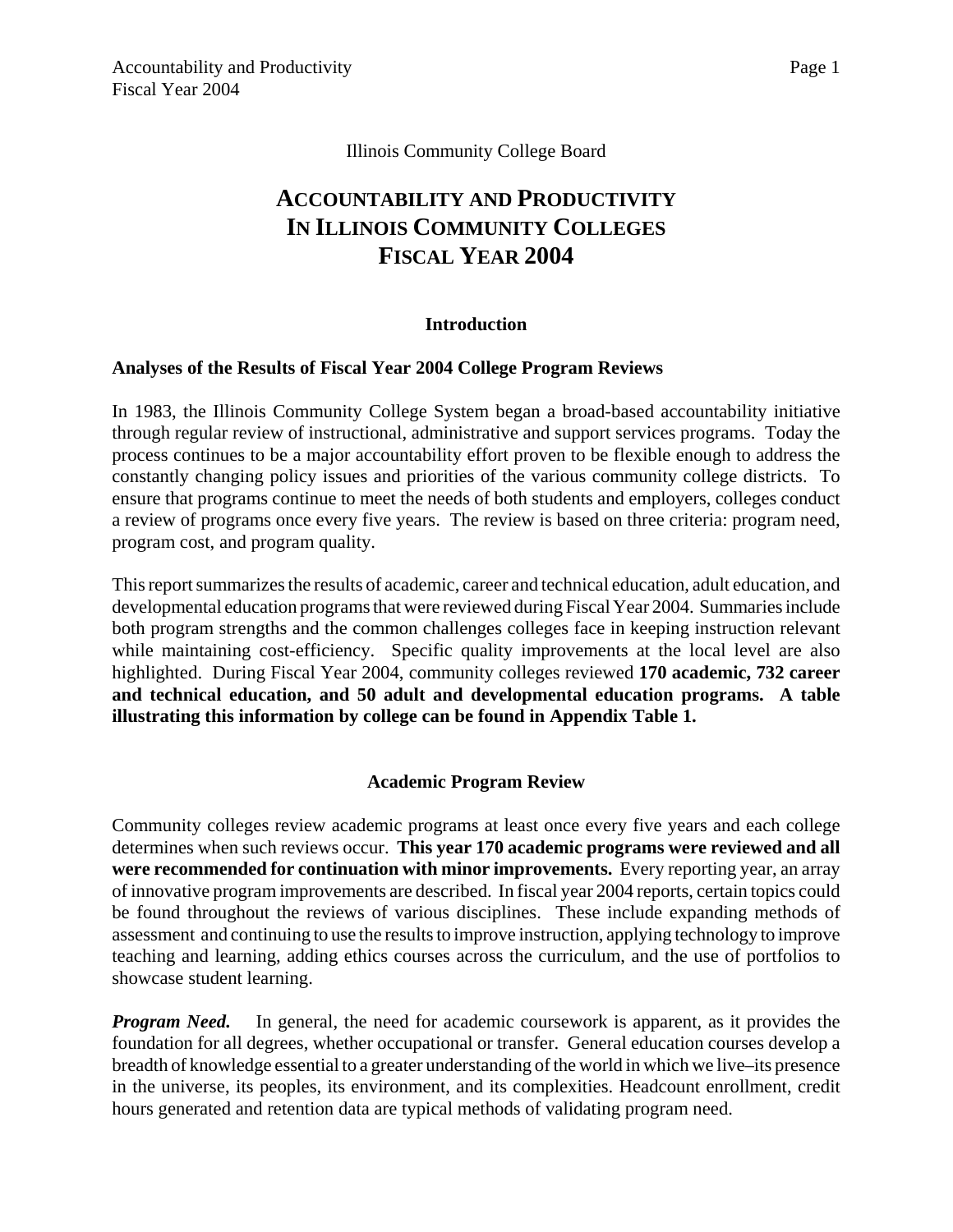*Program Cost.* Community college program review reports provide evidence that costs are generally in line with state averages. Variations arise when numerous faculty are adjunct or longtenured, when costly expenditures such as major technological upgrades occur at one time, and with particularly high or low enrollment numbers.

*Program Quality in Communications:* Twenty colleges elected to review the disciplines of English and Speech Communication. Courses in English composition and speech are the cornerstone of college curricula. A student who experiences difficulty in these courses is likely to be at a great disadvantage in other general education courses.

With student success in mind, **Parkland College** plans to implement a pre-college level speech course to better prepare at-risk students for more rigorous speech courses. The goal will be to improve students' retention, satisfaction, and exit skills. Assessment techniques to identify students who would benefit from the course are in the developmental stage. **Wilbur Wright College's** speech department recently set a prerequisite of English 101 eligibility so the students are better prepared. Student outcomes correlate with the College's cross curricular general education objectives and standard norms set forth by the National Communication Association. Criteria are reevaluated each semester and delineated in the learning objectives, proficiency exams and an oral exit exam. Workshops are provided to hone students' skills.

**Lake Land College** uses an online pilot course, ENG 100, Information Literacy, in conjunction with its speech courses to guide students through the research process. The course provides methods that will help students overcome weaknesses in searching, recording and citing evidence. **Parkland College** plans to offer in fall 2004, "jumpstart" Eng 101 classes. These four-credit hour classes offer additional support to students who scored low on the ENG 101 placement test. This initiative is funded by a Title III grant.

PowerPoint, a software program that integrates computer-based techniques in presentations has been fully implemented in the **Parkland College's** speech curriculum. The college expects that all students enrolled in beginning college level speech courses will develop the knowledge and skills to use digital presentation technology.

At **Prairie State College,** an introductory speech course (COMM 101) has been made a general education requirement for every credit program at the college–not just for transfer programs. Students in this course work with staff in the Career Counseling Center and the Library to explore careers that match their interests and abilities. The"Career Research and Presentation Project" culminates in a speech presentation about students' career choice.

**Prairie State College's** forensic team has achieved state (silver level) and national (bronze level) recognition for excellence of performance. In cooperation with a local high school teacher, the faculty began a Summer Speech Camp for high school students to refine their speaking skills and prepare for competition in the coming academic year.

At **Illinois Valley Community College,** all full-time and part-time communications faculty participated in a course competency revision process for freshmen level composition courses. Faculty reviewed and rewrote course competencies and instituted objective department exams based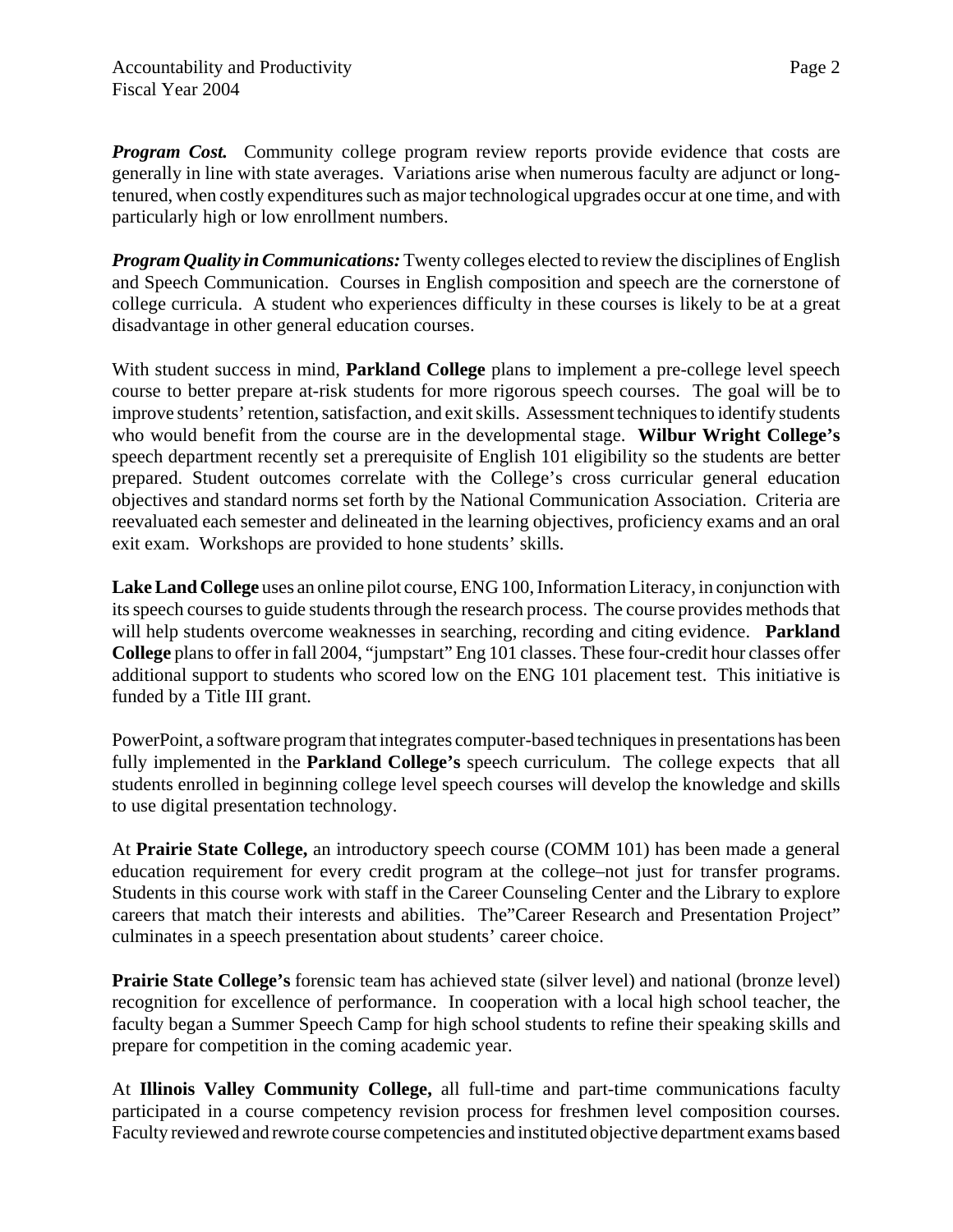upon these. **McHenry County College** reports that 82 percent of the students who successfully completed a remedial English course with a grade of C or above were successful in completing a college level English course in their first attempt. Of the students who enrolled directly in the college course without first completing the remedial course, only 62 percent of the students successfully completed the course. **John A. Logan College** is tracking three cohort groups in English 101 and 102 to determine areas for improvement in the developmental English courses.

*Program Quality in Social and Behavioral Science: Students of the social sciences analyze social,* political, cultural, historical, and economic institutions and relationships that both link and separate societies throughout the world. They study behavior, both individually and among groups and develop a sense of global responsibility for humans and the environment. Twenty colleges reported reviewing social science disciplines including sociology, psychology, human geography, economics, political science, history, and anthropology. **Shawnee Community College** reports partnering with SIU-Carbondale on the development of the Southern Illinois History and Culture Center website, a multi-diverse history/social science website. The College is now the physical host and its Instructional Technology department provides the technical support for the project.

Numerous colleges including **Lincoln Land Community College** administer identical pre and posttests to students to determine their level of learning throughout the semester. Lincoln Land faculty randomly selected one section of Introduction to Psychology during the fall 2003 semester. Nine multiple-choice questions were used to assess one program/student learning outcome. The nine test questions, given the first day of class and also embedded in the final exam correlated with one of the critical learning objectives identified by the American Psychology Association. As a result of the assessment, changes in instruction will include active learning exercises directly involving students in further thinking about the scientific method.

Advances in technology frequently mean substantial costs to colleges. However, technology is enabling **CCC-Harold Washington College** to lower costs through the use of *Blackboard on Campus (BBOC)*. Handouts such as syllabi, course outlines, and class materials are posted online, and e-mail is used to communicate with students outside the classroom. As a result, copying expenses are no longer the department's largest budget expense. A conservative estimate of savings is approximately \$1400 per semester.

**Program Quality in Physical and Life Science:** Courses in this area fall into the categories of biology, botany, geology, chemistry, physics, earth science, astronomy, physical geography, and zoology. Study in these areas provides an understanding of the scientific principles in physical and life sciences, the methods of scientific inquiry, the formulation and testing of hypotheses and the ability to draw conclusions. Ten colleges reviewed the sciences during fiscal year 2004.

Dramatic enrollment increases were reported by several colleges. **College of DuPage's** enrollment figures increased 64.68 percent in the past five years in Anatomy and Physiology–courses which are critical to students pursuing health care occupations and reflect labor market demands. **Illinois Central College** reports an increase of 47 percent in credits generated in biology over the past four years, and similarly, **Morton College** reports an increase of 75 percent in credit hours generated in the past five years. **Oakton Community College** reports a 53 percent increase in biological and physical science course enrollments.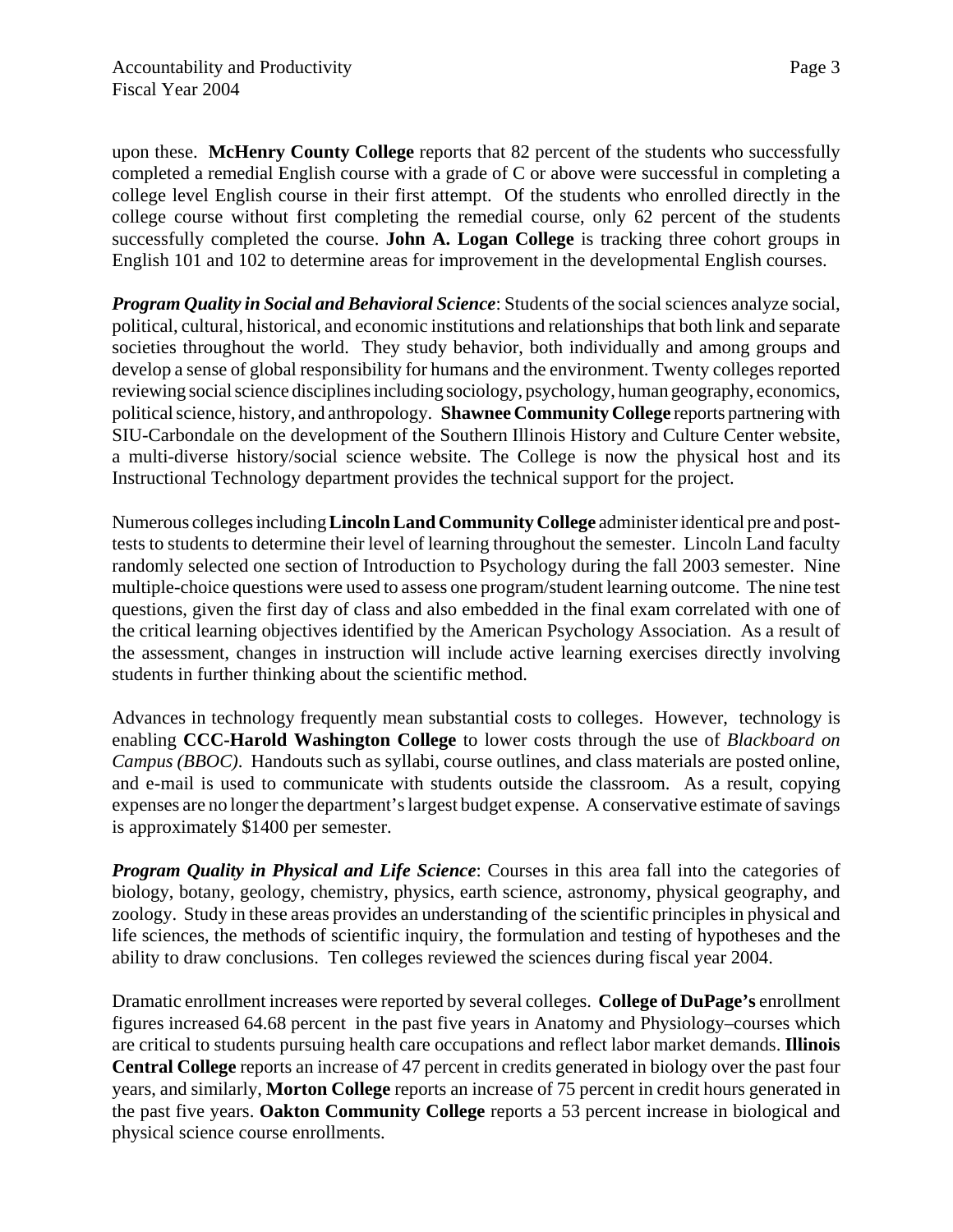**Lake Land College** plans to secure National Science Foundation (NSF) funding through the Advanced Technology Education Program for a national or regional GIS Center and develop a national training program for large federal state and regional government organizations for GIS technology integration. The program would involve developing a regional cluster of GIS expertise within the Lake Land College district. In addition, **Oakton Community College**'s Biological and Physical Science departments have been awarded a number of recent grants: The University of Illinois at Chicago and Community College Consortium for Excellence in Teacher Preparation grant, the Community College Consortium for Teaching with Chemistry Modules grant, and the Institution Reform Program grant to provide more flexibility in the allocation of resources.

**Lake Land College's** review of Earth Science includes formulating a fundamental understanding of ethical dilemmas in current environmental issues.

**Richland Community College** has a student club in the sciences whose members judge science fairs from some of the district's grade schools. At **Oakton Community College**, a Student Academic Assessment Team (SAAT) reviews each department's assessment findings and makes recommendations for future assessments. This process begins with science faculty examining data related to course success rates, prerequisite effectiveness and successful transition to the next level course in a sequence. In a survey conducted in the summer of 2003 of students that had exited Oakton for one year or five years, over 80 percent of respondents reported adequate preparation in their science courses.

*Program Quality in Humanities and Fine Arts:* Study in the humanities and fine arts focuses on intellectual and cultural expression approached through historical, hermeneutic, cultural, and aesthetic investigations. Students develop a sense of what it means to be human in relation to the natural world, to others, and to reflect on ideas and confront presuppositions from one's own and other cultures. Included in this broad discipline area are foreign language, literature, religious studies, philosophy, history, music and art. Thirty-eight colleges reported on these various disciplines.

**William Rainey Harper College** reports that enrollment growth is at 72 percent in the broad area of Humanities. **Heartland Community College** reports that every course in music, except for Introduction to Opera, has seen a steady increase in enrollment. **Rend Lake College** reported that enrollment in the music courses has increased by 39 percent over the past five years. Likewise, Music enrollment increased 30.3 percent from fiscal year 1999 to fiscal year 2003 at **Southwestern Illinois College.** 

**Harry S Truman College, Malcolm X College, and Harold Washington College** are in various stages of implementing portfolio assessment for students. The portfolios include sample assignments, grading rubric, course objectives and their alignment to the General Education or Occupational standards, and samples of graded student work. The processes allow for better planning and allocation of college resources, ultimately leading to improved learning.

At **Harold Washington College** a new music technology certificate program is being offered for fall 2004. A new Associate in Fine Arts (AFA) degree in music education and performance is planned. The piano laboratory will have additional stations and computers in the fall of 2004 to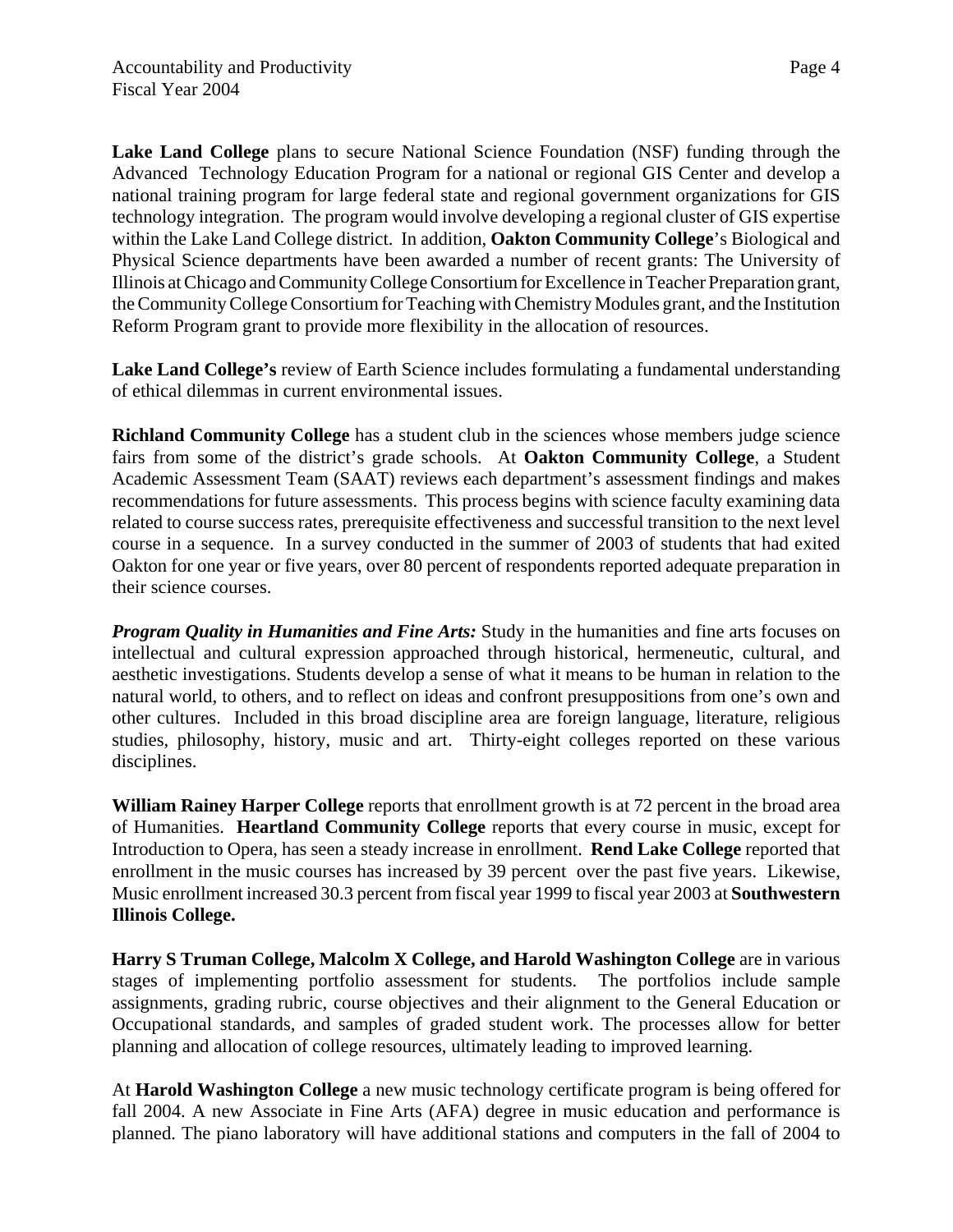allow more students to practice and rehearse without rushing to allow other students to practice. A new music club was created for students to showcase their talents through performances. A multicultural ensemble and a choral class are recent additions to the music program

**Highland Community College** reports significant enrollment increases in World Religions, Introduction to Philosophy, and Ethics. As a result of its program review, faculty will explore the viability of several recommendations including enhancement of writing across the curriculum throughout the humanities and development of interdisciplinary courses for the community.

One aspect of the teaching and learning effort is the recognition that not all students learn alike. At **William Rainey Harper College,** several humanities instructors offer students the option of producing a multimedia midterm or final project. Student have responded with enthusiasm. Those who are uncomfortable with multimedia can choose more traditional project options.

Traditional music and art programs are sharing the stage with programs that resemble those in career and technical education. For example, **Prairie State College** has proposed a new program in digital music composition. It is a unique program in the Chicago region that is expected to attract music students with goals of becoming employed in the rapidly changing music recording industry. Furthermore, it is likely to appeal to students who do not intend to major in music, but are interested in careers in web design and other multimedia communications fields. The college reports the number of fine arts majors tends to be low because many students elect to major in Graphic Communication due to a greater certainty of labor market demand.

**Prairie State College's** interdisciplinary capstone Portfolio Seminar requires art majors to develop work for a graduate exhibition, an artistic statement of purpose, and a curriculum vitae. Students visit and review external exhibitions, develop skills in art reproduction and portfolio presentation, and attend lectures/workshops by visiting artists. The full-time faculty review the evaluations of graduates, assess their areas of strength and weakness, and meet to discuss curricular and extracurricular strategies to remedy any deficiencies. Last year's process revealed weaknesses in students' presentation skills. In response, instructors will dedicate a portion of two classes to instruction of matting artwork and presentation issues and will require more frequent oral presentations.

**Malcolm X College** states that quality of instruction has influenced enrollment increases. The professional experiences of both full-time and part-time instructors include continuously pursuing and exploring knowledge in the field; hosting solo or group exhibitions, publishing papers, and participating in art professional organization activities. All these have contributed positively to the teaching and learning process.

**Wilbur Wright College** reports student enrollment in literature has increased by roughly 40 percent. Goals include continuing to build cross curricular and extra curricular components such as bringing in important scholars for symposia; organizing field trips to plays, lectures related to required readings; and promoting students' scholarly publications.

**Southeastern Illinois College** reports that traditional methods of assessing student learning in philosophy have been replaced by longer argumentation assignments that require the students to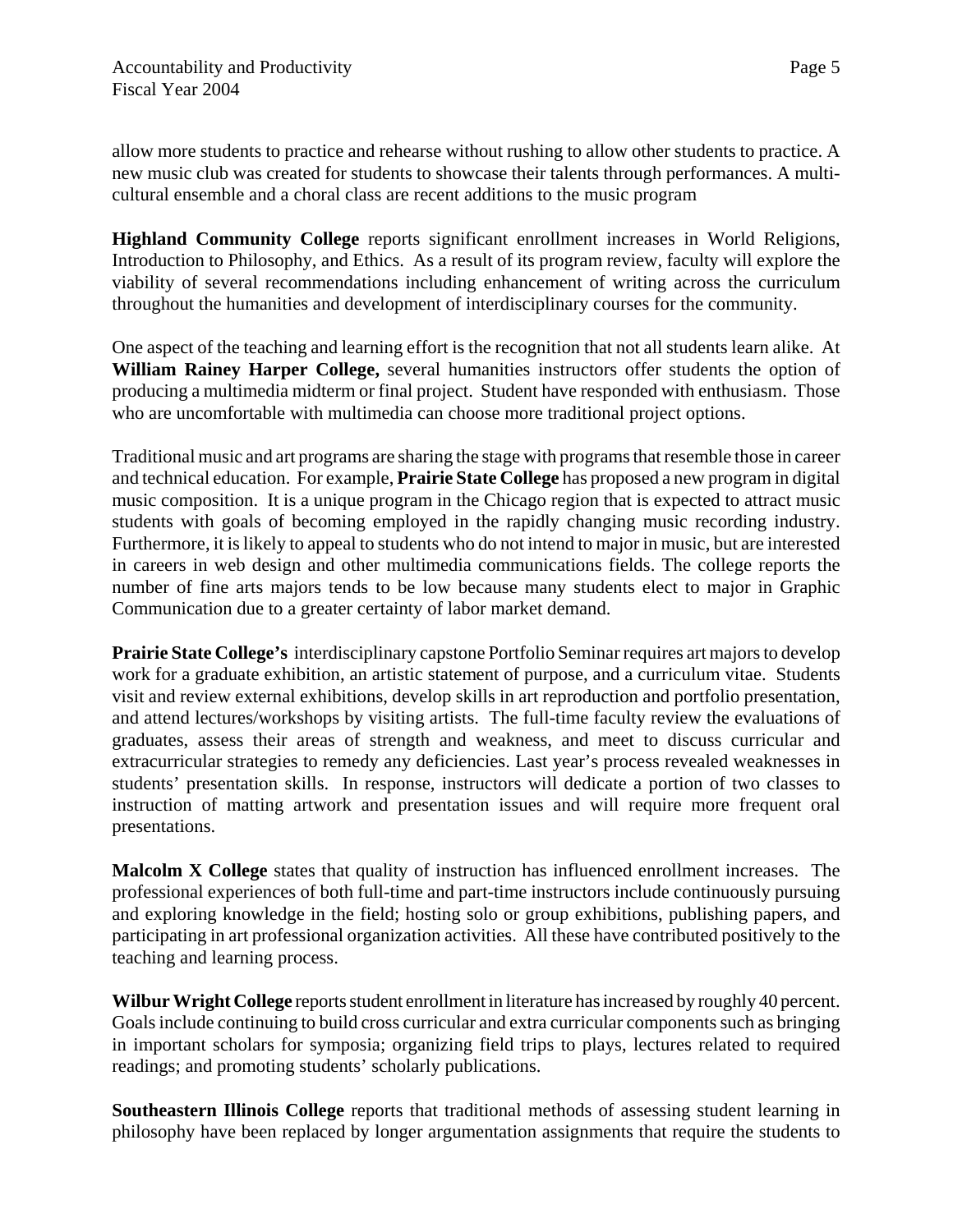Page 6

exercise critical thinking skills and rhetorical skills. The change requires the students to engage in philosophical thought and form philosophical arguments. It provides them with the opportunity to integrate their subjective thoughts with course materials–that is, join the academic conversation in this discipline.

**Illinois Central College** has several courses that are designed to promote ethics in particular professions. Included are Business Ethics, Medical Ethics, and a new course, Contemporary Ethical Issues in Agriculture. A member of the philosophy faculty and a member of the agriculture faculty collaborated to develop this course with the support of a USDA grant. This course will be a team taught course, initially by the individuals who developed it, and designed primarily to serve agricultural students. However this course should also be attractive to students with an interest in several areas including animal rights, genetically modified organisms and world hunger. The application of ethical theory to specific areas of endeavors and for areas that are of global importance make for unique opportunities for students to acquire critical thinking skills and a appreciation of very complex issues.

**McHenry County College's** philosophy department participates in extra-curricular activities for students and faculty, such as annual Ethics Bowl competition, weekly philosophy club, education forums both external(e.g.National Issues Forums) and internal (e.g.forums on terrorism, campus dialogue on race), offers programs to enhance instruction in other departments, including annual Ethics Across the Curriculum workshops, and is involved in community education programs such as providing Ethics Across the Curriculum workshops at area colleges. The department is active in developing innovative curricula such as the popular Heroes and Villains learning community course that integrates Composition II and Ethics. The Philosophy and Biology departments co-teach a new course in Heredity and Ethics, with a special topics course in Religion and Violence added in fall 2004.

**William Rainey Harper College** reports that through its innovative Socrates Café program, students are exposed to a variety of philosophic schools. Here, there are semi-informal discussions of philosophically relevant topics that take place three or four times per year and are open to the campus community at large as well as the community. They are usually hosted by a particular class and its teacher on a topic of that class's selection.

*Program Quality in Mathematics:* Eight colleges reported on mathematics programs. **Lewis & Clark Community College** reports"Mathematics courses are a part of the core instruction services at the college. Every degree program and many certificate programs require mathematics courses." The College boasts a new state-of-the art Mathematics Building in which every classroom is technology equipped. One classroom in particular is available on a reserve basis. It contains 24 laptop computers, a laser printer, Calculator-Based Laboratories (CBL), Calculator-Based Ranger (CBR) and various probes for data collection. Two new full-time faculty positions were added as a step toward satisfying recommendations of the American Mathematical Association of Two-Year College (AMATYC) that 70 percent of course sections should be taught by FT faculty.

Lewis & Clark's math department contributions include creating an Elementary Mathematical Modeling course, which was accepted by the IAI General Education Math Panel and added to the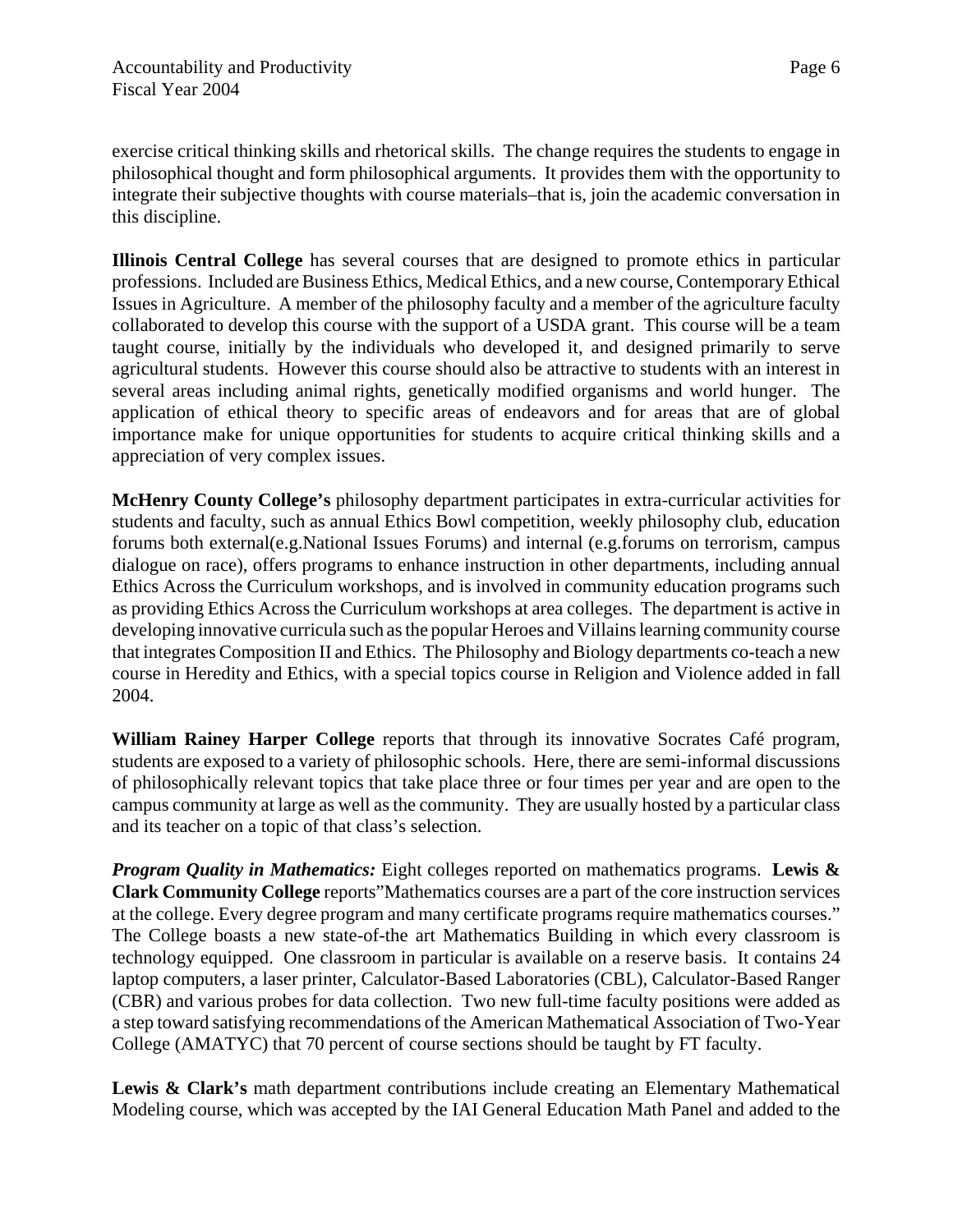list of courses in the panel's recommendation that could be used to satisfy general education requirements statewide.

At **Kishwaukee College**, the mathematics department began offering beginning algebra (MAT 096) and Intermediate Algebra (MAT 098) in eight week formats. This was designed to help qualified students complete their developmental math requirements in a quicker time frame. Since 1999, Kishwaukee College math faculty have offered a growing number of developmental courses in a collaborative project with NIU to remediate students on the university's campus. With an eye to student needs, the college also offers classes at 7:00 a.m. to attract people who worked the night shift or who want to take a math class before going to work.

**Rock Valley College** states that its Mathematics Department has experienced a 31.8percent growth in total credit hour enrollment from fiscal year 2001 to fiscal year 2004. Similar growth was noted in **Spoon River College's** program review report. At **Illinois Valley Community College**, college level enrollment in mathematics has decreased nearly 5 percent while developmental math enrollment has increased 17 percent .

> **Adult Education and Family Literacy, English as a Second Language, and Developmental Education Program Review**

Colleges are required to review their Adult Education and Family Literacy, English as a Second Language (ESL) and Developmental Education programs at least once every five years, according to a schedule developed by each college. **This year 50 related programs were examined and all were recommended for continuation with minor improvements.**

#### **Adult Education and Family Literacy and English as a Second Language Programs**

Adult Education and Family Literacy programs serve students 16 years of age and older who have less than a high school education and are no longer enrolled, or have never been enrolled, in school. The programs provide education and support services for students wishing to improve their basic skills or to acquire a high school diploma or its equivalent - General Education Development (GED). These programs may also serve students who are determined to, through a skills assessment, lack the basic skills necessary to succeed in employment or further education and training. ESL programs serve non-native English speaking students by providing reading, writing and math instruction for gaining or improving English language skills. Students may take related instruction through programs offered by community colleges, community-based organizations, or other educational agencies. Sixteen colleges reported on programs in these categories.

**Program Need:** All colleges reporting indicated a need for Adult Education and Family Literacy programs. While enrollments fluctuated somewhat among the levels of Adult Basic Education (ABE) and Adult Secondary Education (ASE), overall enrollments remained stable or increased at all of the colleges. The college reports also confirmed a growing need for ESL programs. Colleges with the largest ESL programs reported stable enrollments, and pointed out that issues of capacity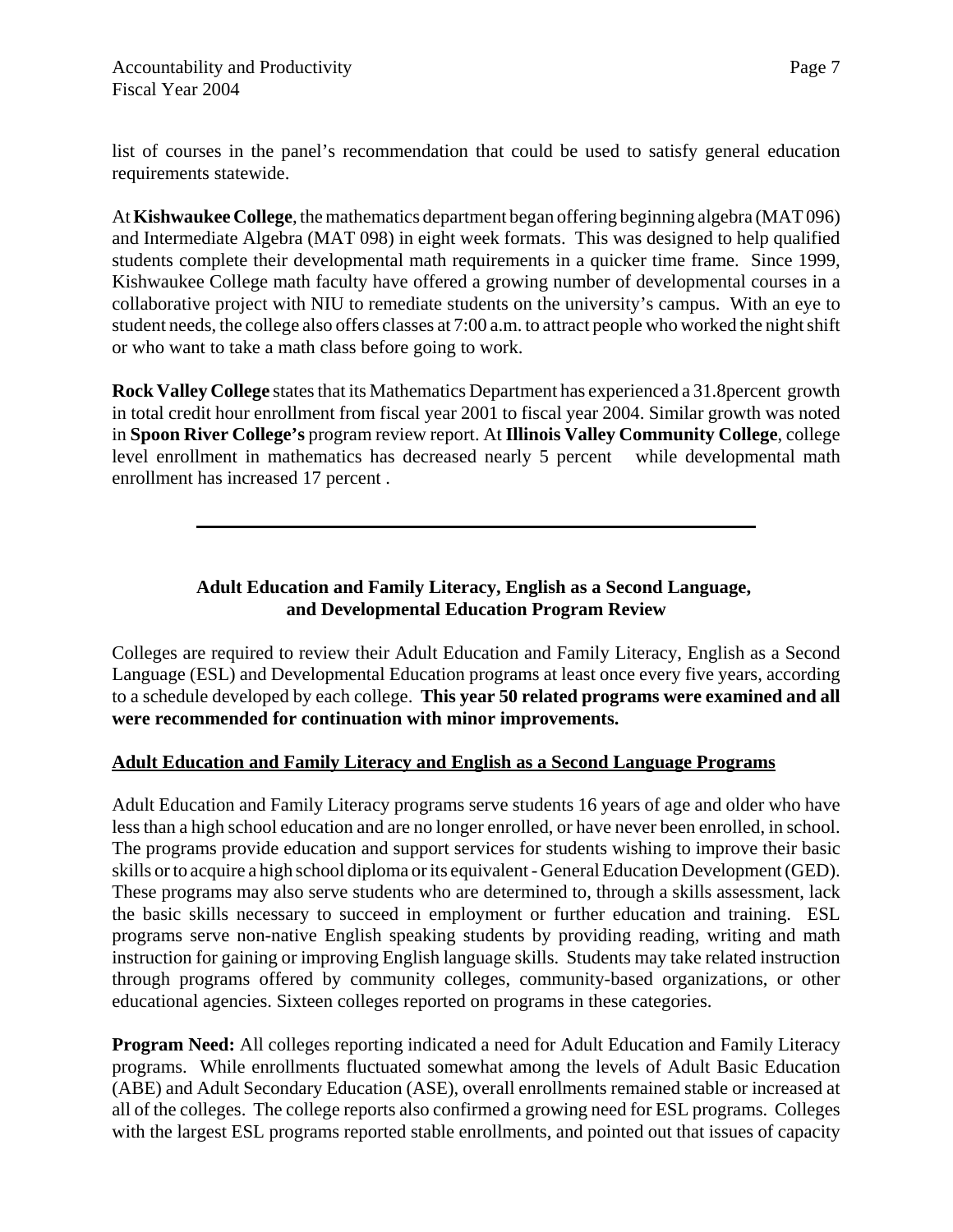prevent them from serving more students, as the need for ESL is growing. **According to the** *2004 Data and Characteristics of the Illinois Community Colleges System,* **54,460 students were enrolled statewide in ABE/ASE programs at community colleges during fiscal year 2003, and 77,369 students were enrolled in ESL programs at community colleges during the same period.**

**Program Cost:** All of the colleges reporting indicated their ABE/ASE and ESL programs were costeffective, primarily due to the use of part-time instructors and staff and large enrollments. One college indicated that partnerships with local business and agencies also helped reduce program costs. The majority of the colleges reported program costs that compared favorably with the statewide or peer group average costs. Colleges with program costs that exceeded those averages still considered the programs to be cost-effective in relation to the needs of the populations served.

**Program Quality:** Colleges identified common program strengths as experienced and dedicated faculty and staff, flexible class schedules and formats, multiple instructional sites, access to student support services, and the availability of the GED on-line. Common program weaknesses include the need for additional instructors and staff to serve additional students and provide more intensive follow-up services, the need for more full-time staff, decreased or uncertain funding, and inadequate facilities, transportation and child care issues and the need for updated instructional materials.

Specific quality improvements in ABE/ASE and ESL programs include **Sauk Valley Community College** partnering with the Illinois Department of Human Services, the local Illinois Employment and Training Center, and the Tri-County Opportunities Council to offer a Job Skills class for local clientele at no cost. **John Wood Community College** plans to develop and implement a portfolio assessment system for its adult education and ESL students. **College of DuPage** has implemented intensive Quick-Start ESL and GED classes for their district. And, **Highland Community College** sent several adult education administrators to a The Center in Des Plaines for Best Practices training workshop. HCC staff plan to implement a Best Practices program for their adult education curricula which will include phonics, fluency, and comprehension.

#### **Developmental Education Programs**

Community college developmental education programs are essential to serve students whose skills in English, mathematics or reading are below college level in order to provide them with the opportunity to be successful in college. Community colleges provide the vast majority of the state's developmental education courses. **During fiscal year 2004, 23 colleges reviewed their developmental education programs.**

**Program Need:** All colleges reporting indicated stable or increasing enrollments in developmental education courses**,** with math being the area of greatest need. Several colleges reported that a substantial portion of all enrollments in math occur in developmental courses. Retention rates were generally lower for developmental courses than for college-level courses, however, a few college reports documented improvement in the rate at which students successfully completed developmental coursework. Colleges have also focused attention on student outcomes in subsequent college-level courses to inform efforts to improve programs and policies.

**Program Cost:** All colleges reporting indicated that developmental education programs are costeffective. Colleges attributed lower-than-average program costs to large enrollment and heavy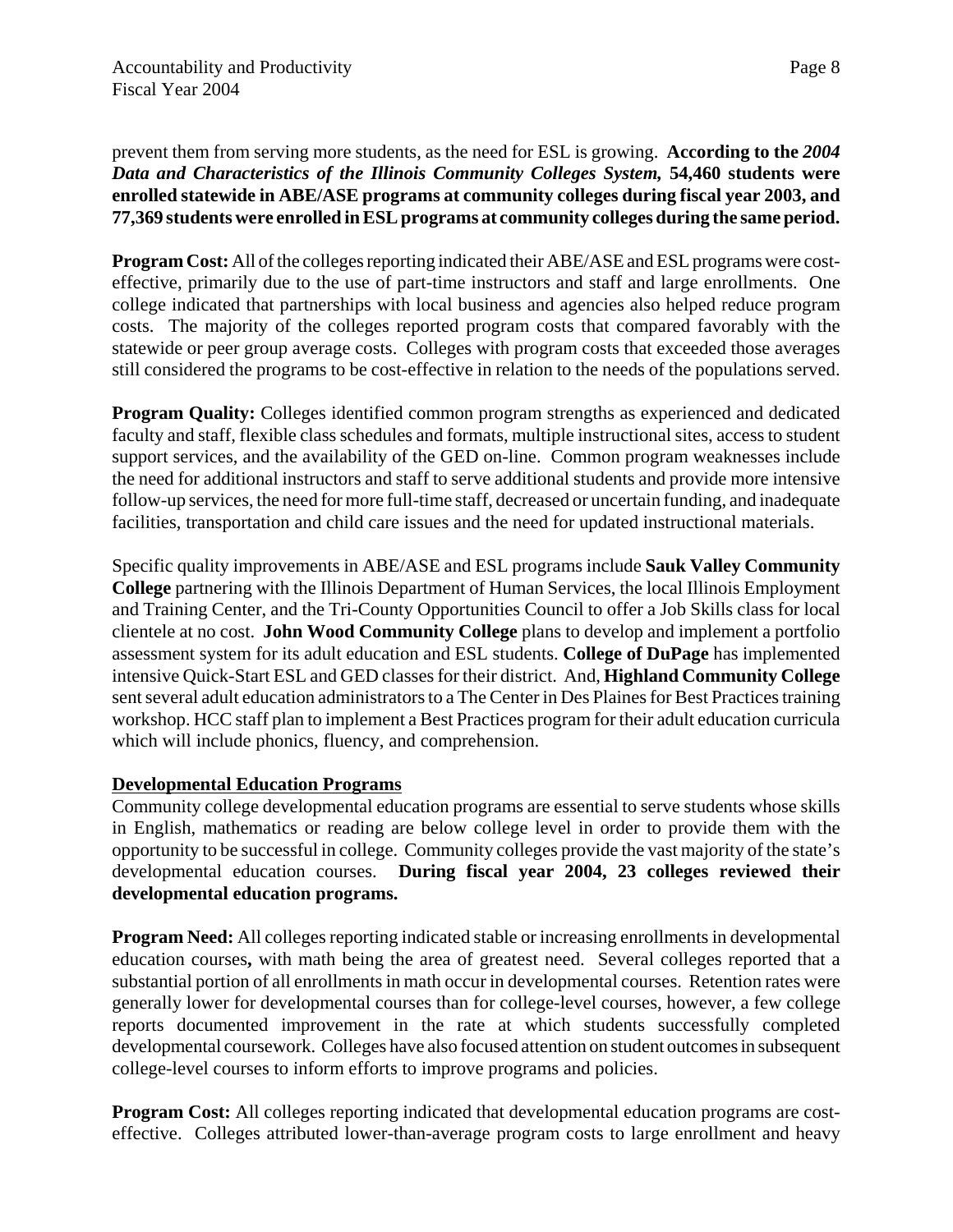reliance on adjunct faculty. Conversely, colleges attributed higher-than-average program costs to the use of full-time faculty and/or small class sizes, which they felt contributed to the quality and effectiveness of the programs. The colleges still considered these programs to be cost-effective in relation to the size and needs of the population served.

**Program Quality:** Colleges identified common program strengths as highly qualified and dedicated faculty and staff, flexible scheduling at multiple locations, the availability of student services, and the use of technology to provide access and supplemental self-paced tutorials. Weaknesses most commonly identified include lack of full-time faculty and the need for greater collaboration between part-time and full-time faculty to support transition of students to college-level courses.

Specific quality improvements cited by the colleges include **Southwestern Illinois College's** plans to expand access to the Internet for its developmental reading classrooms. **Lincoln Land Community College** is exploring implementation of the Learning Communities concept geared specifically towards developmental students. And, **Lewis & Clark Community College** now houses its math department in a brand new, state-of-the-art facility that is available to all math instructors/classes including developmental math. In addition, they have created new faculty positions based on guidelines established by the American Mathematical Association of Two-Year Colleges (AMATYC). **Triton College** has identified an increased need for bi-lingual Spanish and Polish instructors for developmental studies.

#### **Career and Technical Education Program Review**

All career and technical education programs are reviewed within a five-year period. Each year, community colleges review specific career and technical education programs and submit their findings to the Illinois Community College Board. **This year 732 career and technical education programs were reviewed at the colleges.**

Based on the analysis of their program review outcomes, colleges can elect to (1) continue programs with minor improvements, (2) continue programs with significant modifications, (3) discontinue or eliminate programs, or (4) schedule programs for further review. Reasons for modifying programs might include updating a curriculum to better suit the needs of local business, while elimination of programs might be based on low enrollments and high costs. Many colleges choose to address these concerns through further review of their programs. **According to the program review summaries provided by each college, 518 career and technical education programs were continued with minor improvements, 46 programs were significantly modified, 104 programs were identified for elimination, and 65 programs were scheduled for further review during the coming year. A table illustrating this information can be found in Appendix Table 2, and a list of curricula identified for elimination can be found in Appendix Table 3.**

#### **Summaries of the Career and Technical Education Program Reviews conducted during Fiscal Year 2004**

*Please note: For all of the following career and technical education program summaries, the number of colleges offering training may not match the number of colleges that reported on the program status chart. This is because some programs are currently inactive, are too new to conduct*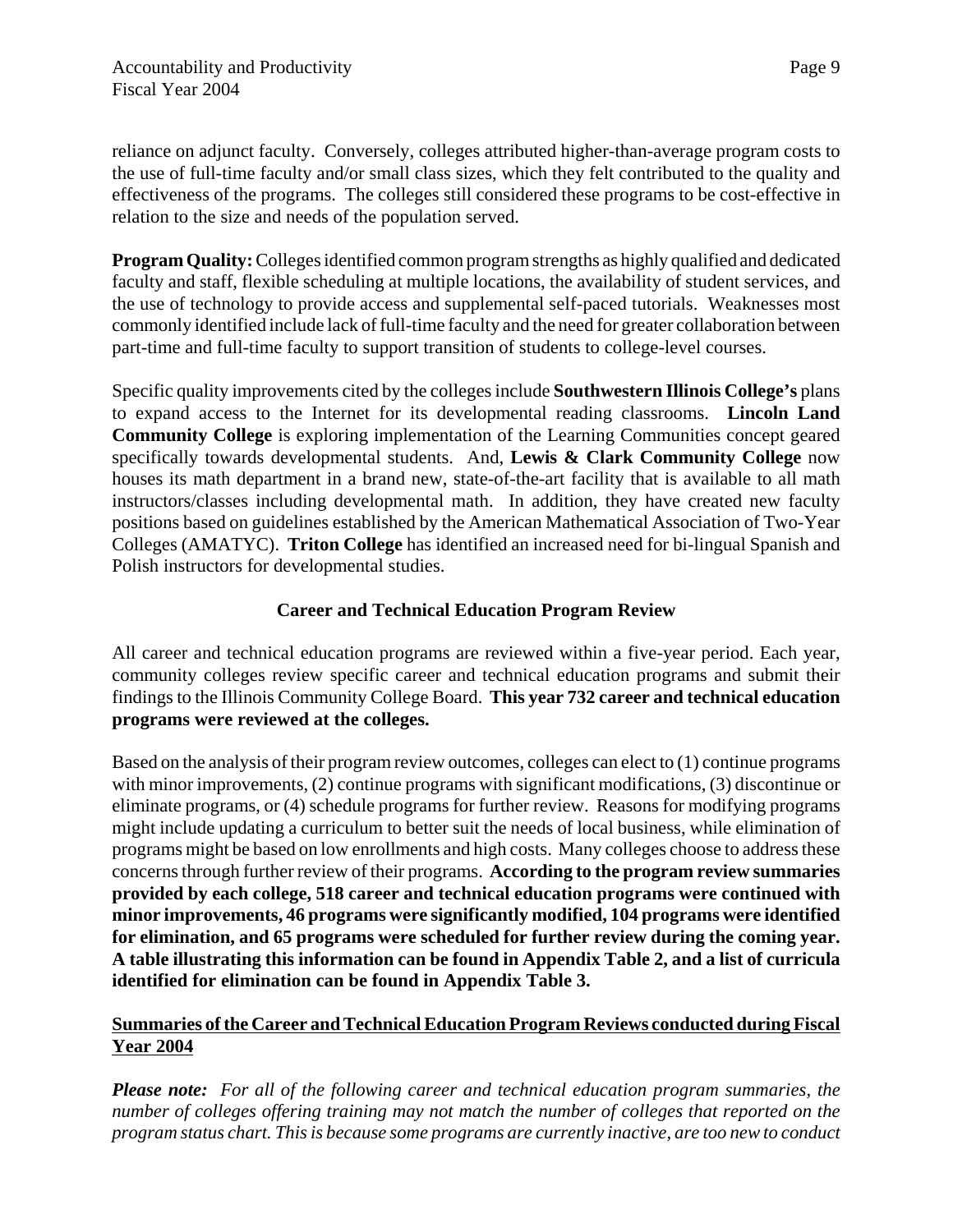*a meaningful review, colleges reported in the summary may offer more than one program in that specific program area, or colleges may have notified ICCB of circumstances that warrant postponing the review.* 

*In program summaries where information from the Follow-Up Study of Career and Technical Education Program Graduates is "N/A" (Not Available), there were either too few respondents to the Follow-Up Survey for inclusion in the report or the specific program category is an Illinoisspecific classification. This means that Follow-Up Survey data is not broken down by specific program category, but has been combined with its related national program category for which data is available.*

*Furthermore, for program areas where college reports were not submitted or information was insufficient, no statewide summary for that program areas has been provided.*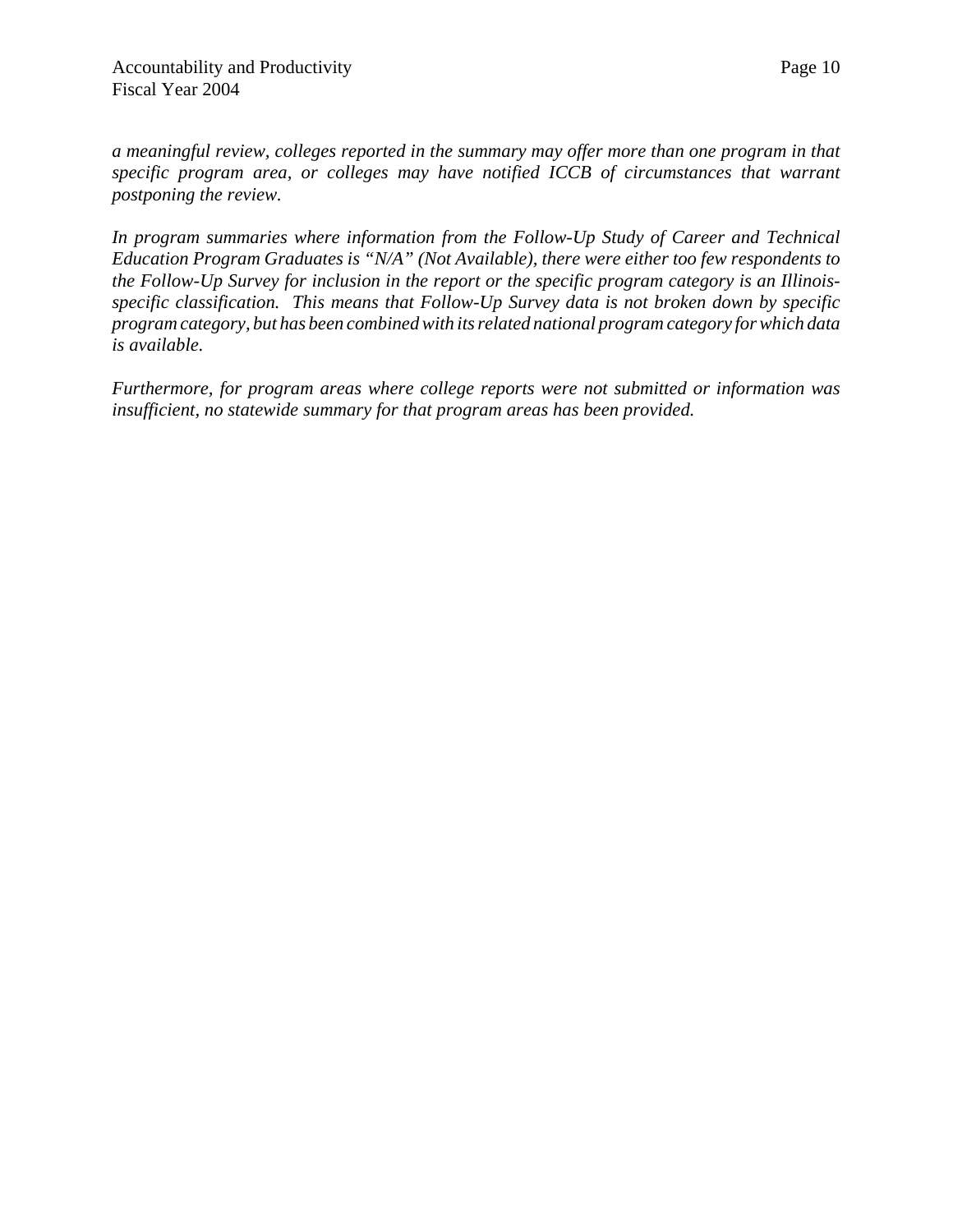#### *General Business (CIP 52.0101)*

*Programs that prepare individuals for applying general business principles and techniques of buying, selling or producing in a broad spectrum of industry environments. Instruction includes general business organization, profit and not-for-profit business.* 

| <b>Number of Colleges Offering Training</b>                 | 6   |
|-------------------------------------------------------------|-----|
| 2003 Follow-up respondents employed or continuing education | N/A |
| 2003 Follow-up respondents working full-time                | N/A |
| 2003 Follow-up respondents working in related jobs          | N/A |

**Results of this Year's Program Review:** Two colleges reported plans to continue their programs in General Business with minor improvements.

**Program Need:** According to the Illinois Department of Employment Security (IDES), employment in "management and related occupations" is expected to grow at a rate of 11.96 percent between 2000 and 2010. The two colleges noted that the degree plan for this program is developed by the student and enables the college to tailor a curriculum to meet an individual's needs. However, both programs are new and therefore are not yet able to assess the district's demand for graduates.

**Program Cost:** These programs are very cost effective because they rely mainly on courses that exist for other programs and have very little additional direct costs.

**Program Quality:** The colleges reported that the greatest strength of these programs is the flexibility it provides students with a variety of interests. **Southeastern Illinois College** provides it's students with the opportunity to earn college credit based on learning gained through years of work experience. **Parkland College** incorporates a portfolio stage that requires students to clarify their career goals.

The colleges noted the concern that there may be some confusion between this degree and the Associate in General Studies (A.G.S.) degree program.

#### *Accounting Technology (CIP 52.0301 / 52.0302)*

*Programs that prepare individuals for providing technical administrative support in professional accounting environments. Instruction includes general accounting principles, record-keeping systems and accounting software operation.* 

| <b>Number of Colleges Offering Training</b>                 | 45    |
|-------------------------------------------------------------|-------|
| 2003 Follow-up respondents employed or continuing education | 84.8% |
| 2003 Follow-up respondents working full-time                | 85.8% |
| 2003 Follow-up respondents working in related jobs          | 73.5% |

**Results of this Year's Program Review:** Thirty-four colleges reported plans to continue their programs in Accounting Technology with minor improvements, two colleges will significantly modify their programs, two colleges plan on discontinuing their programs, and one college has scheduled its accounting technology program for further review in the coming year.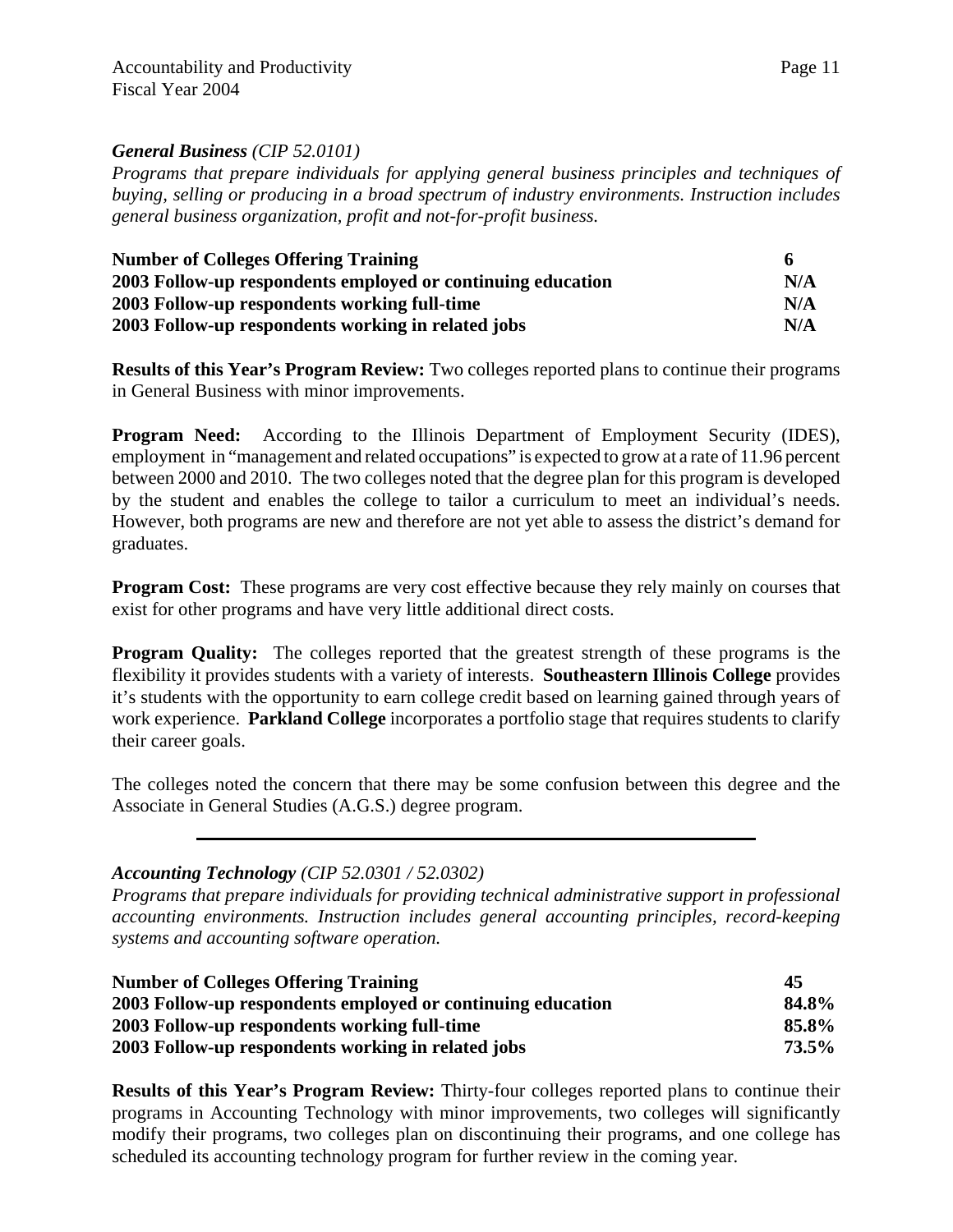**Program Need:** According to the Illinois Department of Employment Security (IDES), employment of "accountants and auditors" is expected to grow at a rate of 12.94 percent between 2000 and 2010. Many colleges report that due to the large number of stable jobs available to completers, these programs continue to be needed. Many students are placed in employment prior to graduation, highlighting the need for trained employees. However, across the state geography is beginning to affect program need. As banks and other financial institutions merge and consolidate resources, more and more accounting positions are being moved to the urban centers that house their corporate headquarters. This could help explain why several colleges are reporting double digit increases in enrollment over the past five years, while others are reporting double digit enrollment decreases.

**Program Cost:** The vast majority of colleges reported that their programs in accounting technology operated cost effectively. Reasons include the lack of expensive laboratory equipment required to administer these programs, and the ability to utilize existing computers. Those few colleges that did report higher unit costs cited that their enrollments were decreasing, but courses were still being offered by full-time tenured faculty members, which raised costs.

**Program Quality:** A strong core of well-qualified, experienced faculty members was cited by most colleges as a strength of these programs. Additionally, the high demand for program graduates and articulation with secondary schools also contributed to the overall feeling that these programs are successful. **Highland Community College** students are given the flexibility to enroll in short-term programs that quickly increase their skills, but can also dovetail into the A.A.S. plan. **Harper College** noted that its program is accredited by the Association of Collegiate Business Schools.

Cited often as a weakness of these programs was the fact that many students lacked adequate preparedness in terms of their math and reading skills. Several colleges also noted the need to infuse the use of computer applications into their accounting technology programs and offer courses in a computer lab to better address these content areas.

#### *Banking and Financial Services (CIP 52.0803)*

*Programs that prepare individuals for providing a variety of customer services in banks, savings institutions, insurance companies and related financial businesses. Instruction includes communications and public relations skills, software applications, and marketing services.*

| <b>Number of Colleges Offering Training</b>                 | 18       |
|-------------------------------------------------------------|----------|
| 2003 Follow-up respondents employed or continuing education | $90.9\%$ |
| 2003 Follow-up respondents working full-time                | $90.9\%$ |
| 2003 Follow-up respondents working in related jobs          | 81.8%    |

**Results of this Year's Program Review:** Five colleges reported plans to continue their programs in Banking & Financial Support Services with minor improvements, while four colleges plan to discontinue their programs.

**Program Need:** According to the Illinois Department of Employment Security (IDES), employment projections for positions as "financial managers" are expected to grow at a rate of 16.01 percent between 2000 and 2010. Furthermore, the Illinois Job Outlook in Brief listed this as a "Best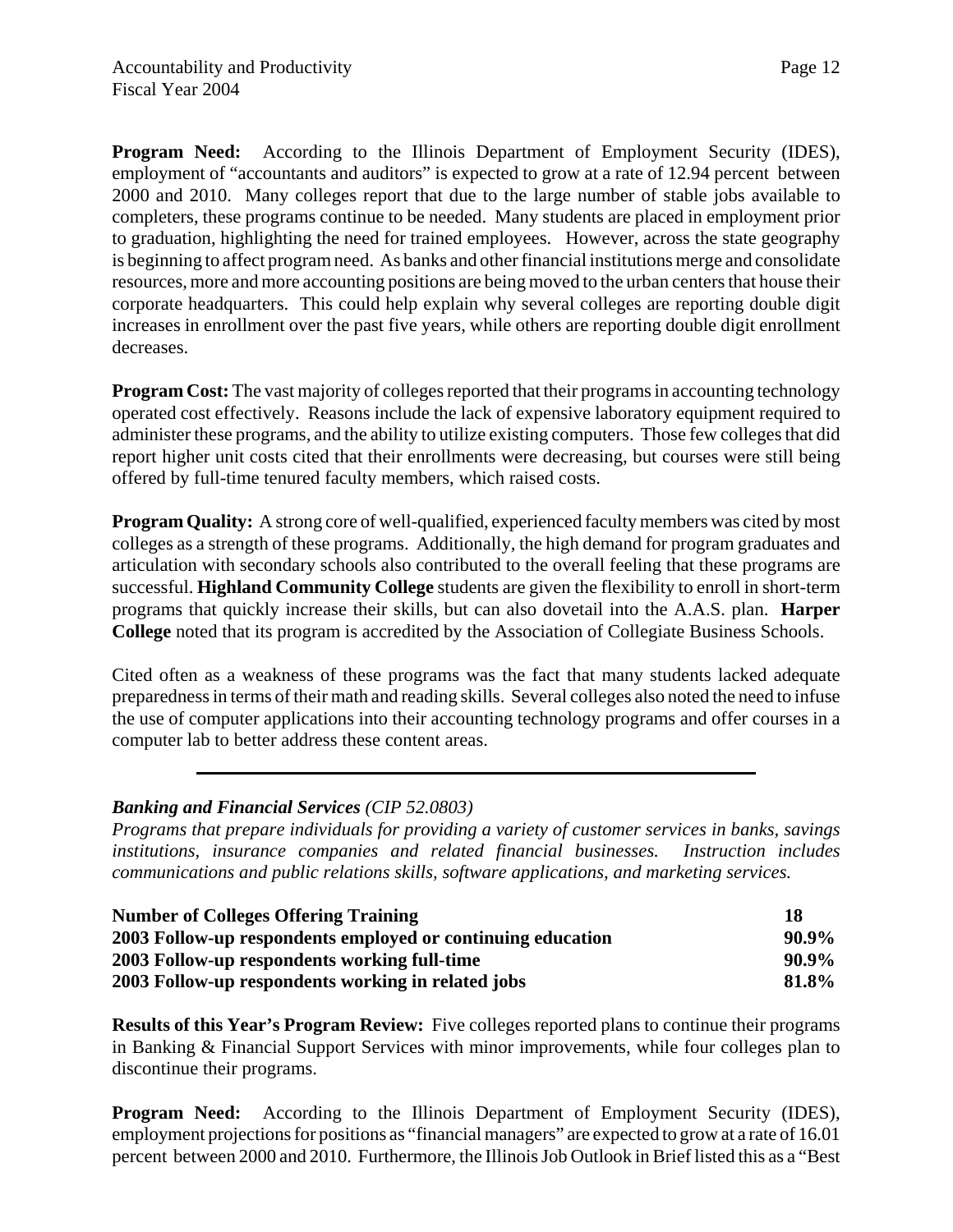Bet" occupation. Enrollments in several college programs are increasing thanks to references from local banks and credit unions, and a strong need for Real Estate courses. **Waubonsee Community College** reported that 100 percent of its program completers who responded the Occupational Follow-Up Study were employed. The four colleges that are planning to discontinue their programs cited low enrollments and automation within the banking industry as the prime factors for their decisions.

**Program Cost:** The colleges seeking to continue these programs reported cost-effectiveness. This is due mainly to the fact that these programs incorporate specific courses that are shared with other programs in the Management spectrum.

**Program Quality:** A strong core of full-time and adjunct faculty members was cited numerous times as a strength of these programs. Additionally, many local banks and credit unions require entry-level employees to take introductory program courses. However, this is also a concern, as many colleges find it difficult to enroll students in follow-up courses. Colleges seeking to discontinue their programs reported that these programs no longer fill a local workforce need.

#### *Investments and Securities (CIP 52.0807)*

*Programs that prepare individuals for managing international financial operations and related financial business. Instruction includes international banking, international monetary and fiscal policy, money and capital markets, foreign exchange, risk analysis and international cash flow.*

| <b>Number of Colleges Offering Training</b>                 |     |
|-------------------------------------------------------------|-----|
| 2003 Follow-up respondents employed or continuing education | N/A |
| 2003 Follow-up respondents working full-time                | N/A |
| 2003 Follow-up respondents working in related jobs          | N/A |

**Results of this Year's Program Review:** The college plans to continue its program in Investment and Securities with minor improvements.

**Program Need:** Although enrollments in this program have decreased in recent semesters, the college reports that this was due to the sluggish economy and they expect a rebound in the near future. The program's projected graduation rates will fill approximately 10 percent of the industry demand, according to IDES projections.

**Program Cost:** The college considers this program cost-effective.

**Program Quality: Oakton Community College** notes that it's former students are satisfied with the program courses, their class experiences, and their occupational preparation. Also cited as a program strength was their use of a highly qualified program advisory committee drawn from the Financial Services field. It was noted that the college could improve the marketing of the program to potential students.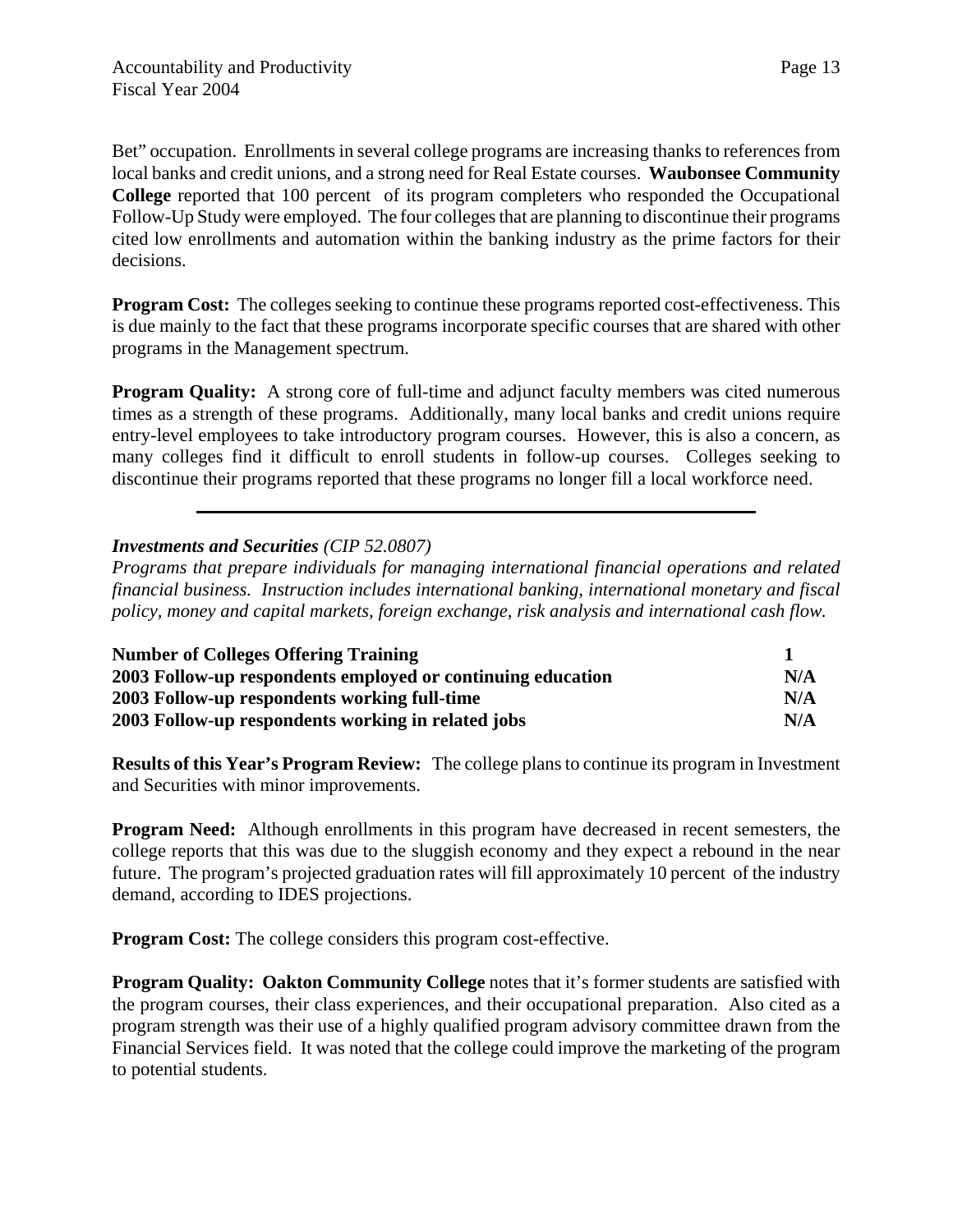#### *Quality Control Technology (CIP 15.0702)*

*Programs that prepare individuals for developing and maintaining safe and consistent manufacturing, construction and related industrial standards. Includes instruction in quality control systems and management, technical standards, testing, inspection, instrumentation and reporting.*

| <b>Number of Colleges offering training</b>                 | 15       |
|-------------------------------------------------------------|----------|
| 2003 Follow-up respondents employed or continuing education | 94.1%    |
| 2003 Follow-up respondents working full-time                | 93.8%    |
| 2003 Follow-up respondents working in related jobs          | $87.5\%$ |

**Results of This Year's Program Review:** Seven colleges reported plans to continue their programs in quality control with minor improvements, four colleges planned to discontinue their programs and three colleges have scheduled their programs for further review.

**Program Need:** About half of the colleges reporting indicated a continued need for their program(s) in quality control technology. These colleges were generally within districts containing a significant number of manufacturing employers. These colleges also indicated steady enrollments partially due to the strong relationship between the college and the local manufacturing company. The other half of the colleges reporting indicated that the need for their program(s) in quality control technology no longer existed. These colleges planned to either discontinue their programs or had scheduled them for further review. Several of these colleges indicated the declining economy had resulted in layoffs in manufacturing, which had increased community interest in postsecondary job training and educational programs in general, but had stifled interest in manufacturing related quality assurance programs.

**Program Cost:** The majority of colleges reported their programs in quality control technology as being cost-effective. These colleges indicated that their programs operated at below the statewide average unit cost for this program area. In contrast, colleges (including those who planned to continue and discontinue their programs) reported that these programs were not cost-effective due to low or no enrollments and higher materials costs.

**Program Quality:** Common program strengths reported by the colleges included updated curriculum, knowledgeable faculty, strong relationships with local manufacturing employers, good relationship with manufacturing technology programs offered by the college, and strong community support for professional development offerings. The most common weakness cited by colleges was the lack of student interest/low or no enrollments. This has been attributed partially to the declining economy which has resulted in layoffs throughout the community. Because of this several colleges mentioned discontinuing their credit programs, but instead offering them as non-credit training through their Workforce Development or Business and Industry Centers.

Quality improvements planned by the colleges included **Rock Valley College's** increased marketing of new transfer options for their quality control technology programs into the Bachelor of Science in Industrial Technology program at several state universities. RVC also plans to increase scholarship opportunities through the National Conference of Standards Laboratories International (NCSLI).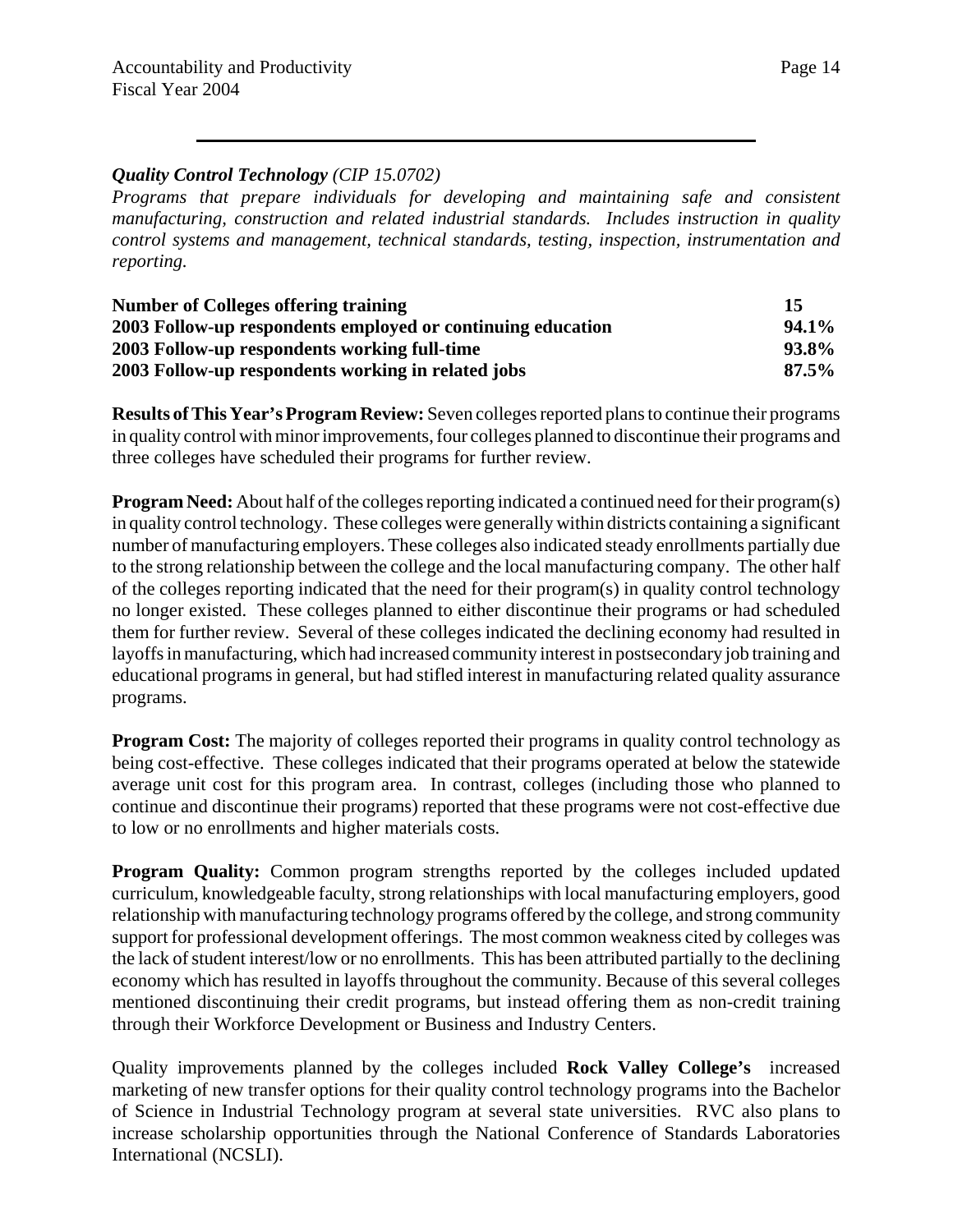#### Page 15

#### *Mechanical Engineering Technology (CIP 15.0805)*

*Programs that prepare individuals for assisting in the design, development and construction of mechanical systems. Includes instruction in basic mechanics, mechanical design, prototype development, operational testing, instrumentation and reporting.*

| <b>Number of Colleges offering training</b>                 | 16       |
|-------------------------------------------------------------|----------|
| 2003 Follow-up respondents employed or continuing education | $90.5\%$ |
| 2003 Follow-up respondents working full-time                | 77.8%    |
| 2003 Follow-up respondents working in related jobs          | $72.2\%$ |

**Result's of This Year's Program Review:** Seven colleges reported plans to continue their programs in mechanical engineering technology with minor improvements, one college planned to discontinue its program and two colleges have scheduled their programs for further review.

**Program Need:** According to the Illinois Department of Employment Security, employment of "mechanical engineering technicians" is expected to grow by 3.75 percent. While this is lower than the statewide average for all occupations, it is positive growth in employment. The majority of colleges reporting indicated a continued need for their programs in mechanical engineering technology. These colleges also reported steady enrollments and completions, as well as good placement rates for their graduates.

**Program Cost:** The majority of colleges reporting indicated their programs were cost-effective. While unit costs may be on par or slightly higher than the statewide average in this program area, these colleges reported that steady enrollments have kept the program fiscally stable. Both groups of colleges (those planning to continue and discontinue programs) indicated mechanical engineering technology programs are costly to maintain. They require expensive equipment, software and materials which do have an affect on the overall cost-effectiveness.

**Program Quality:** Common program strengths reported by the colleges included updated curriculum, knowledgeable and experienced faculty, flexibility of scheduling, and a strong relationship with local employers. Weaknesses reported by the colleges included the need for additional laboratory space, high maintenance costs associated with computers and software upgrades, and the decreased employment opportunities available in certain pockets of the state.

**Oakton Community College** reported on the progress of its new Art, Science and Technology Pavilion, located on the Skokie campus, which will increase the program's available lab space and allow for numerous technological updates**. Illinois Central College** faculty will be participating in the Project Lead the Way initiative, an engineering and technology curriculum for high school juniors and seniors, and **Triton College** is experimenting with transitioning ESL students into their certificate programs.

#### *Computer-Aided Design Technology (CIP 15.0810)*

*Programs that prepare individuals for designing systems and structures using computer-aided design (CAD) software and related applications.*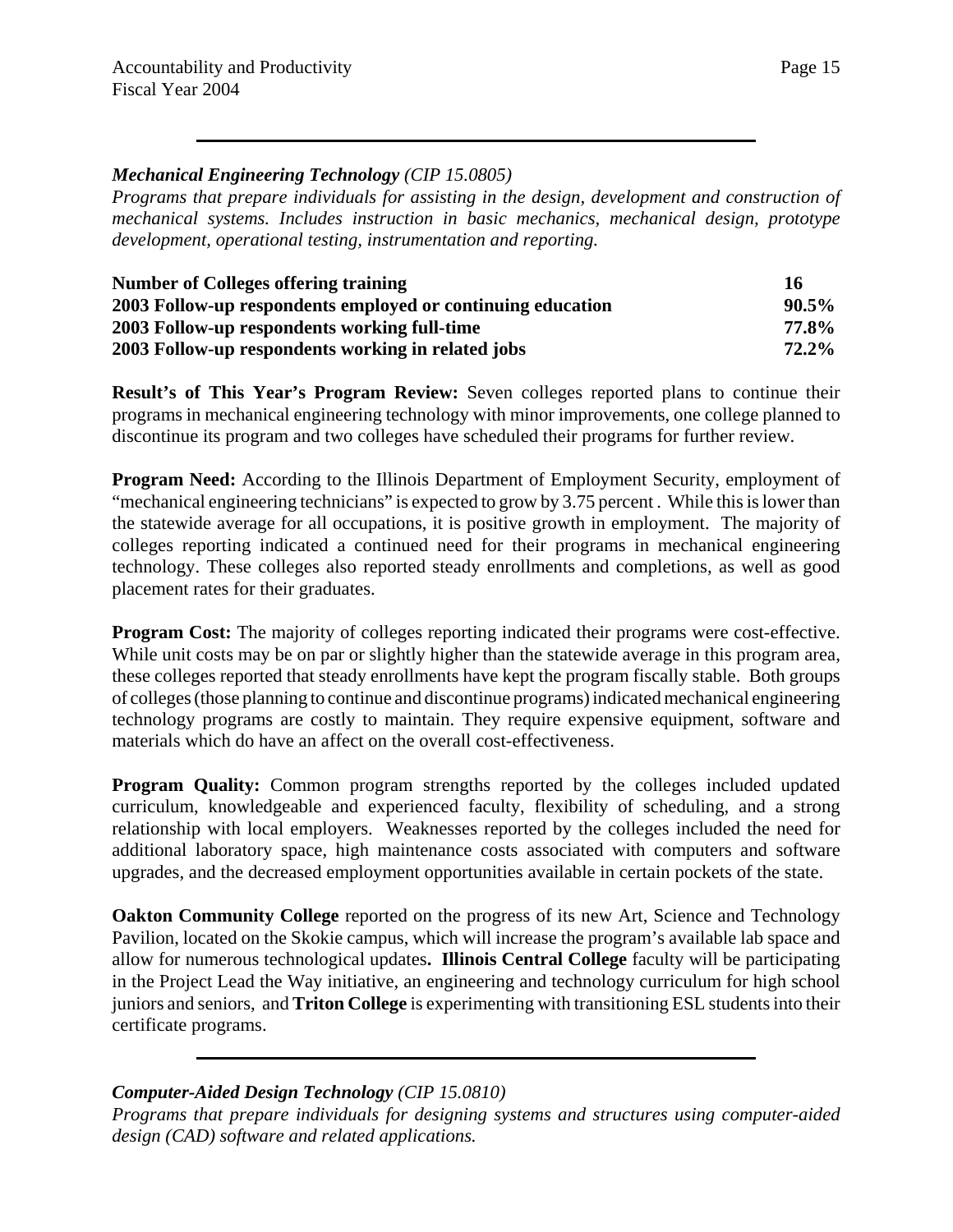| <b>Number of Colleges offering training</b>                 | 36       |
|-------------------------------------------------------------|----------|
| 2003 Follow-up respondents employed or continuing education | $92.6\%$ |
| 2003 Follow-up respondents working full-time                | 83.3%    |
| 2003 Follow-up respondents working in related jobs          | 70.1%    |

**Results of This Year's Program Review:** Twenty-five colleges plan to continue their programs with minor improvements, one college plans to significantly modify its program, two colleges plan to discontinue their programs, and two colleges have scheduled their programs for further review.

**Program Need:** According to the Illinois Department of Employment Security, overall employment of drafters is expected to grow slightly slower than average over the next 10 years. Long-term outlook for drafters using computer-aided design technology varies by specialty. Architectural and civil drafters will experience the highest growth in employment, while electronic drafters will experience the least growth over the next 10 years. Locally, the majority of colleges reported their enrollments in CAD programs had decreased over the last five years. These colleges did, however, indicate that completions remained steady and placement rates for graduates remained high. A few colleges reported slightly increasing or steady enrollment trends since the last review cycle. All of the colleges indicated that where CAD-specific courses were utilized by more than one program area, for example in Manufacturing Technology or Construction Design/Management Technology, enrollments remained positive over the last five years. Several colleges indicated that local employers are no longer utilizing CAD programs for existing employees who have already been trained on new technology. However, there is still a need for CAD-related courses and programs to train individuals whose jobs use CAD-technology in areas outside of architecture and engineering.

**Program Cost:** Overall, the majority of colleges reported their programs in CAD technology were cost-effective. These colleges indicated unit costs below the statewide average for this program area, or at least comparable to the average. Cost-effectiveness was attributed to several factors at these colleges, including high enrollments, which offset the sizable expense of software licenses, maintenance fees for equipment and lab facilities. Several colleges did report their programs were not cost-effective. This was primarily due to the declining enrollments and/or increased costs for faculty. Some colleges also indicated that the efficiency of their programs was restricted in part by the capacity of their computer labs. While these colleges have full courses, they often have waiting lists for students to get in. Larger lab facilities would accommodate more students and drive the unit costs of the program down.

**Program Quality:** Common strengths cited by the colleges included updated curriculum and software, excellent computer equipment and lab facilities, knowledgeable and experienced faculty, strong support from local business and industry, cross-applicability of CAD technology courses to many programs, and regular advisory committee input. Common weaknesses identified by the colleges included lack of adequate laboratory space and the need for more computer stations, lack of student interest in CAD programs, and inactive advisory committees.

The most commonly cited quality improvements to CAD technology programs related to updated software and equipment. Other common recommendations included increased marketing to students at the high school level, and adding course offerings in more advanced technologies. Some colleges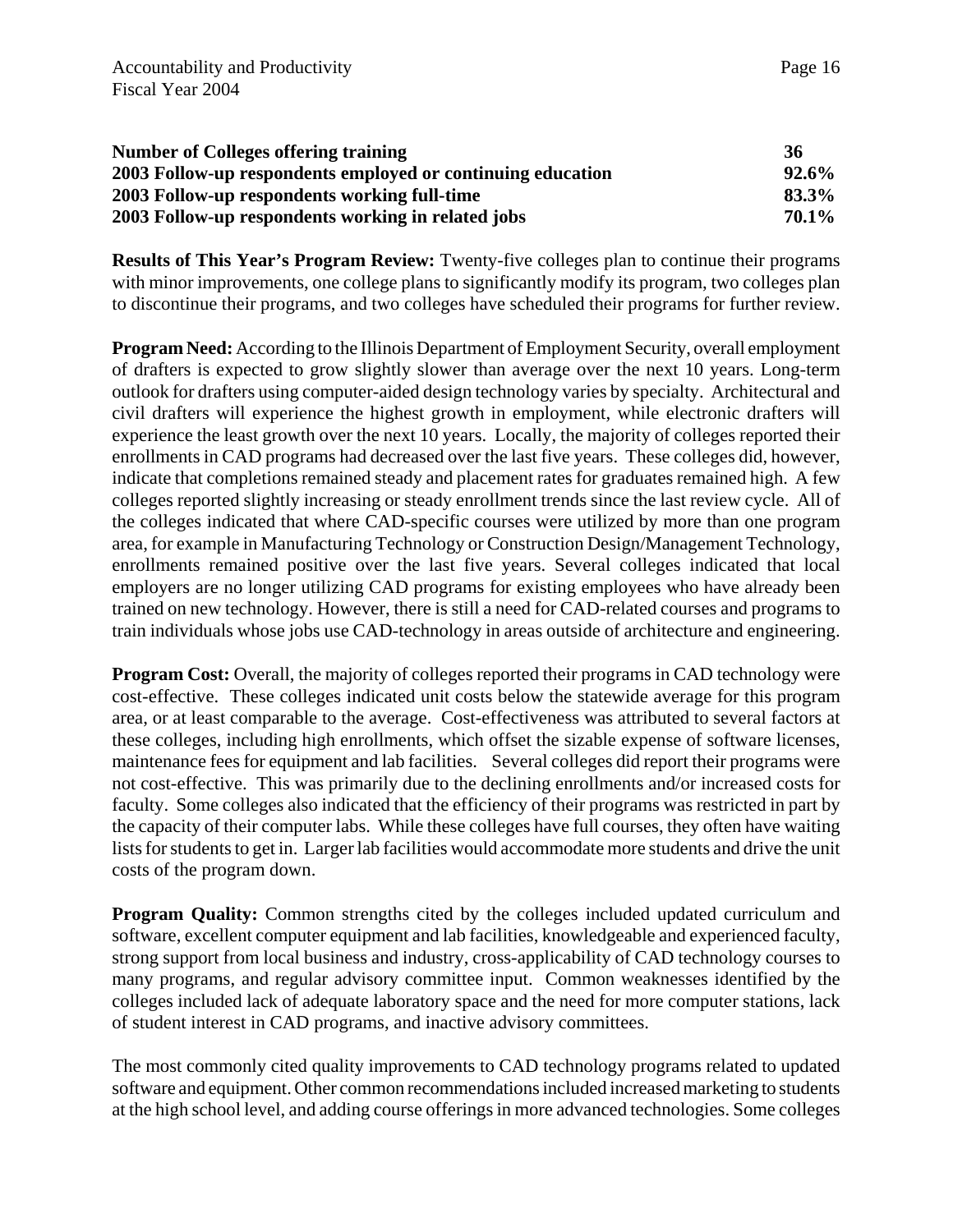suggested combining introductory courses from various CAD programs to prevent having to cancel low enrollment classes.

Faculty from **Illinois Central College** will participate in Project Lead the Way by offering a new engineering graphics course to local high school juniors and seniors for credit towards ICC programs. **Moraine Valley Community College** received a National Science Foundation Grant for 3D Parametric Modeling in 2002. The college has developed new courses, updated instructional materials and developed partnerships with national and local industry for developing and promoting CAD-related courses and programs. And, **Oakton Community College** is building a new Art, Science and Technology Pavilion on its Skokie Campus that will increase the programs available lab space and significantly update the technological capacity of teaching and learning.

#### *Surveying Technology (CIP 15.1102)*

*Programs that prepare individuals for assisting engineers and related professionals in the delineation and positioning of land and water tracts and boundaries, map preparation, and analysis. Includes instruction in applied geodesy, basic cartography, software applications, photo interpretation, survey equipment and instrument calibration.*

| <b>Number of Colleges offering training</b>                 |     |
|-------------------------------------------------------------|-----|
| 2003 Follow-up respondents employed or continuing education | N/A |
| 2003 Follow-up respondents working full-time                | N/A |
| 2003 Follow-up respondents working in related jobs          | N/A |

**Results of This Year's Program Review:** Four colleges reported plans to continue their programs in surveying, and one college reported plans to discontinue its programs.

**Program Need:** According to the Illinois Department of Employment Security, employment of "surveying technicians" is expected to increase by 19.46 percent , faster than the statewide average for all occupations. All of the colleges planning to continue their programs indicated a continued need. Several reported that student interest in courses is typically higher than for the program. Enrollments statewide have slightly decreased over the last three years, however, all of these colleges reported good placements for their graduates.

**Program Cost:** The majority of colleges reporting indicated their programs in surveying technology were cost-effective. However, high costs for survey instruments and software has contributed to the higher than average unit costs for this program area.

**Program Quality:** Common program strengths cited by the colleges included an updated and applied curriculum, knowledgeable and experienced faculty, and support from professional associations. The main weakness of this program area was the high cost of maintenance.

**Parkland College** faculty and students attended the 2004 Illinois Professional Land Surveyors Association conference. Students not only attended sessions but also assisted the Association in registering attendees and documenting continuing education credits. Students attending the conference have elected to form a chapter of this association at Parkland College in an effort to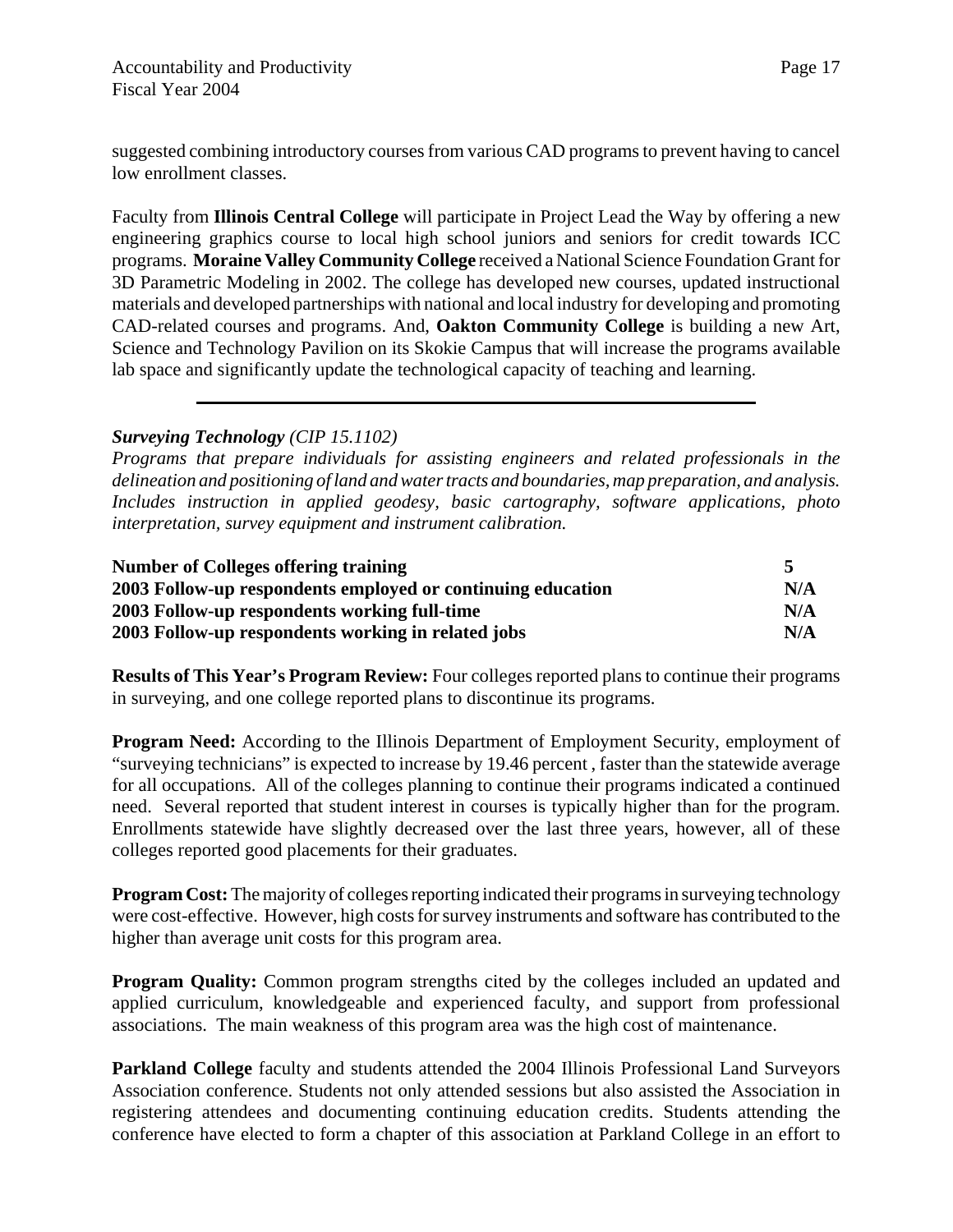promote their program and provide professional and academic development opportunities for surveying students.

#### *Medical Laboratory Technology (CIP 51.1004)*

*Programs that prepare individuals for performing general laboratory procedures under the supervision of a physician or lab director. Includes instruction in medical lab procedures, software applications, equipment operation and maintenance, bacteriological, biological and chemical testing, sample inventory and storage, lab safety, and record-keeping.*

| <b>Number of Colleges offering training</b>                 | <b>22</b> |
|-------------------------------------------------------------|-----------|
| 2003 Follow-up respondents employed or continuing education | $93.2\%$  |
| 2003 Follow-up respondents working full-time                | 81.3%     |
| 2003 Follow-up respondents working in related jobs          | 76.6%     |

**Results of This Year's Program Review:** As a result of this year's program review, 13 colleges reported plans to continue their programs in Medical Laboratory Technology with minor improvements.

**Program Need:** According to the Illinois Department of Employment Security, job growth in medical laboratory technology is expected to increase at an average rate through 2010. However, data from the American Society for Clinical Pathology (ASCP) indicate a more significant need for medical laboratory technicians. The increase in the number of medical procedures will be offset by technological advances. Some colleges reported significant increases in enrollment, while others reported slight declines in enrollments. Completions remain steady and placement rates for graduates is good. All of the colleges concluded there is a continued need for the program.

**Program Cost: John A. Logan College, Southeastern Illinois College and Shawnee Community College** are able to maintain the program, despite its high cost, through a consortial arrangement. MLT programs are typically high-cost, low enrollment programs nationwide; however, most of the colleges reported that it was a cost-effective program. Several colleges reported that online instruction has helped to reduce costs.

**Program Quality:** Most colleges, in citing the need for increased enrollments in these programs, felt that the high course lab fees (typically \$100) were possible reasons for the low enrollments and high attrition rates. The number and quality of the clinical sites seemed an important indicator of program quality. Career ladders for this program area also were often included as a program strength. **Illinois Central College** developed a Hybrid Online Curriculum for the MLT Program, in collaboration with three other community colleges and a grant from ILCCO. Certification exam scores were a common method for end-of-program assessment

*Optical Assisting (CIP 51.1802)*

*Programs that prepare individuals for assisting optometrists or ophthalmologists in providing diagnostic and treatment services.*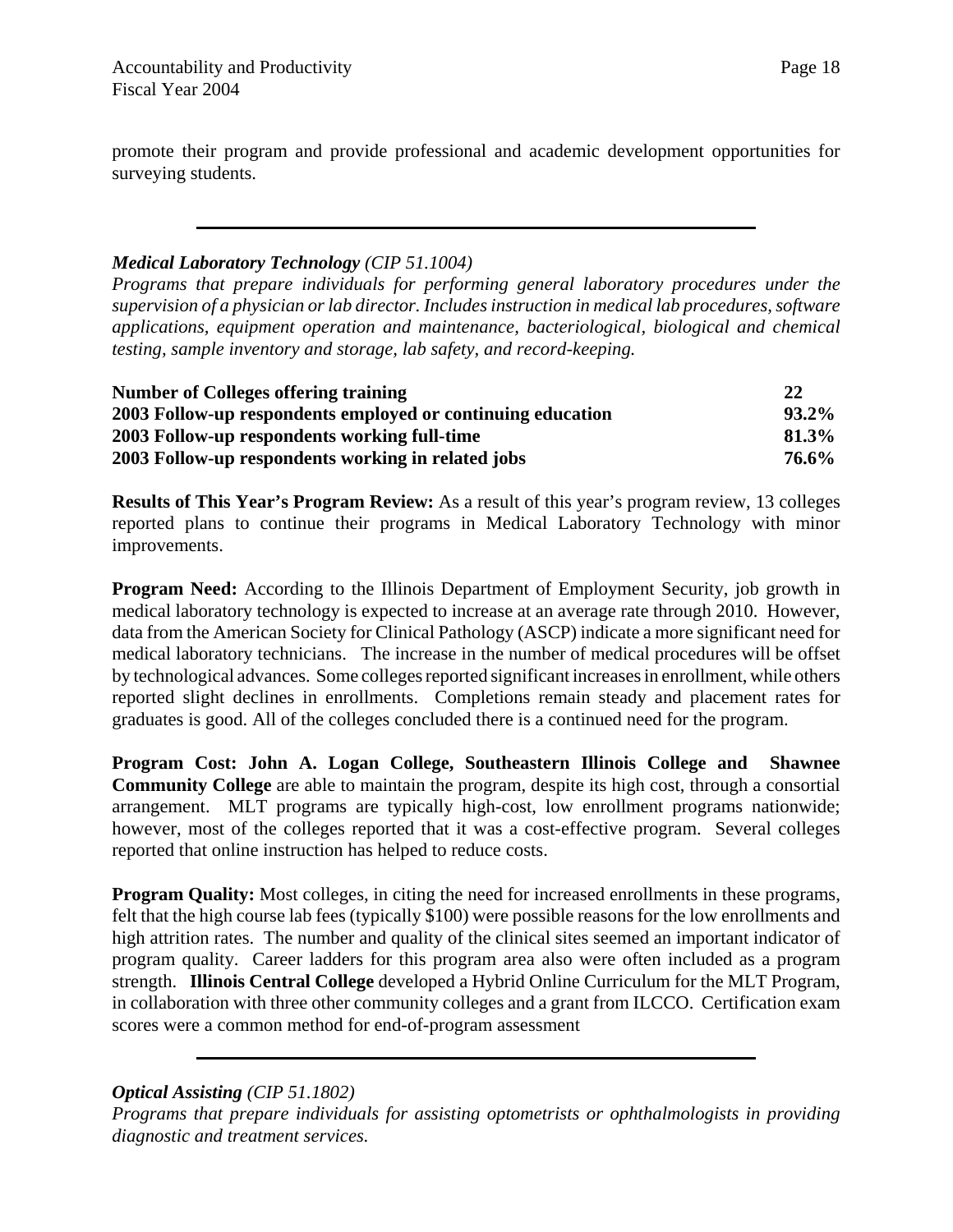| <b>Number of Colleges offering training</b>                 |     |
|-------------------------------------------------------------|-----|
| 2003 Follow-up respondents employed or continuing education | N/A |
| 2003 Follow-up respondents working full-time                | N/A |
| 2003 Follow-up respondents working in related jobs          | N/A |

**Results of This Year's Program Review:** As a result of this year's program review, Richard J. Daley College reported that both of its programs will be discontinued due to low enrollments.

#### *Ophthalmic Medical Technology (CIP 51.1803)*

*Programs that prepare individuals for performing ophthalmic photography and related testing of the eye and vision under the supervision of an ophthalmologist.* 

| <b>Number of Colleges offering training</b>                 |     |
|-------------------------------------------------------------|-----|
| 2003 Follow-up respondents employed or continuing education | N/A |
| 2003 Follow-up respondents working full-time                | N/A |
| 2003 Follow-up respondents working in related jobs          | N/A |

**Results of This Year's Program Review:** As a result of this year's program review, the college reported plans to continue its Ophthalmic Medical Technology programs with minor improvements.

**Program Need:** This is a very small program area. According to the Illinois Department of Employment Security, employment of "ophthalmic technicians" is increasing faster than the statewide average. Enrollments and completions in these programs have been high and relatively steady over the last three years.

**Program Cost:** Despite strong enrollments and continued need for graduates, the college considers its programs to be high cost and indicates they generally operate at a loss.

**Program Quality: Triton College** reports that its programs have strong curricula, an active advisory committee, and qualified faculty with industry experience. However, students who are recruited for the programs are often in need of remediation.

#### *Interior Design (CIP 20.0501)*

*Programs that prepare individuals for assisting in the design, decoration or functional analysis of interior settings both residential and commercial. Includes instruction in basic interior design, residential interior planning, room analysis, decorating, customer profiling, and product selection and purchase.*

| <b>Number of Colleges offering training</b>                 |       |
|-------------------------------------------------------------|-------|
| 2003 Follow-up respondents employed or continuing education | 89.7% |
| 2003 Follow-up respondents working full-time                | 73.1% |
| 2003 Follow-up respondents working in related jobs          | 80.8% |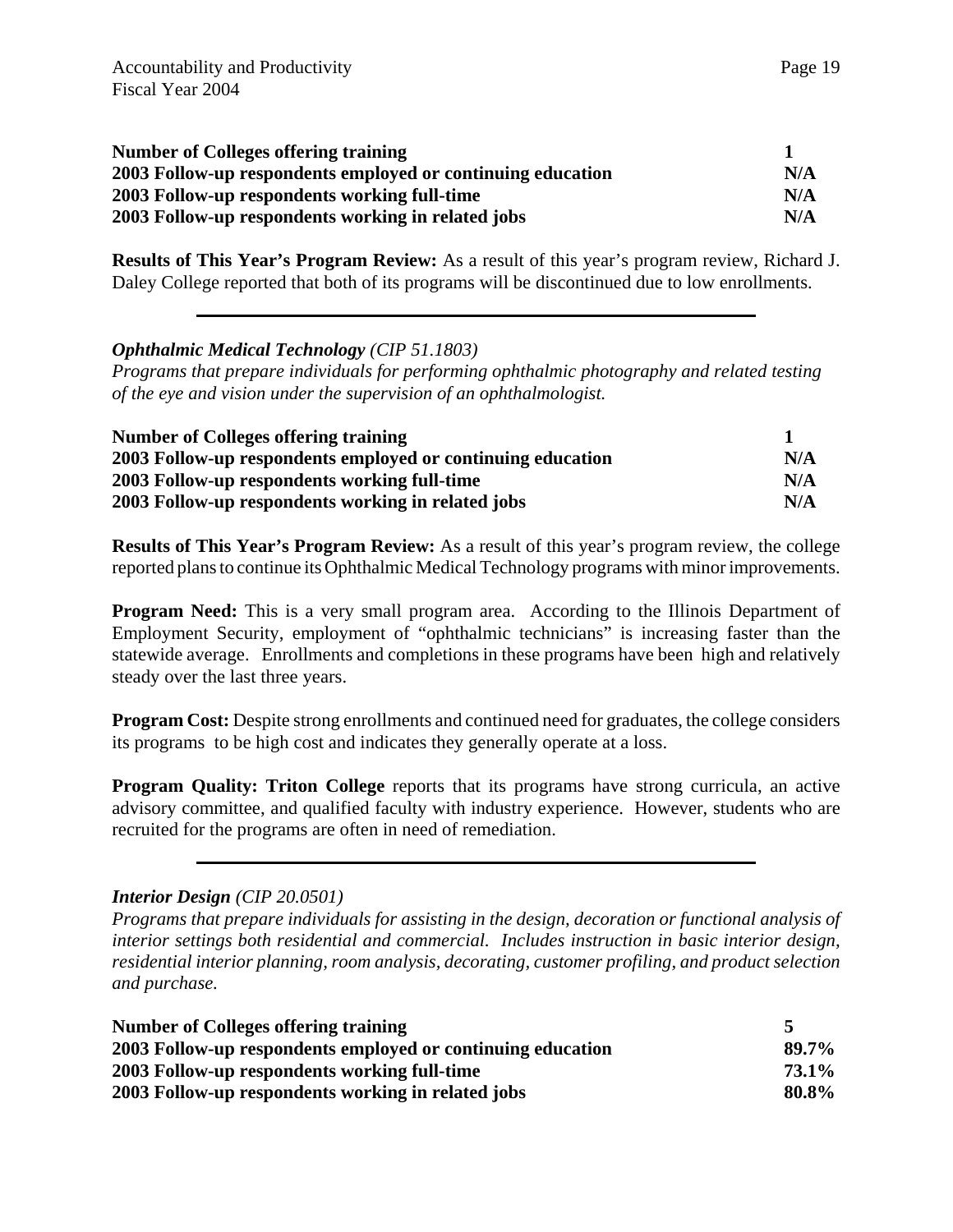**Results of This Year's Program Review:** Four colleges reported plans to continue their programs in Interior Design with minor improvements, while one college reported its programs were scheduled for further review.

**Program Need:** According to the Illinois Department of Employment Security, demand for "interior designers" is expected to grow at a lower rate than the average growth for all occupations through 2010. Despite lower than average growth statewide, locally, a majority of the colleges expressed an increase in enrollments, steady completions and good placement rates for graduates.

**Program Cost:** Colleges varied with respect to being higher or lower than the state average unit cost but overall, the programs are considered to be cost-effective.

**Program Quality:** Common strengths reported included strength of faculty, reputation in the community and with occupational professionals, and a strong core curriculum**. Joliet Junior College** students have designed a room for the American Society of Interior Designers (ASID) showcase home and have chartered the Interior Design Club and sponsored a local ASID chapter.

Common weaknesses included need for increased classroom space, better facilities, more advanced technological equipment, more full-time faculty**,** and problems with coordination of internship experiences**.**

Quality improvements at the colleges included recruitment of new companies for internships, more effectively integrating adjunct faculty into the department, improving facilities, and faculty development. Both **Harper College** and **Joliet Junior College** report striving for compliance with the Foundation for Interior Design Education and Research guidelines even though accreditation is limited to 4-year colleges and universities.

#### *Library Assisting (CIP 25.0301)*

*Programs that prepare individuals for assisting professional librarians in performing various routine tasks of library operation. Includes instruction in library systems and operation, library resources and services, acquisition, cataloging, storage, management of books, periodical and other reference materials.*

| Number of Colleges offering training                        |       |
|-------------------------------------------------------------|-------|
| 2003 Follow-up respondents employed or continuing education | 88.9% |
| 2003 Follow-up respondents working full-time                | 77.4% |
| 2003 Follow-up respondents working in related jobs          | 83.9% |

**Results of this Year's Program Review:** As a result of this year's program review, three colleges reported plans to continue their Library Assistant programs implementing minor improvements, two colleges reported withdrawal of their programs. One college has scheduled its program for further review.

**Program Need:** The Illinois Department of Employment Security reports that the employment of "library technical assistants" should increase by 17.68 percent through 2010. Overall enrollments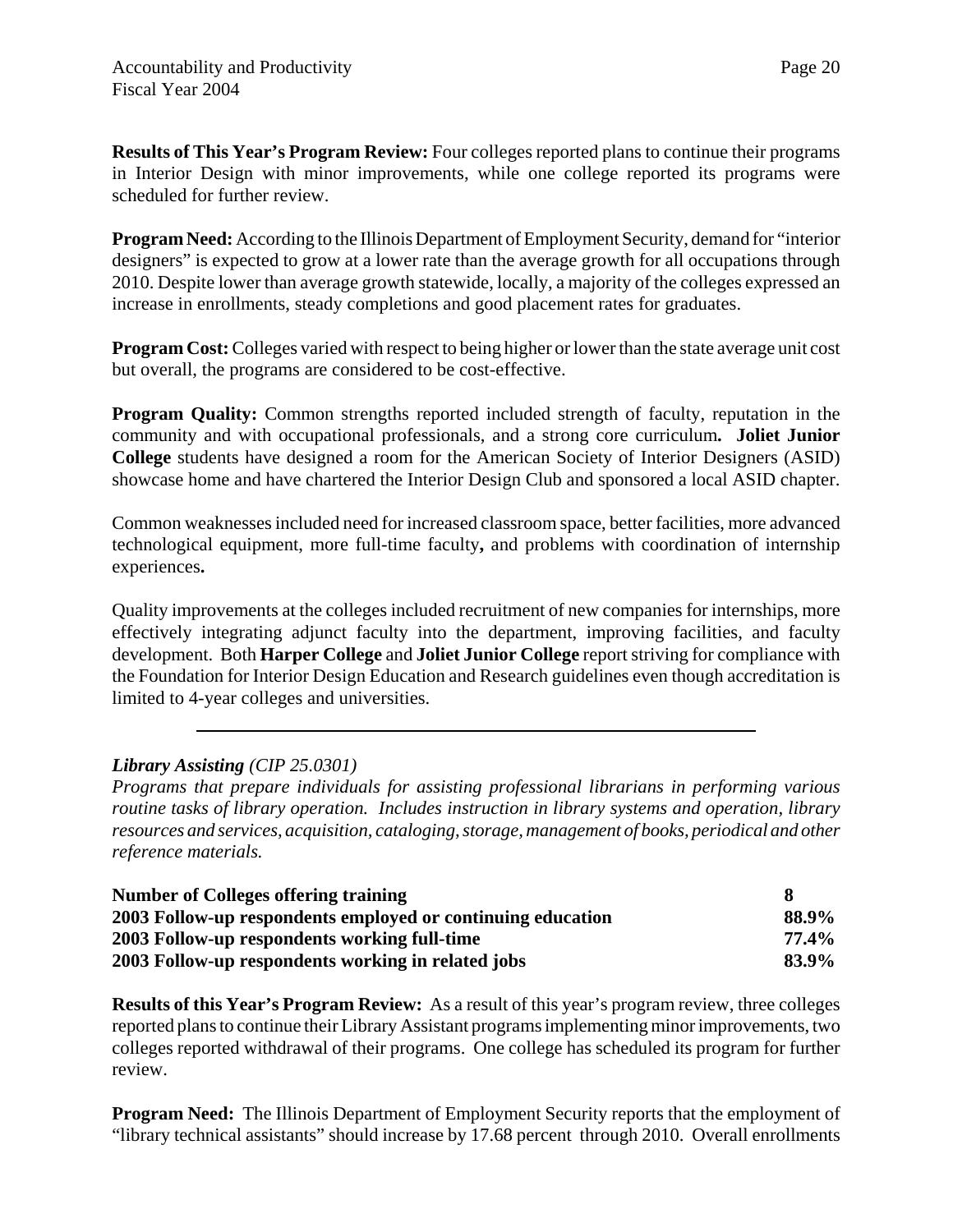have been steady, with only a few colleges reporting slight decreases in students. Likewise, completions have been constant over the last three years. However, many colleges indicated that the recent economic downturn has critically impacted local library employment opportunities in the state. As fewer new libraries are built, and less funding is available for expansion of existing libraries, fewer library staff are required. Districts offering these programs indicate that many of their students use this training for professional development or updating of skills. Online instruction has expanded the audience for these programs.

**Program Cost:** All colleges continuing their programs reported cost-effectiveness. The adaption of on-line course offerings has offset low enrollments in on-campus programs, which has helped the cost effectiveness of this program area.

**Program Quality:** Common program strengths include, flexibility provided by the on-line courses, highly-qualified staff and enthusiastic support of the library community. Several colleges cited a cooperative working arrangement with the Alliance Library System as a foundation for their successful program. Colleges reported lack of adequate recruitment and low student enrollments as weaknesses for the program.

Specific quality improvements for the library assistant programs include **Wilbur Wright College's** directives to increase marketing and improve professional development opportunities for their instructors.

#### *Plumbing (CIP 46.0501)*

*Programs that prepare individuals for the lay out, assembly, installation and maintenance of pipes and piping systems for residential, commercial or industrial plumbing use.* 

| <b>Number of Colleges offering training</b>                 |     |
|-------------------------------------------------------------|-----|
| 2003 Follow-up respondents employed or continuing education | N/A |
| 2003 Follow-up respondents working full-time                | N/A |
| 2003 Follow-up respondents working in related jobs          | N/A |

**Results of this Year's Program Review:** As a result of this year's program review, one college reported plans to significantly modify its Plumbing and Pipefitting programs.

**Program Need:** This is a very small program area. The Illinois Department of Employment Security reports that the employment of "plumbers and pipefitters" should increase 10.67 percent through 2010.Locally, the college reported that this program meets a fairly specific need of local industry. Enrollments have been steady over the last three year period.

**Program Cost:** The college indicates its program is cost-effective. Because of the relationship with the local labor union the college is able to utilize updated equipment, materials, facilities and experienced, part-time faculty. This offsets most of the maintenance costs trades-related programs experience.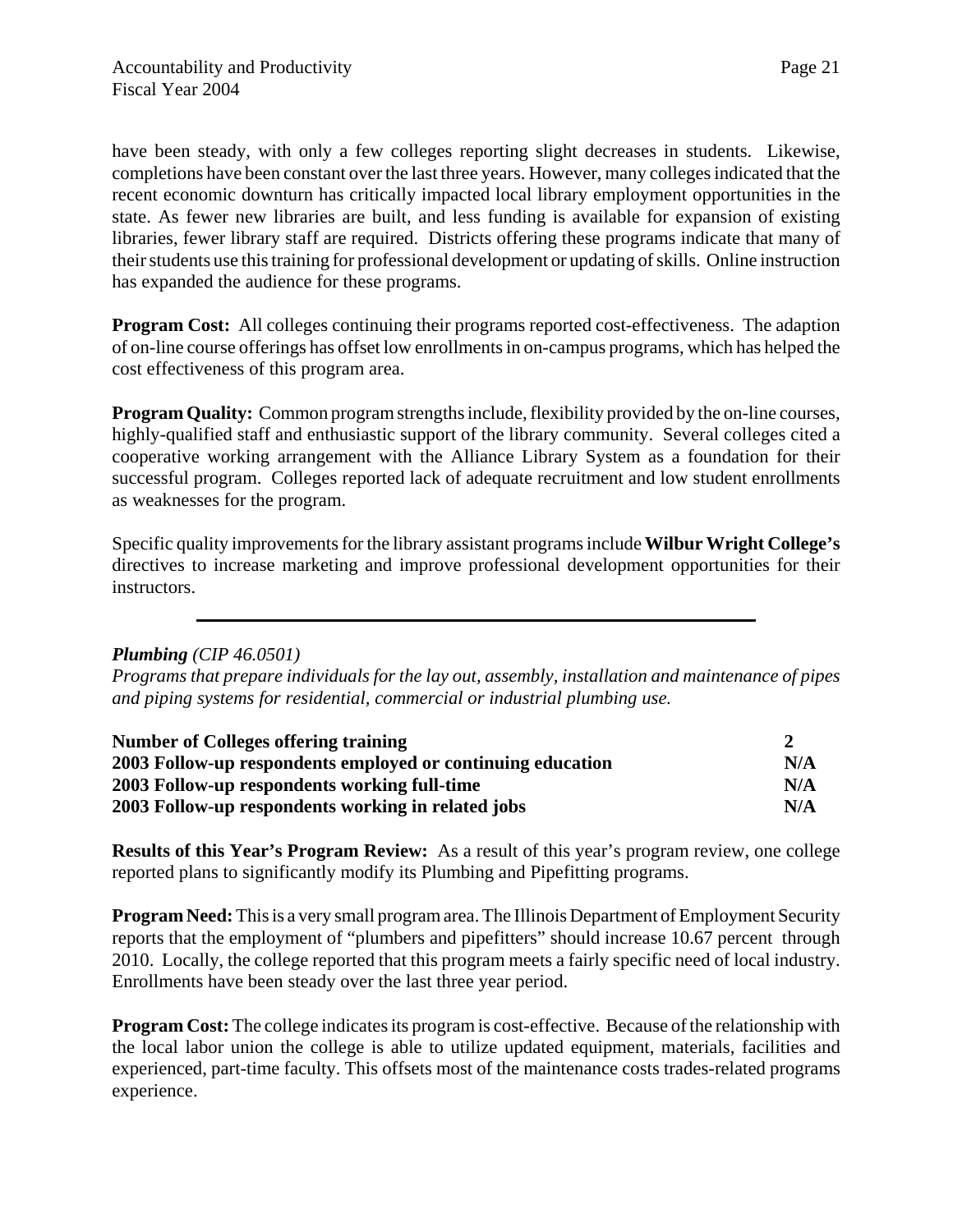**Program Quality: Southwestern Illinois College** cited dedicated adjunct faculty, excellent facilities, state of the art equipment and industry support as the strengths of the program.

*Heating, Ventilating, Air Conditioning & Refrigeration (HVA/CR) Technology (CIP 47.0201) Programs that prepare individuals for repair, lay out, installation and maintenance of heating, ventilating, and cooling systems for residential, commercial or industrial use.* 

| <b>Number of Colleges offering training</b>                 | 28    |
|-------------------------------------------------------------|-------|
| 2003 Follow-up respondents employed or continuing education | 94.0% |
| 2003 Follow-up respondents working full-time                | 90.2% |
| 2003 Follow-up respondents working in related jobs          | 81.2% |

**Results of this Year's Program Review:** As a result of this year's program review, twenty-four colleges reported plans to continue their programs in Heating, A/C and Refrigeration Technology, one college plans to significantly modify its programs, and three colleges plan to discontinue programs in this area.

**Program Need:** Nationally, the 2004-2005 Occupational Outlook Handbook states the employment opportunities for "heating, air- conditioning, and refrigeration technicians "is expected to grow faster than the average for all occupations through the year 2010. The Illinois Department of Employment Security (IDES) projects an increase of 15.73 percent for "HVA/CR technicians" through 2010. Overall enrollments have remained steady, completions have remained steady or slightly increased, and placement rates for graduates remain good. Colleges that plan to discontinue their programs cited high costs due to maintenance of equipment and low enrollments.

**Program Cost:** Several of the colleges indicated their programs are cost-effective, with the majority reporting unit costs for their programs were average for technical programs. Various colleges reported strong relationships with the manufacturers, suppliers, and local contractors who donate equipment annually to help reduce the cost. Colleges also cited the use of highly qualified adjunct faculty as a means to reduce cost.

**Program Quality:** Colleges reported donations from industry, highly qualified and experienced faculty, strong and supportive advisory committees, internship opportunities, and state of the art equipment as key strengths of their programs. Many colleges attribute the success and quality of their programs to alumni employability and support. Program weaknesses as reported by the colleges include high turnover in faculty, high cost of equipment, and a lack in promotion of the program.

Specific quality improvements reported by the colleges include **Heartland Community College's** plans for a new Workforce Development Center that will increase the ability to offer career and technical education courses in a variety of areas. **Richland Community College** is pursuing American Refrigeration Institute accreditation, and working toward increased dual credit efforts in their programs. **Kankakee Community College** is in the process of developing a new course assessment and purchasing new lab equipment. **Lincoln Land Community College** plans to implement the use of an Industry Competency Exam for program assessment.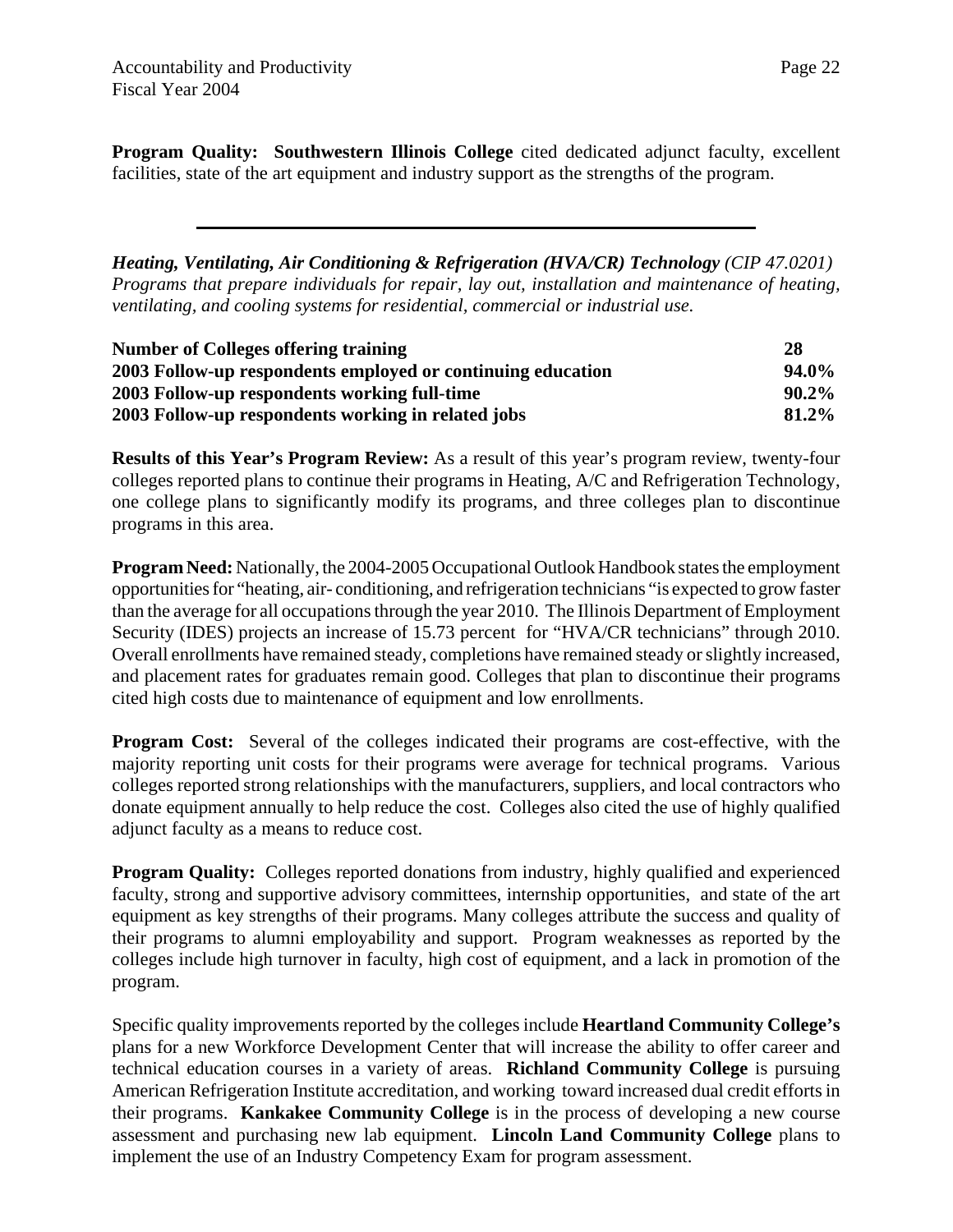*Programs that prepare individuals for planning and preparing scale pictorial interpretations (blueprints) of architectural design concepts for buildings and other structures.* 

| <b>Number of Colleges offering training</b>                 | 19       |
|-------------------------------------------------------------|----------|
| 2003 Follow-up respondents employed or continuing education | 89.3%    |
| 2003 Follow-up respondents working full-time                | $87.5\%$ |
| 2003 Follow-up respondents working in related jobs          | $65.2\%$ |

**Results of This Year's Program Review:** As a result of this year's program review, nine colleges reported plans to continue their programs in Architectural Drafting with minor improvements, one colleges plans to significantly modify its program, four colleges plan to discontinue their programs, and four colleges have scheduled their programs for further review.

**Program Need:** According to the Illinois Department of Employment Security, employment of "architectural drafters" is expected to increase about as fast as average through 2010. Locally, the majority of colleges reported steady enrollments. In general completions have also remained steady, although several colleges indicated declining or no completions over the last three years.

A variety of students are served by architectural drafting including those planning to obtain a degree or certificate, to improve their skills, and to transfer. Several college reports indicated that the trend in drafting is to require baccalaureate degrees as an entry-level requirement for employment, so the move to make more courses transferable is an important one. Transferability and internships are important aspects for colleges of certificate and two-year degree programs to consider in marketing their programs.

According to the 2003 Follow-up Study of Fiscal Year 2002 Career and Technical Education Program Graduates, the unemployment rate among Architectural Drafting graduates (17.2 percent) was among the highest for all the programs in the study, which includes those that are described in this report**.** This is in large part due to fluctuations in the economy and how they affect industries served by drafters. Construction, engineering and manufacturing industries all utilize drafters during planning and development. While the economy is in decline, overall employment in these industries tends to be adversely affected.

**Program Cost:** While the majority of colleges consider their programs to be cost-effective, the cost of architectural drafting programs are typically on the higher end. This is primarily due to the need for constant upgrades of equipment and software. Grant funding has enabled several colleges to keep costs down.

**Program Quality:** Common program strengths cited by the colleges include knowledgeable and experienced faculty, active advisory committees, strong links to local business and industry, relationship with professional associations, and recent updates to lab facilities, equipment and software. Common program weaknesses cited by the colleges include lack of local job opportunities, declining completions or students "jobbing out" midway through their curriculum, and the high cost of program maintenance.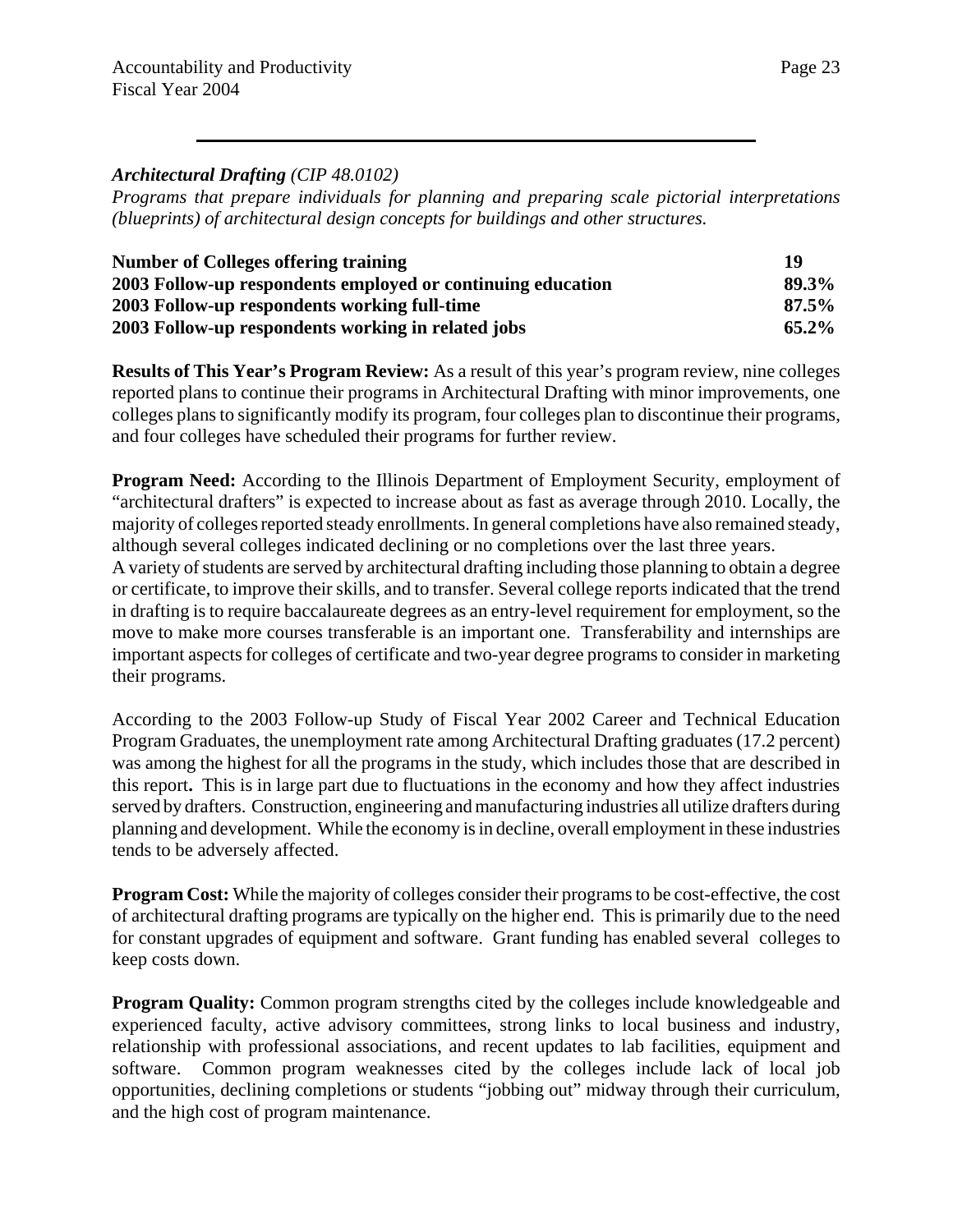Like many colleges, **William Rainey Harper College** lists its faculty as a strength of its program. The architectural drafting department has been asked to assist the college in such projects as the selection of the architects or construction managers for the Conference Center, the Performing Arts Center and the new Science, Health Careers and Emerging Technology buildings. **College of DuPage** faculty are working closely with faculty in Interior Design and Ornamental Horticulture to coordinate design and CAD curricula, as well as to explore service learning and field experiences, that can encourage cross disciplinary student efforts.

Several colleges offer Internet based AutoCAD courses that allow students to earn an architectural technology certificate online. At three points during its program, the National AutoCad Users'Group evaluation tool is used at **Waubonsee Community College** to determine progress and proficiency so students and faculty can identify strengths and weaknesses.

**College of Lake County** is considering summer courses that focus on local architectural history and general architectural theory. **Oakton Community College** sponsors an annual regional drafting competition for high school students which helps promote the study of architecture as well as their architectural drafting program.

#### *Electrical/Electronics Drafting (CIP 48.0104)*

*Programs that prepare individuals for planning and preparing scale pictorial interpretations (blueprints) of electrical systems or electronic wiring for use in equipment or systems.* 

| <b>Number of Colleges offering training</b>                 |     |
|-------------------------------------------------------------|-----|
| 2003 Follow-up respondents employed or continuing education | N/A |
| 2003 Follow-up respondents working full-time                | N/A |
| 2003 Follow-up respondents working in related jobs          | N/A |

**Results of This Year's Program Review:** As a result of this year's program review, two colleges reported plans to continue 13 programs with minor improvements and discontinue five programs in Electrical/Electronics Drafting.

**Program Need:** According to the Illinois Department of Employment Security, employment of "electrical/electronic drafters" while positive, is expected to increase at a rate much slower than the statewide average for all occupations. Locally, colleges maintain there is still a need for training programs in this area. Consequently, the overall emphasis of college programs address the needs and interests of students seeking short term certificates or courses to upgrade their skills. Overall enrollments have held steady over the past five years. Completions for both colleges remain good. Generally, colleges reported that local employers look more for individuals with electronics drafting experience, rather than a degree in this specialty. Demand for professionals with these skills seems to remain strong.

**Program Cost:** Cost-effectiveness of these programs vary by institution. One college reported lower than average unit cost for this program area, while another reported much higher than average unit cost. Factors that affect the cost of programs in electrical/electronics drafting include small class size, particularly those offering advanced instruction, and the expense of corresponding software and hardware in keeping with that which is offered in industry in the area served by the colleges.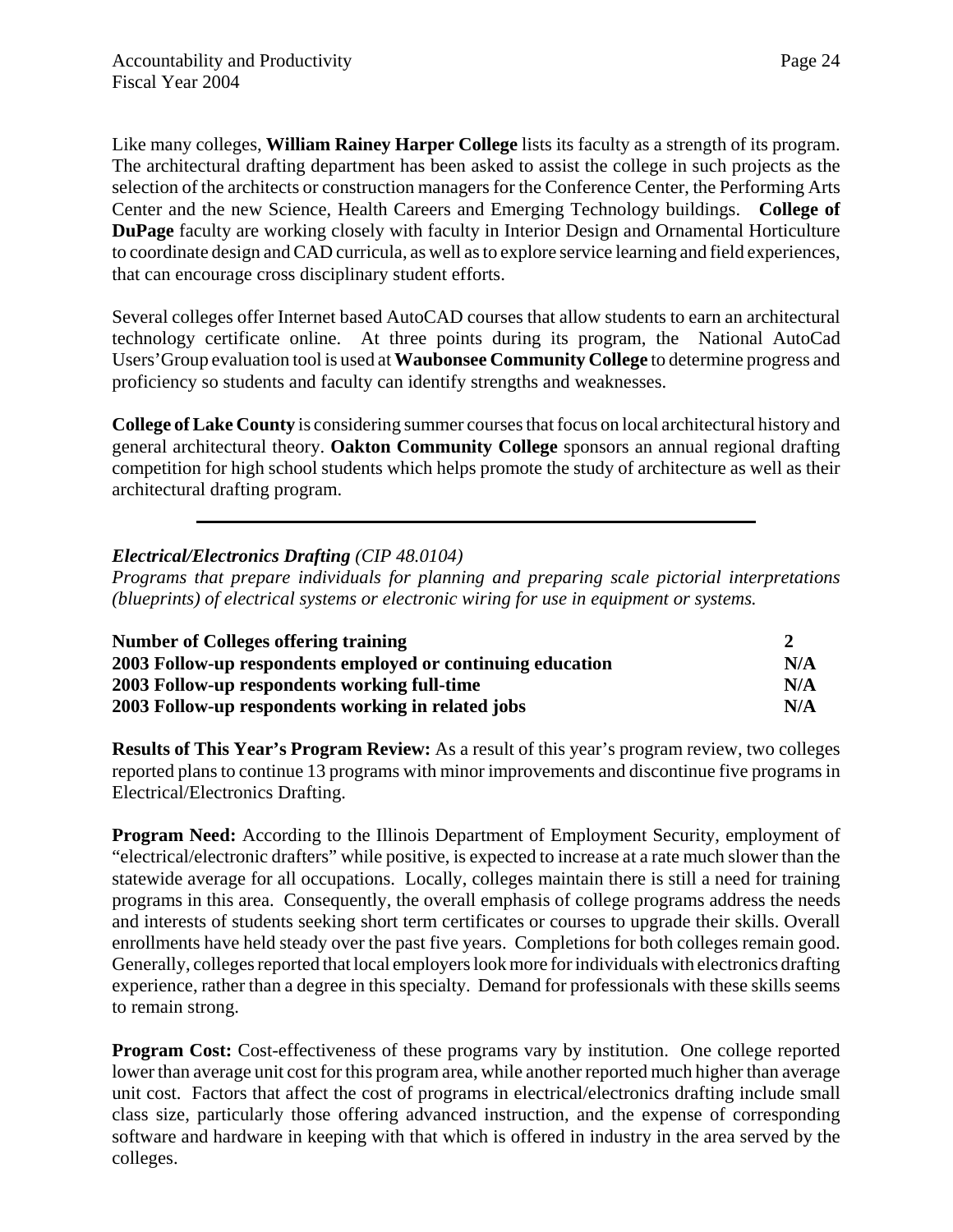**Program Quality: College of Lake County** offered students a new Rendering and Animation option, in which the software turns a CAD model into a picture fit for advertising or display. The College reports it has been very successful and there are plans to add new technologies in 3D Digitizing and Rapid Prototyping to existing classes. **Kaskaskia College** reports dual credit programs with area high schools are working well. Student internships and community projects facilitate the acquisition of work based learning skills and may result in direct employment opportunities.

#### *Mechanical Drafting (CIP 48.0105)*

*Programs that prepare individuals for planning and preparing scale pictorial interpretations (blueprints) of mechanical devices or machinery, such as automobiles.* 

| <b>Number of Colleges offering training</b>                 | 19    |
|-------------------------------------------------------------|-------|
| 2003 Follow-up respondents employed or continuing education | 96.6% |
| 2003 Follow-up respondents working full-time                | 88.9% |
| 2003 Follow-up respondents working in related jobs          | 70.4% |

**Results of This Year's Program Review:** As a result of this year's program review, eight colleges reported plans to continue their programs with only minor improvements, two colleges plan to discontinue their programs, and two colleges have scheduled their programs for further review.

**Program Need:** According to the Illinois Department of Employment Security, employment of "mechanical drafters" while positive, is expected to increase at a rate much slower than the statewide average for all occupations. Locally, the majority of colleges reported steady to slightly increasing enrollments over the last three-five years. Several colleges indicated slightly declining enrollments, but maintained a need for their program(s) based on their local job market. All of the colleges planning to continue their programs indicated steady completions and good placement rates for graduates. Colleges located in more rural districts indicated that while employment opportunities locally may have plateaued, opportunities in nearby metropolitan areas are still available.

**Program Cost:** Overall mechanical drafting programs statewide are considered cost-effective. The majority of colleges reported their program unit costs at or slightly below peer group or statewide average cost for this program area. Several colleges indicated an increase in unit cost for their programs, primarily due to the hiring of full-time faculty or the update of equipment. Most colleges indicated that sharing lab facilities and equipment, steady or increasing enrollments and the use of more part-time faculty contributed to the lower cost of these programs.

**Program Quality:** Commonly reported strengths of mechanical drafting programs include knowledgeable and experienced faculty, hands-on learning in all applied coursework, active advisory committees, updated lab facilities and equipment and the opportunities for employment following graduation. Commonly reported weaknesses include the high cost of maintaining these programs, the need for updated lab facilities, equipment or software, and the lack of student interest in the program area.

Specific quality improvements cited by the colleges include **Moraine Valley Community College** adding an internship course to their curriculum. And, **Morton College** has provided its mechanical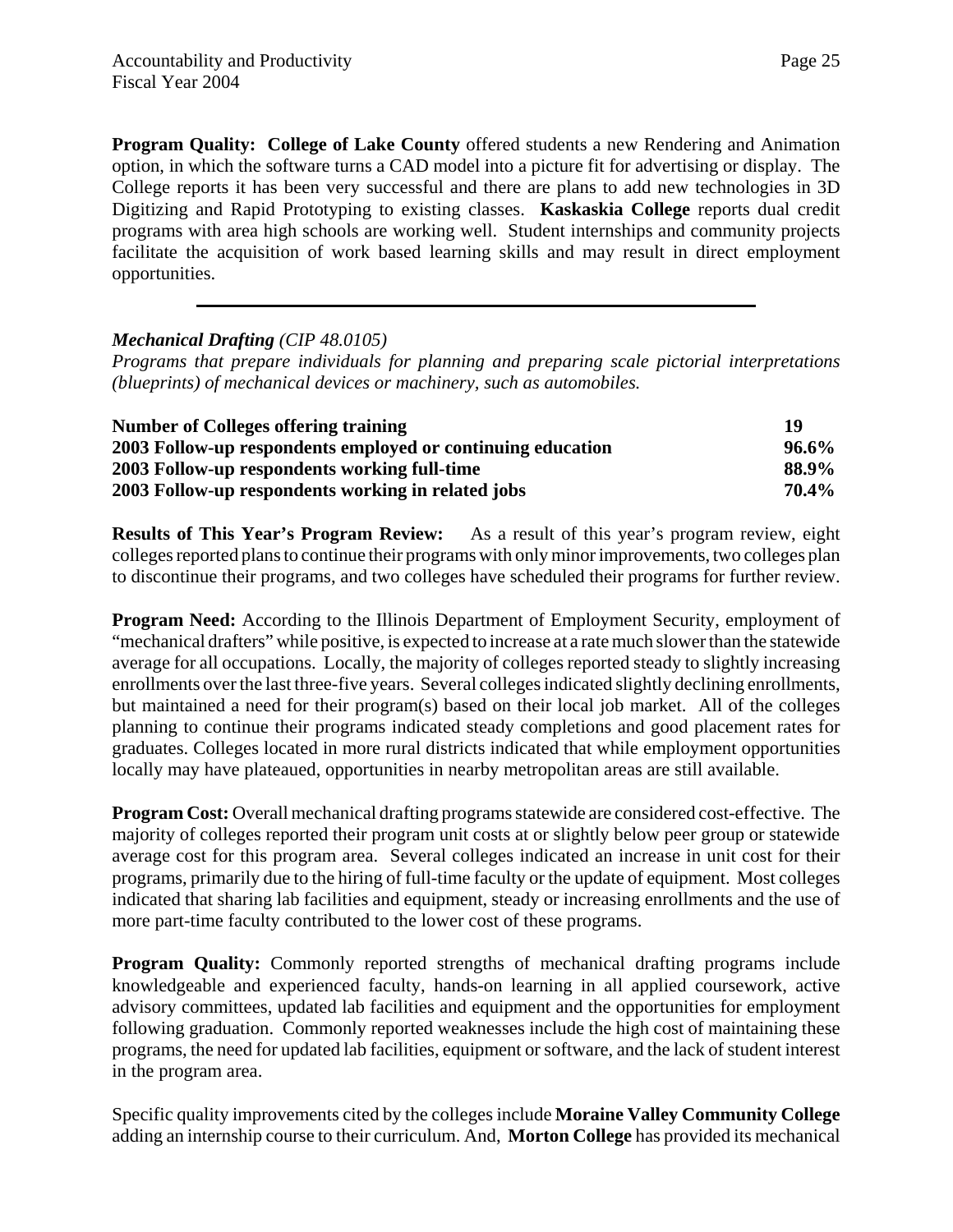Page 26

drafting faculty with funding for essential professional development activities that will ultimately aide in the update and revision of their existing programs.

#### *Graphic & Printing Technology (CIP 48.0201)*

*Programs that prepare individuals for planning, preparing and printing text and graphical information into print format. Includes instruction in mechanical, electronic and digital equipment operation, pre-press, press and post-press operations.* 

| <b>Number of Colleges offering training</b>                 | 6     |
|-------------------------------------------------------------|-------|
| 2003 Follow-up respondents employed or continuing education | 79.3% |
| 2003 Follow-up respondents working full-time                | 69.7% |
| 2003 Follow-up respondents working in related jobs          | 57.8% |

**Results of This Year's Program Review:** As a result of this year's program review, seven colleges reported programs continued with minor improvements, two colleges reported eight programs were significantly modified, one college discontinued a program, and one college scheduled two programs for further review.

**Program Need:** Labor market analysis reflects a slow growth in general for graphic designers and graphic technologists. Some programs have low enrollments and limited availability of employment opportunities in their districts. However, some colleges continue to offer these programs in anticipation of increased demand as the result of retirements and because the technological changes in the field will require new skills.

**Program Cost:** Program costs are generally high in graphic and printing technology due to the high cost of maintaining technology and instructional software.

**Program Quality:** Most of the colleges reported program strengths that included the credentials and work experience of their faculty, work-based learning opportunities, and support from their advisory committees. Weaknesses generally include lack of job opportunities and continual need to update technology. **Rock Valley College** is considering certification options for program revision and development as well as short-term training needs of local industry in printing and publishing.

*Mechanical Typesetting (CIP 48.0205)*

*Programs that prepare individuals for the lay out, composition and make up typesetting by hand or machine.* 

| <b>Number of Colleges offering training</b>                 |     |
|-------------------------------------------------------------|-----|
| 2003 Follow-up respondents employed or continuing education | N/A |
| 2003 Follow-up respondents working full-time                | N/A |
| 2003 Follow-up respondents working in related jobs          | N/A |

**Results of This Year's Program Review:** As a result of this year's program review, one college indicates it will significantly modify its program. Triton College indicates that its programs in "Graphic Design and Production" and "Advanced Digital Imaging" have undergone radical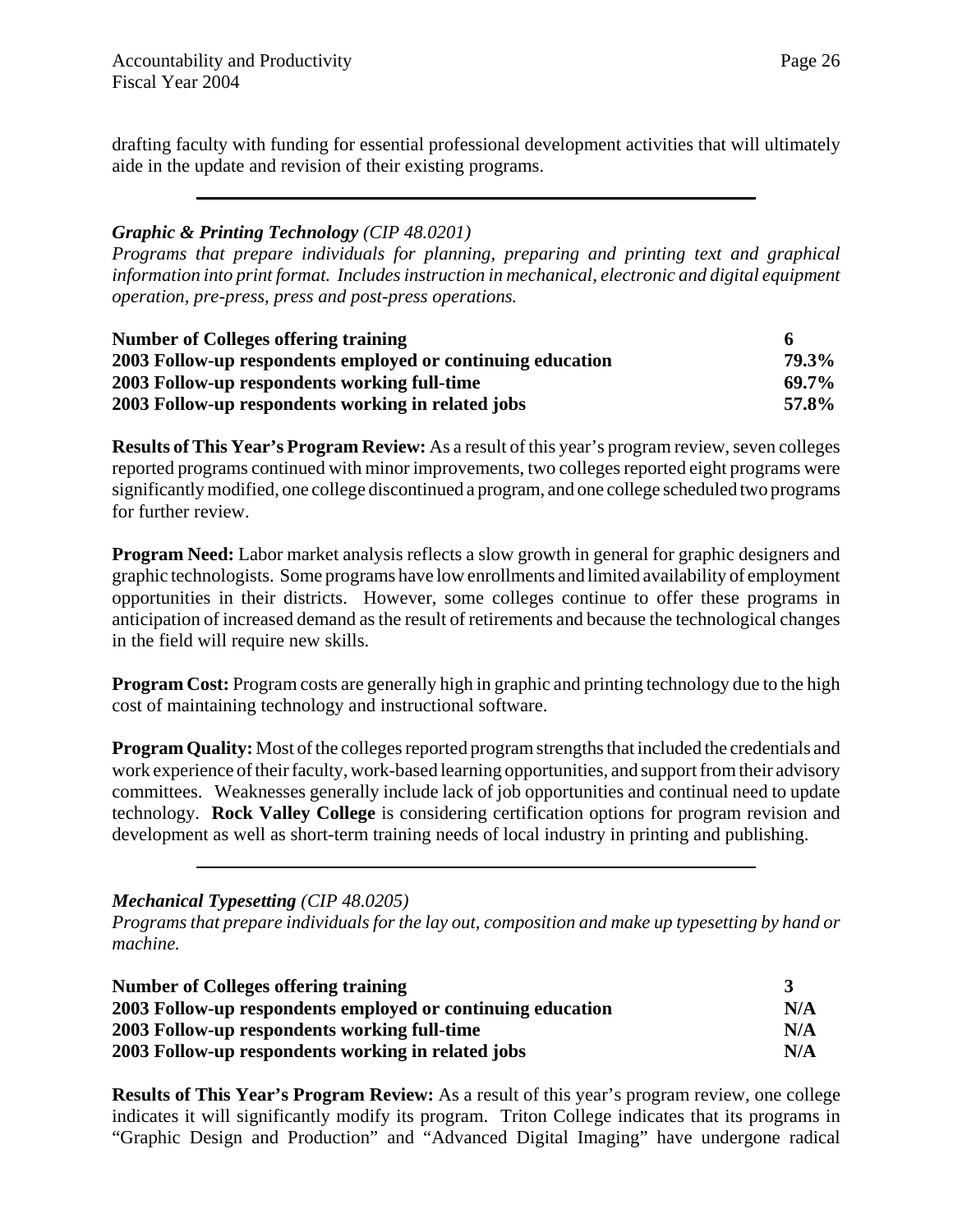curricular changes based on local labor trends and job opportunities. Furthermore, enrollment has decreased by 25.8 percent over the last five years. With revisions in place, the college plans to continue these programs.

#### *Lithography & Platemaking (CIP 48.0206)*

*Programs that prepare individuals for making prints from chemically prepared stone or metal surfaces, including lithography photography and silkscreening.* 

| <b>Number of Colleges offering training</b>                 |          |
|-------------------------------------------------------------|----------|
| 2003 Follow-up respondents employed or continuing education | 80.0%    |
| 2003 Follow-up respondents working full-time                | 82.4%    |
| 2003 Follow-up respondents working in related jobs          | $47.1\%$ |

**Results of This Year's Program Review:** As a result of this year's program review, two colleges reported four programs discontinued, two programs continued with minor improvements, and one program significantly modified.

**Program Need:** Both colleges reported a decline in enrollment in these program categories. Employment needs are uncertain although many of the skills developed can be utilized in other employment areas.

**Program Cost:** Costs of these programs remain high due to equipment upgrades and maintenance.

**Program Quality:** Program strengths are strong curricula and active advisory committees. High costs of maintaining equipment, declining enrollments are cited as negative factors affecting the programs.

#### *Desktop Publishing (CIP 48.0212)*

*Programs that prepare individuals for planning and publishing text and visual information using computer software applications and related techniques.* 

| <b>Number of Colleges offering training</b>                 | 19           |
|-------------------------------------------------------------|--------------|
| 2003 Follow-up respondents employed or continuing education | <b>79.1%</b> |
| 2003 Follow-up respondents working full-time                | 65.3%        |
| 2003 Follow-up respondents working in related jobs          | $61.7\%$     |

**Results of This Year's Program Review:** As a result of this year's program review, 12 colleges reported plans to continue their Desktop Publishing programs with minor improvements, one college plans to significantly modify its offerings and six colleges scheduled their programs for further review.

**Program Need:** At some colleges, enrollment in individual program courses remains steady, but completion rates are relatively low because students are taking the courses to develop the skills for other program areas. The Illinois Department of Employment Security projects a faster than average increase in demand for "desktop publishers" between 2000 and 2010. However, most of these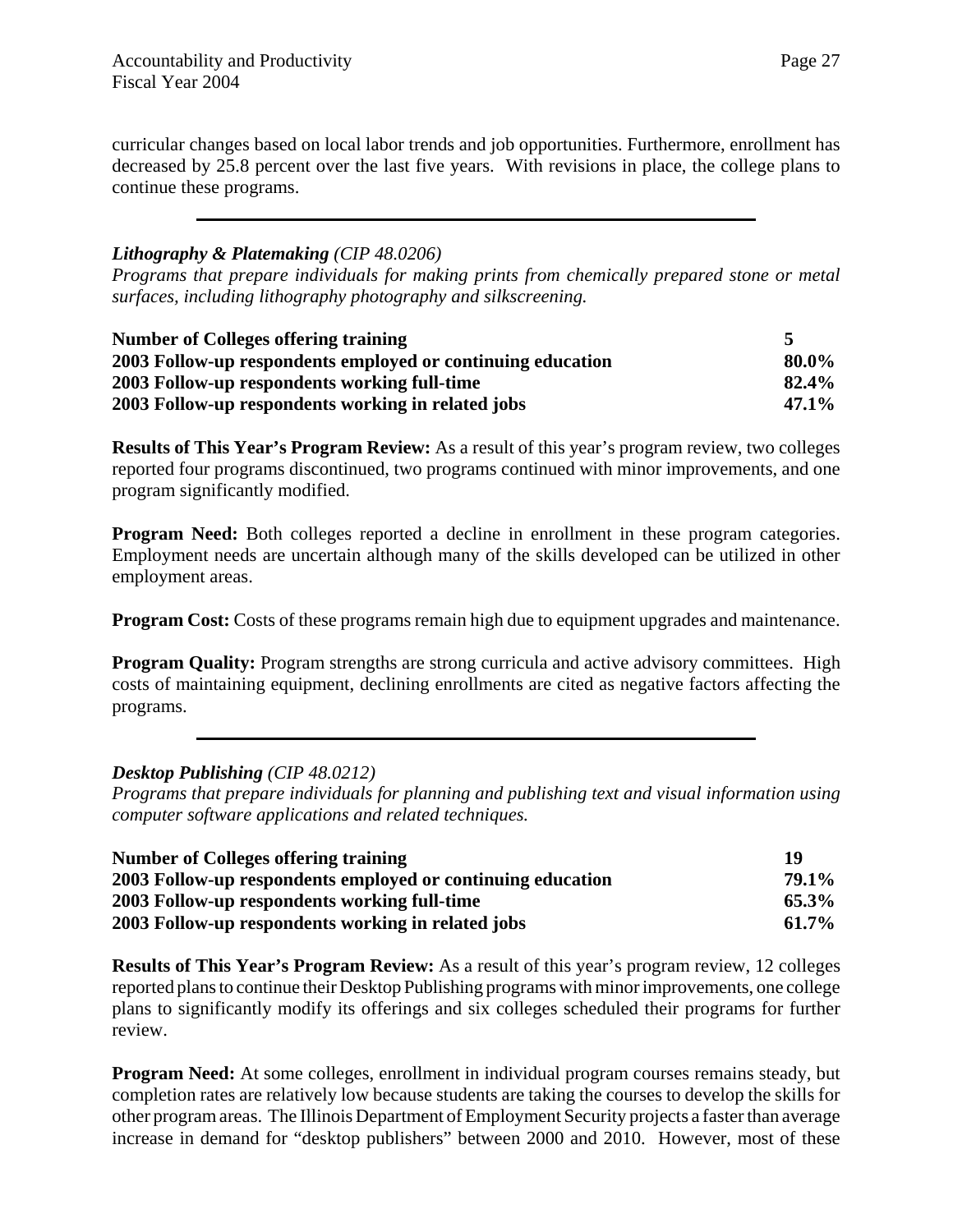openings will be in the Chicago metropolitan area. Several colleges reported modest increases in enrollments and employability remains high.

**Program Cost:** The cost of desktop publishing programs varies greatly. Variations are due to faculty status, equipment expenditures and enrollments. Most colleges reporting, however, consider their programs to be cost-effective.

**Program Quality:** Dual credit, articulation agreements, and coordination with secondary schools are mentioned as common strengths of the desktop publishing programs. Active advisory committees are essential for this program area. The need to continually modify equipment and software in order to keep up with the industry is both a strength and a weakness. These constant modifications keep the programs current but can add significantly to their costs. A few colleges noted the difficulty in finding adequate internship sites for students. To address this need, **Moraine Valley Community College** has appointed an internship coordinator and developed an alliance with the Walt Disney Corporation to provide additional internship sites. Most of the colleges included faculty experience in the industry as a program strength.

*Machining Technology (CIP 48.0501)* / *Machine Shop Assistant (CIP 48.0503)*

*Programs that prepare individuals for fabricating and modifying metal and metal parts using machinery such as lathes, milling machines, grinding/cutting machines, drill presses, automatic screw machines for industrial and manufacturing purposes.* 

| <b>Number of Colleges offering training</b>                 | 32    |
|-------------------------------------------------------------|-------|
| 2003 Follow-up respondents employed or continuing education | 84.6% |
| 2003 Follow-up respondents working full-time                | 100%  |
| 2003 Follow-up respondents working in related jobs          | 90.9% |

**Results of This Year's Program Review:** Fourteen colleges reported plans to continue their programs with minor improvements, four colleges plan to significantly modify their programs, eight colleges reported plans to discontinue their programs, and four colleges have scheduled their programs for further review.

**Program Need:** According to the Illinois Department of Employment Security, employment of "machinists" is expected to increase by 2.57 percent over the next ten years. While this is slower growth than the statewide average, it is a positive increase. Colleges reported enrollments as stable or decreasing, however local manufacturing industry needs have continued to support the training. In these districts, local industry look to their community colleges for professional development and skill upgrading for its existing workforce. Typically, course enrollments are higher than program enrollments. Colleges consistently report that because college-level certificates and degrees are not required for entry-level employment, many students "job out" of programs before completing the course sequence. Despite this, for students who do complete these programs, placement rates have remained high. Colleges maintain that local industry is generally unable to find qualified individuals for entry-level employment.

**Program Cost:** Colleges reported their machining technology and related programs as having average cost-effectiveness. While equipment and tools for these programs are typically expensive,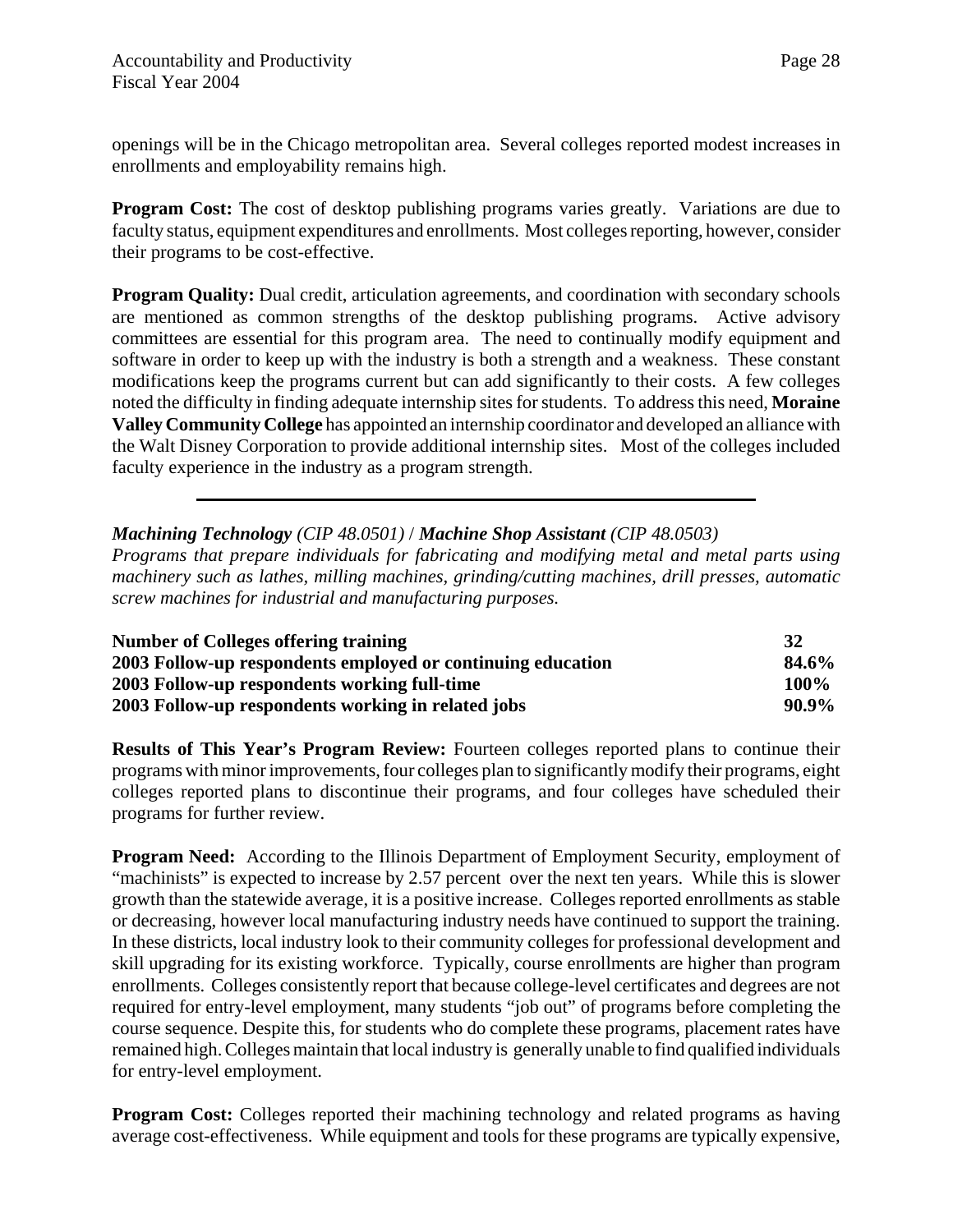several colleges utilize instructional and laboratory facilities, as well as equipment supplied by local industry. This levels out the overall cost for maintaining these programs. Most colleges report higher than the statewide average unit cost, however those with steady enrollments maintain their programs continue to exhibit cost-effectiveness.

**Program Quality:** Common strengths of machining technology and related programs included updated curriculum and tools, strong advisory committee input, strong relationships with local industry, and good placement opportunities for graduates. The main weakness of this program area was identified as the affects of the declining economy on enrollments in manufacturing related training programs.

The most commonly cited quality improvements to machining technology and related programs were increased marketing at the high school level, updates to equipment and facilities, and increasing participation of advisory committee members.

**Black Hawk College** reported partnering with the Rock Island Arsenal for onsite instruction at their industrial shop and laboratory facilities. This provides students with exposure to up-to-date equipment and a real-world working environment. **Illinois Central College** recently modified its program and courses to be offered in an open entry/open exit format to better accommodate WIA clients.

#### *Patternmaking (CIP 48.0505)*

*Programs that prepare individuals for wood, metal and plastics patternmaking. This is an Illinoisspecific program area.* 

| <b>Number of Colleges offering training</b>                 |     |
|-------------------------------------------------------------|-----|
| 2003 Follow-up respondents employed or continuing education | N/A |
| 2003 Follow-up respondents working full-time                | N/A |
| 2003 Follow-up respondents working in related jobs          | N/A |

**Results of This Year's Program Review:** As a result of this year's program review, the college plans to continue its program with only minor improvements.

**Program Need:** This is a very small program area. According to the Illinois Department of Employment Security, employment of "metal and plastic patternmakers" is expected to decrease by -15.28 percent over the next ten years. Locally, a decrease in the employment of patternmakers is expected as well. The college indicates its program is offered in cooperation with a local union training program, and therefore enrollments have fluctuated only slightly over the past several years. Placement rates for graduates of the apprenticeship program remain good. Need for this training program does continue to exist within the college district. Several courses within the program are also offered to non-apprenticeship students. Enrollments in these courses have typically been higher than program enrollments.

**Program Cost:** The college indicates the program is cost-effective. Unit costs have decreased over the last several years due to changes in faculty.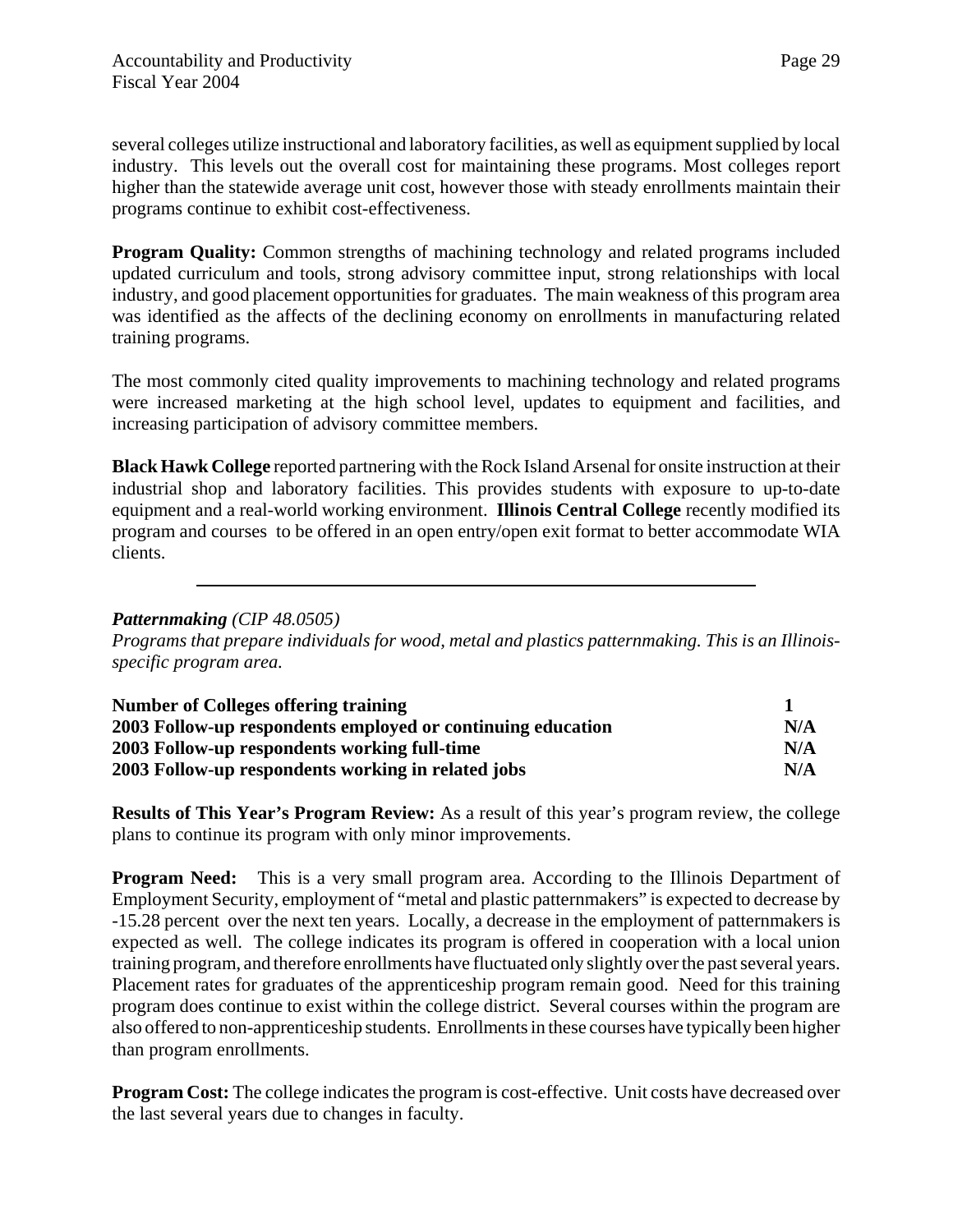**Program Quality: Black Hawk College** indicates that one strength of its program is its format, another is its relationship with the local union. The main weakness of the program is its audience size. The number of individuals that enroll in the program through the union apprenticeship program is steady but small.

#### *Sheet Metal Technology (CIP 48.0506)*

*Programs that prepare individuals for fabricating sheet metal into new products by forming, shaping, bending or folding the material.*

| <b>Number of Colleges offering training</b>                 |             |
|-------------------------------------------------------------|-------------|
| 2003 Follow-up respondents employed or continuing education | 88.9%       |
| 2003 Follow-up respondents working full-time                | <b>100%</b> |
| 2003 Follow-up respondents working in related jobs          | 100%        |

**Results of This Year's Program Review:** Four colleges plan to continue their programs in sheet metalworking with minor improvements, one college plans to discontinue its program, and one college has scheduled its program for further review.

**Program Need:** According to the Illinois Department of Employment Security, employment of "sheet metal workers" is expected to increase by 21.22 percent over the next ten years. This is nearly twice as fast as the average growth for all occupations. Locally, colleges also reported a projected increase in employment for these workers. Enrollments for courses related to this program have typically been higher. Several colleges reported strong interest by students who are currently working full-time in a related construction occupation. These students are pursuing cross-training opportunities hoping to expand their employability skills. Despite the declining economy, the construction industry continues to thrive, thus supporting the need for related contractors, such as in sheet metal.

**Program Cost:** The majority of colleges reporting indicated their programs were cost-effective. These colleges reported their programs operated with lower than average unit cost, although the cost of consumable materials required for the program (i.e. steel) has a significant impact on the maintenance costs for these programs. Colleges cited shared instructional and laboratory facilities, as well as utilizing adjunct faculty for maintaining cost-effectiveness.

**Program Quality:** Common strengths identified by the colleges included updated curriculum, knowledgeable and experienced faculty, updated lab facilities, relationships with local labor unions, and job opportunities for graduates. Weaknesses of these programs included low completion rates for students and fluctuating cost of materials.

#### *Tool & Die Making Technology (CIP 48.0508)*

*Programs that prepare individuals for operating machine tools that form metal components, tool and related products.*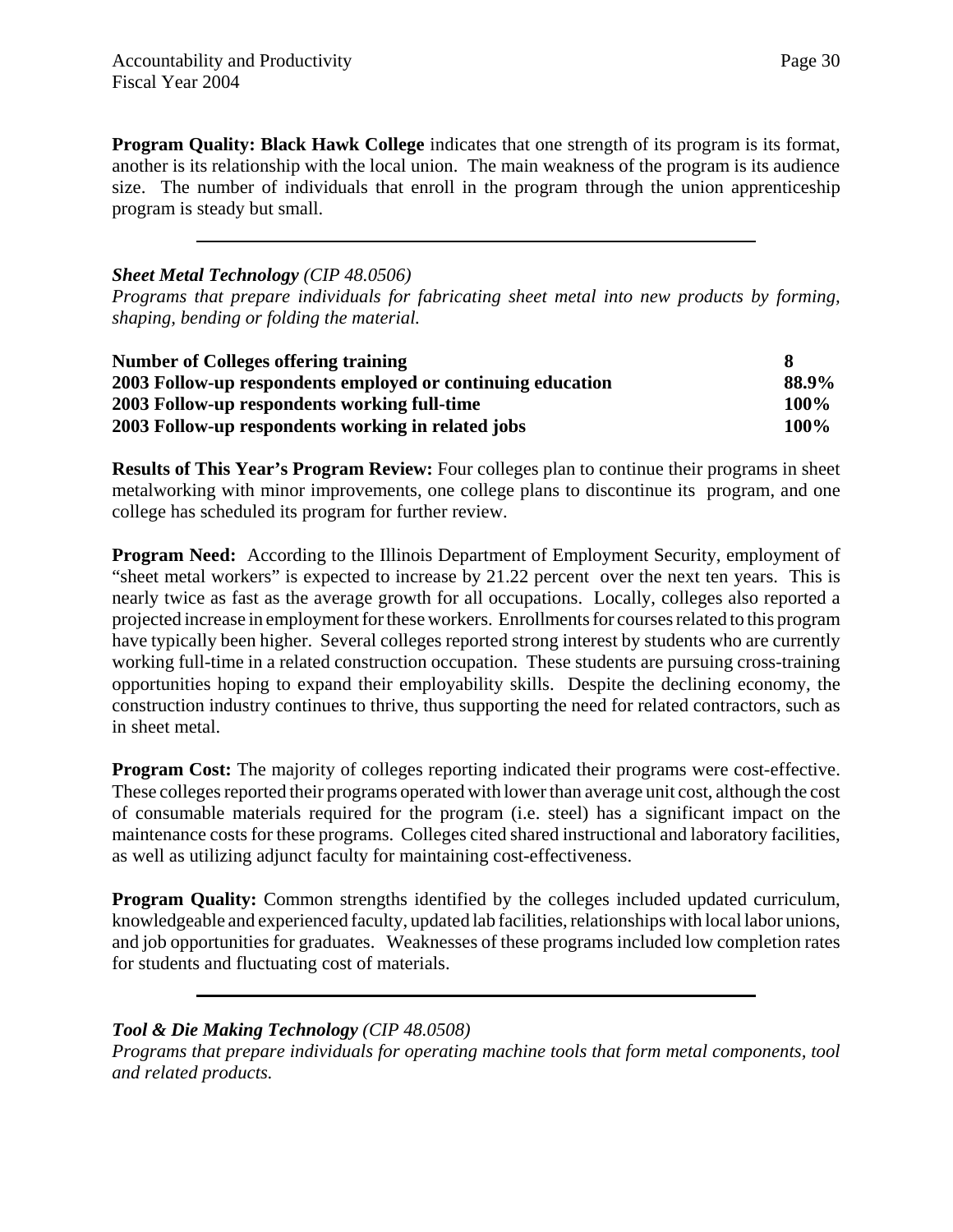| <b>Number of Colleges offering training</b>                 | 13       |
|-------------------------------------------------------------|----------|
| 2003 Follow-up respondents employed or continuing education | 84.6%    |
| 2003 Follow-up respondents working full-time                | 81.0%    |
| 2003 Follow-up respondents working in related jobs          | $90.5\%$ |

**Results of This Year's Program Review:** Eight colleges reported plans to continue their programs in tool and die making with minor improvements, one college plans to discontinue its program, and one college has scheduled its program for further review.

**Program Need:** According to the Illinois Department of Employment Security, employment of "tool and die makers" is expected to decrease by -3.70 percent over the next ten years. Locally, employment trends suggest a decrease in the need for tool and die makers as well. Three colleges report steady enrollments, however those colleges benefit from a direct relationship with heavy manufacturing employers within their districts. Five colleges reported that enrollments have decreased over the years. Employment opportunities over the last three years have been fair. Placement rates for graduates remain acceptable for the colleges that plan to continue their programs.

**Program Cost:** The majority of the colleges reported that their programs in tool and die making were not cost-effective. Equipment upgrades and low enrollments contributed to the higher than average unit cost for this program area. While colleges have utilized shared instructional and laboratory space, as well as donations of equipment from local industry, maintenance costs combined with few credit hours continue to plague these programs.

**Program Quality:** Common program strengths identified by the colleges included updated and skills-based curriculum, excellent laboratory facilities, knowledgeable and experienced faculty, relationship with local industry, association with the Tool and Manufacturing Association (TMA), and dual enrollment/credit arrangements with secondary partnerships. The main weakness identified by the colleges for this program area was the effects of the declining economy on student interest in manufacturing related training programs.

The **College of Lake County** has been offering a National Institute for Metalworking Skills (NIMS) Certification program since 2002. This year they plan to institute a bridge course, NIMS Credentialing Level 1, that will lead students not only towards certification but also into the existing Machine Tool Trades certificate and degree programs.

*Welding Technology (CIP 48.0508)*

*Programs that prepare individuals for using tools and equipment to join or separate metal parts through a variety of techniques such as brazing, arc or gas welding.* 

| <b>Number of Colleges offering training</b>                 | 31    |
|-------------------------------------------------------------|-------|
| 2003 Follow-up respondents employed or continuing education | 84.4% |
| 2003 Follow-up respondents working full-time                | 89.9% |
| 2003 Follow-up respondents working in related jobs          | 64.4% |

**Results of this Year's Program Review:** As a result of this year's program review, twenty-seven colleges reported plans to continue their programs in Welding Technology, and four colleges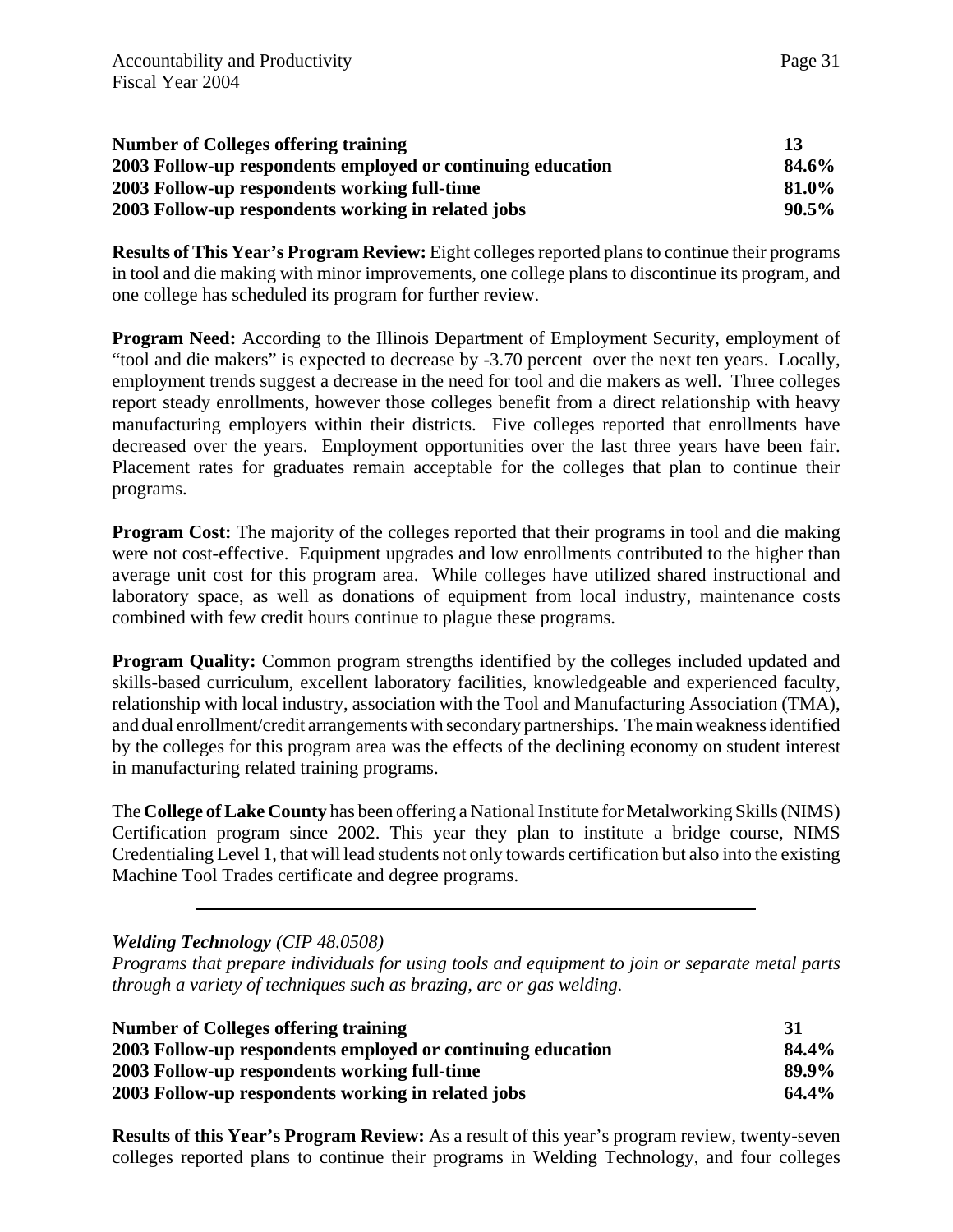reported plans to schedule a review of their programs in the up coming year. Three colleges plan to discontinue their programs.

**Program Need:** Nationally, according to the Occupational Outlook Handbook, employment for "welding, soldering, and brazing workers" is expected to experience growth near the average of all occupations over the 2002-2012 period. The Occupational Outlook Handbook goes on to state that technology is improving welding by creating more use for welding skills in the workplace while expanding employment opportunities. The Illinois Department of Employment Security shows an increase of 15.86 percent for the welding occupations through 2010. The majority of the colleges believed, that because the manufacturing industry uses welding at several stages of production and maintenance, a strong economy will keep the demand for welding high.Overall enrollments have remained steady, as have completions, with several colleges reporting increases in graduates. Because welding skills are required or are beneficial to a variety of other program areas, course enrollments tend to be higher than program enrollments statewide.

**Program Cost:** Several of the colleges indicated their programs to be cost effective. The majority of colleges reported unit costs for their programs were average for technical programs. Colleges cited the use of highly qualified adjunct faculty, community support and stable enrollments as some variables which reduce cost. Colleges planning to discontinue their programs cited maintenance of equipment and low enrollments as reasons for high cost in this area.

**Program Quality:** Strengths of the welding programs include strong support from the community, relationships with industry, highly qualified and experienced faculty, and state of the art equipment. Several colleges attributed the success and quality of their programs to their supportive advisory committees. Numerous colleges reported plans to implement proactive maintenance programs to address equipment wear. Program weaknesses as reported by the colleges include a lack of full-time faculty, industry certification not being required for program completion and program completion rates.

Specific quality improvements reported by the colleges include **Kennedy-King College's** plans to expand business partnerships, shorten the length of their program and incorporate industry certification as a requirement for program completion. **Richland Community College** plans to increase dual credit opportunities for students, and **Moraine Valley Community College** is anticipating the use of virtual technology to incorporate virtual welding as part of its program.

*Numerical Control Technology (CIP 48.0520)*

| <b>Number of Colleges Offering Training</b>                 |     |
|-------------------------------------------------------------|-----|
| 2003 Follow-up respondents employed or continuing education | N/A |
| 2003 Follow-up respondents working full-time                | N/A |
| 2003 Follow-up respondents working in related jobs          | N/A |

**Results of this Year's Program Review:**

One college reported plans to discontinue its program due to lack of enrollments.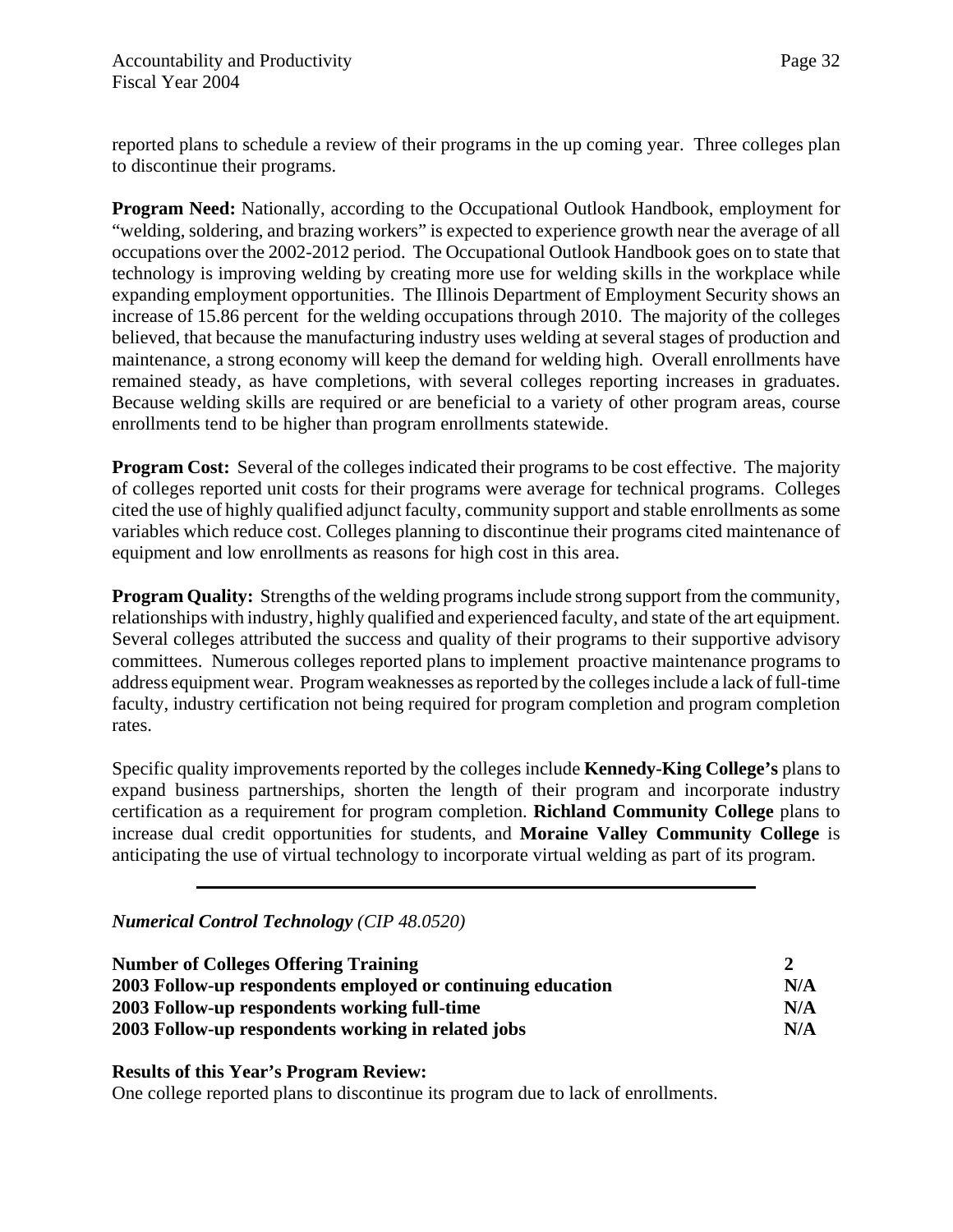#### *Graphic Design & Visual Communication (CIP 50.0401)*

*Programs that prepare individuals for designing products and materials that effectively present ideas for advertising or promotion. Includes instruction in graphic design principles, art and illustration, digital imagery, and format design for printed and electronic media uses using computer software applications.*

| <b>Number of Colleges offering training</b>                 | 23       |
|-------------------------------------------------------------|----------|
| 2003 Follow-up respondents employed or continuing education | $94.0\%$ |
| 2003 Follow-up respondents working full-time                | 63.6%    |
| 2003 Follow-up respondents working in related jobs          | $61.5\%$ |

**Results of This Year's Program Review:** Nineteen colleges reported plans to continue their programs in Graphic Design & Visual Communications with minor improvements, two reported that their programs would be significantly modified, two reported discontinuation of programs, and two reported that their programs were scheduled for further review in the coming year.

**Program Need:** According to the State of Illinois Department of Employment Security, demand for "graphic designers" is expected to grow at double the rate than the average growth for all occupations through 2010. Illinois labor market information projects that this occupation will grow at a rate of 23.58 percent. Locally, most colleges have expressed very solid programs displaying a slow but steady increase in enrollments. A majority of colleges have also claimed very strong local market needs for graphic design positions.

**Program Cost:** Due to the need for constant upgrades on technological equipment, cost of programs in this area are typically on the higher end. However, with the high numbers of programs offered, reported cost-effectiveness varied greatly throughout the state. Reasons for the differences were often due to the stage of the program at the college, with early stage programs being the least costeffective due to the need for equipment. Also, most colleges cite having programs taught primarily by part-time faculty as a way to keep costs lower.

**Program Quality:** Most of the colleges reported that a major strength was that their programs prepared students to immediately enter the workforce upon completion or continue on to a 4-year baccalaureate degree. Other strengths included excellent co-operative learning and internship situations, faculty expertise, quality equipment and facilities, development of student portfolios, student satisfaction, and the addition of new courses,. **Lewis & Clark Community College**, in particular, hosts a Computer Graphics Art Show and Competition which gives students the opportunity to create and display their work to the community. **Illinois Valley Community College** has created the "GraphX" organization, which is an in-school graphic design business that its students run.

One weakness commonly reported was the need for additional recruiting and marketing efforts. Programs that showed consistent growth almost always had faculty consistently involved in this area. Another weakness that all colleges claimed was funding. Other weaknesses included limited numbers of instructors or support staff, articulation into four-year programs, high cost of keeping up with technology, scheduling, technical support, and need for additional space.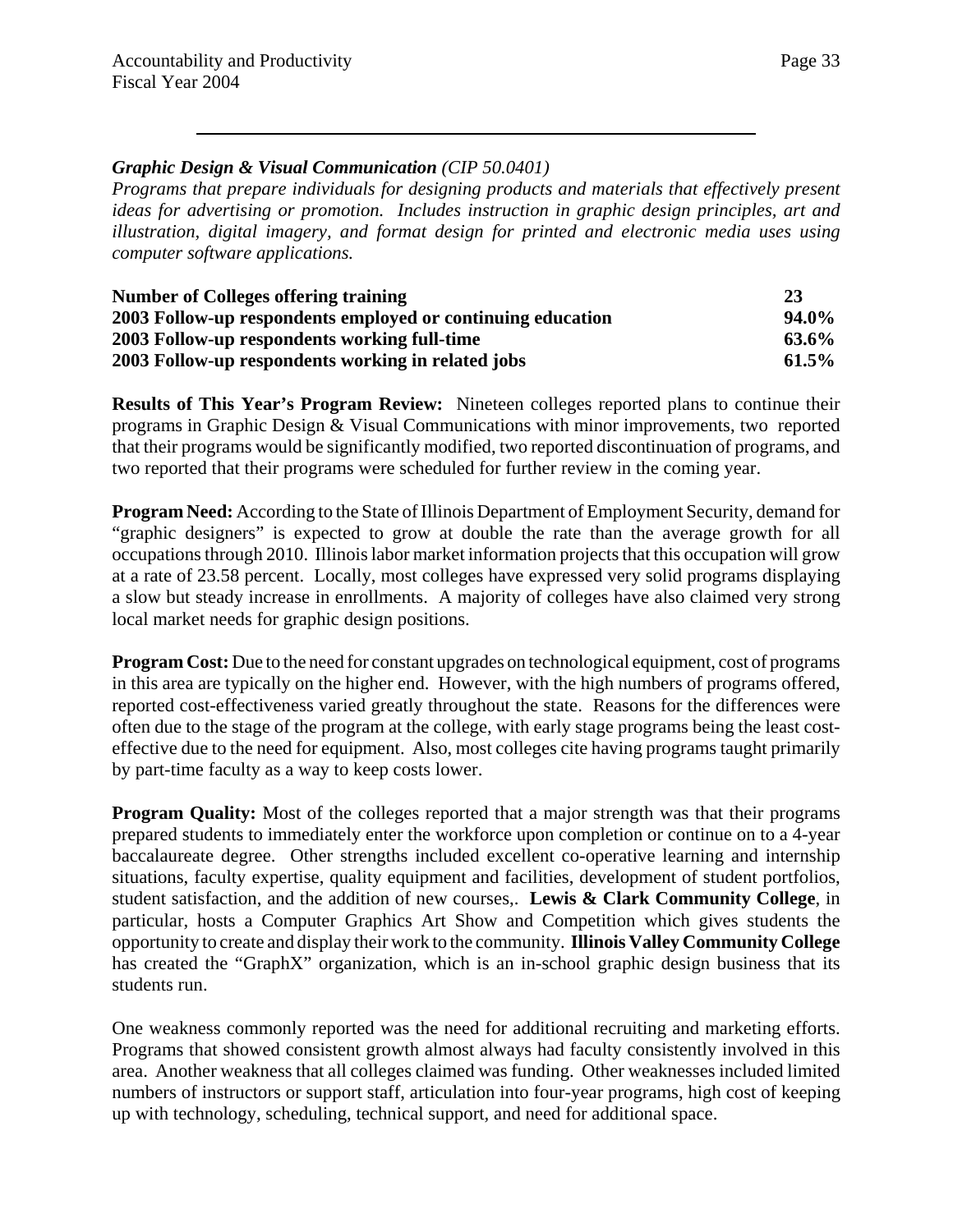#### *Graphic Design, Commercial Art & Illustration (CIP 50.0402)*

*Programs that prepare individuals for communicating artistically ideas and information via printed and electronic media. Includes instruction in design, lay-out and paste-up techniques, as well as computer graphics software.* 

| Number of Colleges offering training                        |     |
|-------------------------------------------------------------|-----|
| 2003 Follow-up respondents employed or continuing education | N/A |
| 2003 Follow-up respondents working full-time                | N/A |
| 2003 Follow-up respondents working in related jobs          | N/A |

**Results of This Year's Program Review:** All colleges that reported plan to continue their programs in Graphic Design, Commercial Art & Illustration with minor improvements.

**Program Need:** According to the State of Illinois Department of Employment Security, demand for "graphic and commercial artists" is expected to grow at double the average growth rate for all occupations through 2010. Locally, colleges have expressed very solid programs displaying a steady increase in enrollments. All programs have also claimed very strong local market needs for graphic design positions.

**Program Cost:** While costs are generally higher than average due to the consistent update needs of software and computer packages, they have been declining with the increasing affordability of technology. Also, most colleges cite being able to utilize instructional services from part-time faculty as a way to keep costs low.

**Program Quality:** All colleges reported that a major strength was that students are prepared to immediately enter the workforce upon completion or continue on to a 4-year baccalaureate degree. Other strengths included excellent co-operative learning and internship situations, quality of faculty and feedback from area professionals in the industry. **Parkland College**, in particular, cited lab hardware or software that was current or more current than what students will encounter upon entering the job market.

One weakness commonly reported was that due to labor market need, colleges are noticing that completion rates are decreasing because students are opting to enter the workforce prior to completion of the program. Other weaknesses included duplicated courses, cost of technology, and the limited total numbers of instructors and the effects that this has on scheduling and students' exposure to multiple perspectives.

Quality improvements at the colleges included adding additional instructors, adding courses in additional graphics packages such as "Flash", and eliminating duplicate classes. **Parkland College** is in the process of adding a work ethic training component to the program as well as adding a transfer option in Graphic Design for Fall 2004. **Rend Lake College** is focusing on adding opportunities for students its program to participate in more co-oping within area businesses.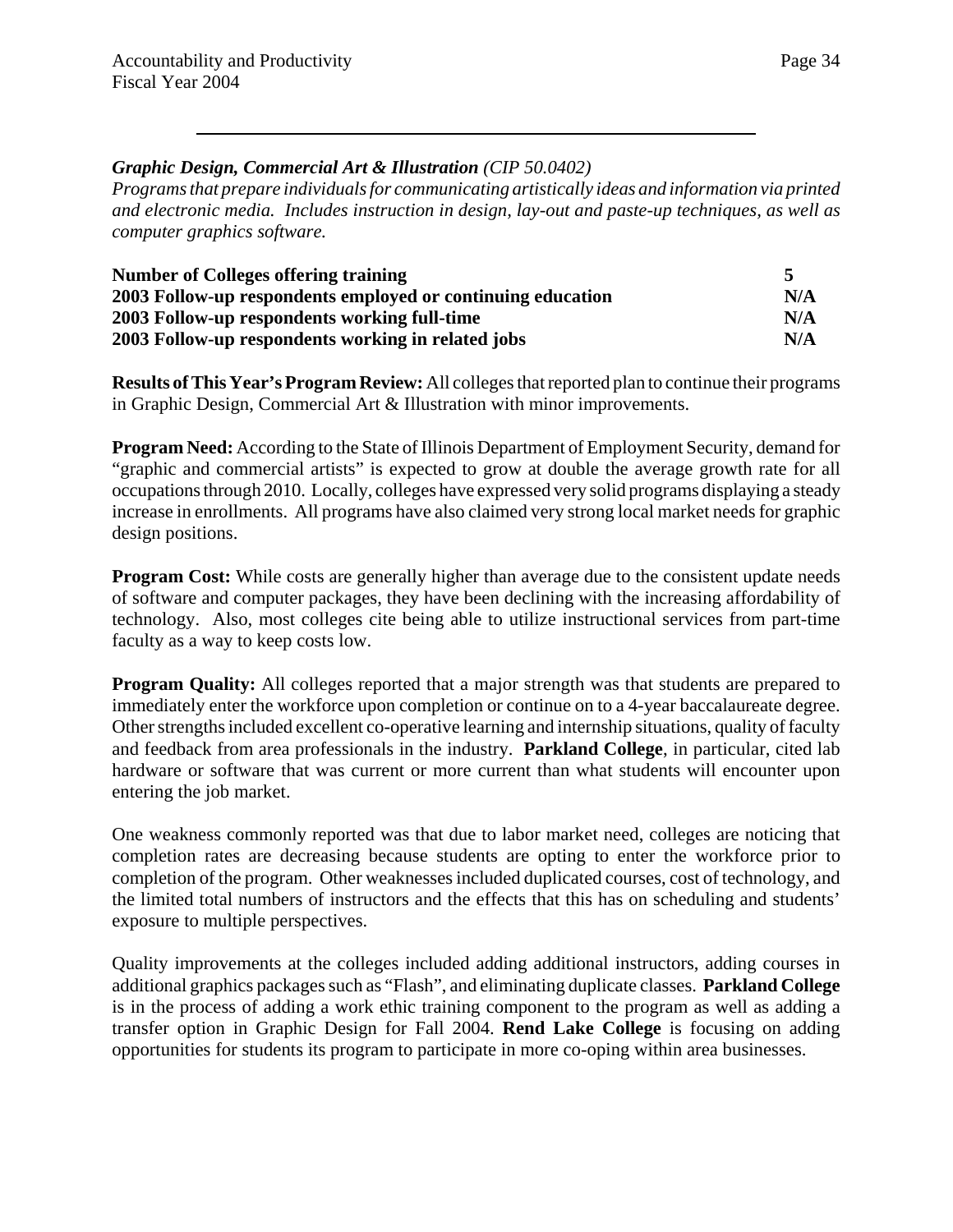#### *Photography (CIP 50.0406)*

*Programs that prepare individuals for capturing ideas, themes or moments visually through traditional or digital photographic methods for commercial use.* 

| <b>Number of Colleges Offering Training</b>                 | 6        |
|-------------------------------------------------------------|----------|
| 2003 Follow-up respondents employed or continuing education | $92.9\%$ |
| 2003 Follow-up respondents working full-time                | 70.0%    |
| 2003 Follow-up respondents working in related jobs          | 50.0%    |

**Results of this Year's Program Review:** One college reported plans to continue its program in Photography with minor improvements, one college plans to significantly modify its program, and one college has discontinued its program.

**Program Need:** According to the Illinois Department of Employment Security (IDES), employment projections for "photographers" are expected to grow at a rate of 7.6 percent between 2000 and 2010. Colleges reported growth in these programs due to the increased need for photography professionals with digital imaging skills. Furthermore, due to the increase in state-ofthe-art technology in this field, more and more employers are seeking workers who possess more formalized credentials rather than offering on-the-job training. The college that will discontinue its program reported doing so specifically because the program did not currently incorporate digital imaging courses in the curriculum.

**Program Cost:** The majority of colleges reported costs for photography programs were above college-wide averages. This is due to the perpetual need to purchase new equipment and update technology in order to stay current with digital imaging trends. Many colleges indicated that they expect these programs to become more cost-effective in future semesters.

**Program Quality:** A strong core of full-time and adjunct faculty members was cited numerous times as a strength of these programs. Additionally, given the significant amount of funds colleges have invested into their lab facilities and digital imaging centers, the overall photography infrastructure was seen as a major strength. However, the need for constant upgrades was also noted as a program weakness, as was the lack of program visibility and student outreach.

Colleges plan to continue their increased focus on digital photography and equipment upgrades in order to stay current with the field.

#### **Summary of Analyses of Career and Technical Education Program Reviews and Recommendations**

During fiscal year 2004, the career and technical education programs reviewed by the colleges remain strong as evidenced by information related to program need, program cost-effectiveness, and program quality. Career and technical education program review summaries for this year provided strong evidence that the colleges are utilizing their resources as effectively as possible. Colleges consistently indicated that sharing faculty, instructional space, equipment and other resources as appropriate contributed to the quality and cost-effectiveness of their programs. Common strengths identified by many of the colleges in their career and technical areas included a highly knowledgeable and qualified faculty, connections to business and industry, and active and involved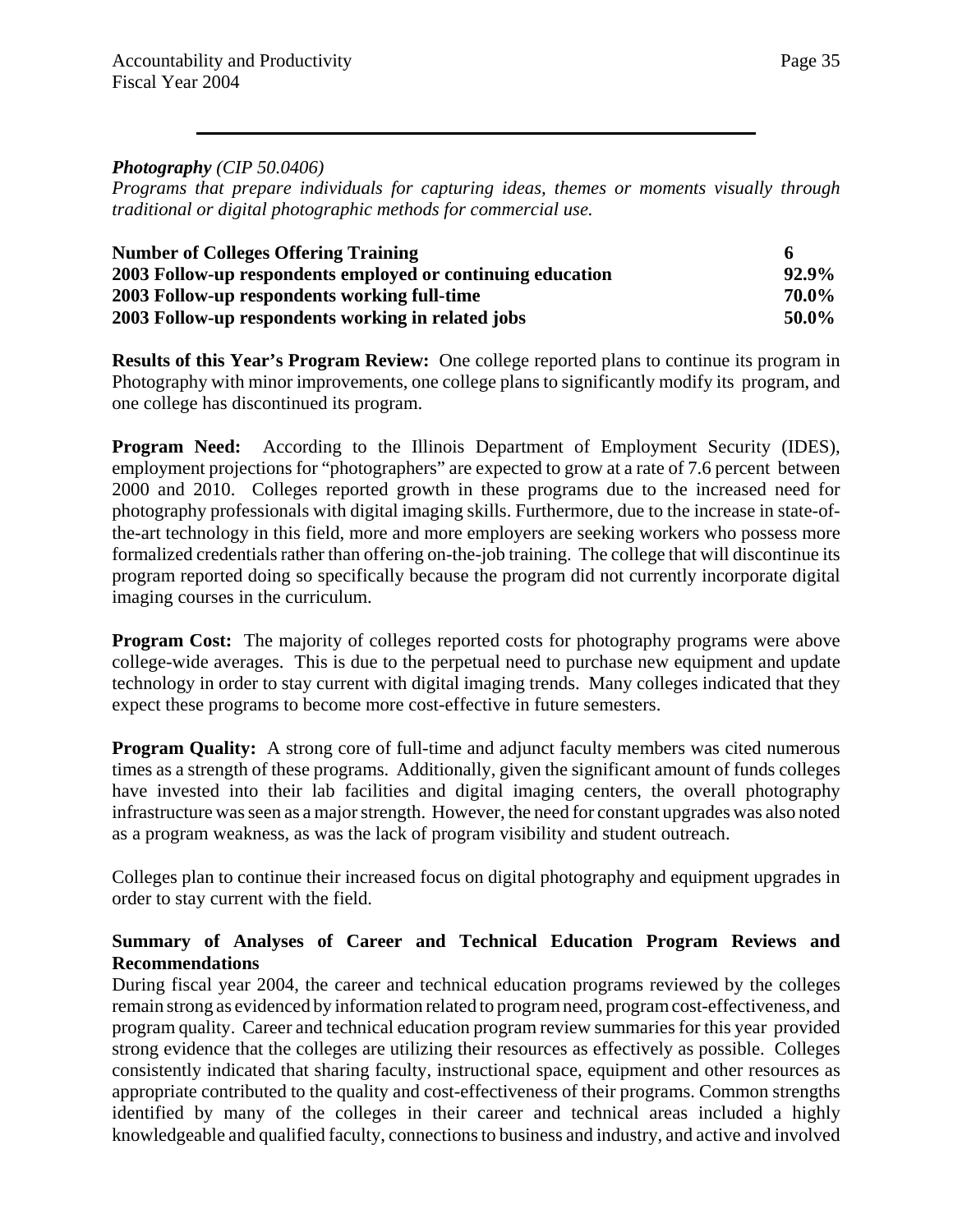advisory committees. Common weaknesses were lack of adequate instructional space, and out-ofdate equipment and/or technology. One challenge identified by several colleges, specifically those with training programs leading students towards a credentialing exam, was inability to track student credential attainment. Several colleges used the ICCB Performance Enhancement Grant to supplement student tracking of credential attainment through improving their data and recordkeeping systems, as well as maintenance policies and procedures.

From this year's review summaries it is easy to see how affected community college career and technical education programs are by their local labor market. In many instances programs continue to thrive with only minor improvements based on changes in local need. In others, colleges are being faced with reorganizing or eliminating programs that were anticipated to thrive under typical labor market conditions. As the economy continues to stall, our community colleges continue to strive towards meeting their communities' interests and needs, as well as offering new and emerging educational opportunities to students.

#### **Summary and Conclusions**

This report highlights and summarizes accountability activities and initiatives described by Illinois' 48 community colleges in their Accountability/Program Review Reports for fiscal year 2004. The reports submitted by the colleges provide evidence of the ongoing review processes that are in place to ensure that high levels of quality and productivity are achieved for programs and services that best support each college's mission. Through program review, the colleges examine targeted program areas and services to assess their ability to meet their intended purpose in a cost-effective, highquality manner.

The Illinois Community College Board *Fiscal Year 2004 Accountability and Productivity Report* provides analyses of program reviews in **170 academic disciplines**; **732 career and technical program areas**; **and 50 Adult Education and Family Literacy, English as a Second Language, and Developmental Education programs.** Highlights of the findings of the reports follow:

- Annual reporting of the results of program reviews is a major accountability effort by the colleges that began in 1983. The review is based on three criteria: program need, program cost, and program quality. Programs are reviewed at least once every five years.
- During fiscal year 2004, colleges reviewed a total of **170 academic disciplines, 50 adult and developmental education and English as a Second Language programs, and 732 career and technical programs.**
- Findings of the reviews of academic disciplines indicated adequate need and costeffectiveness. Quality enhancements included expanding methods of assessment and continuing to use the results to improve instruction, applying technology to improve teaching and learning, adding ethics courses across the curriculum, and the use of portfolios to showcase student learning.
- Reviews of Adult Education and Family Literacy, English as a Second Language, and Developmental Education programs indicated that strong need for the programs continues, with particular growth noted in the need for ESL programs. Most colleges indicated these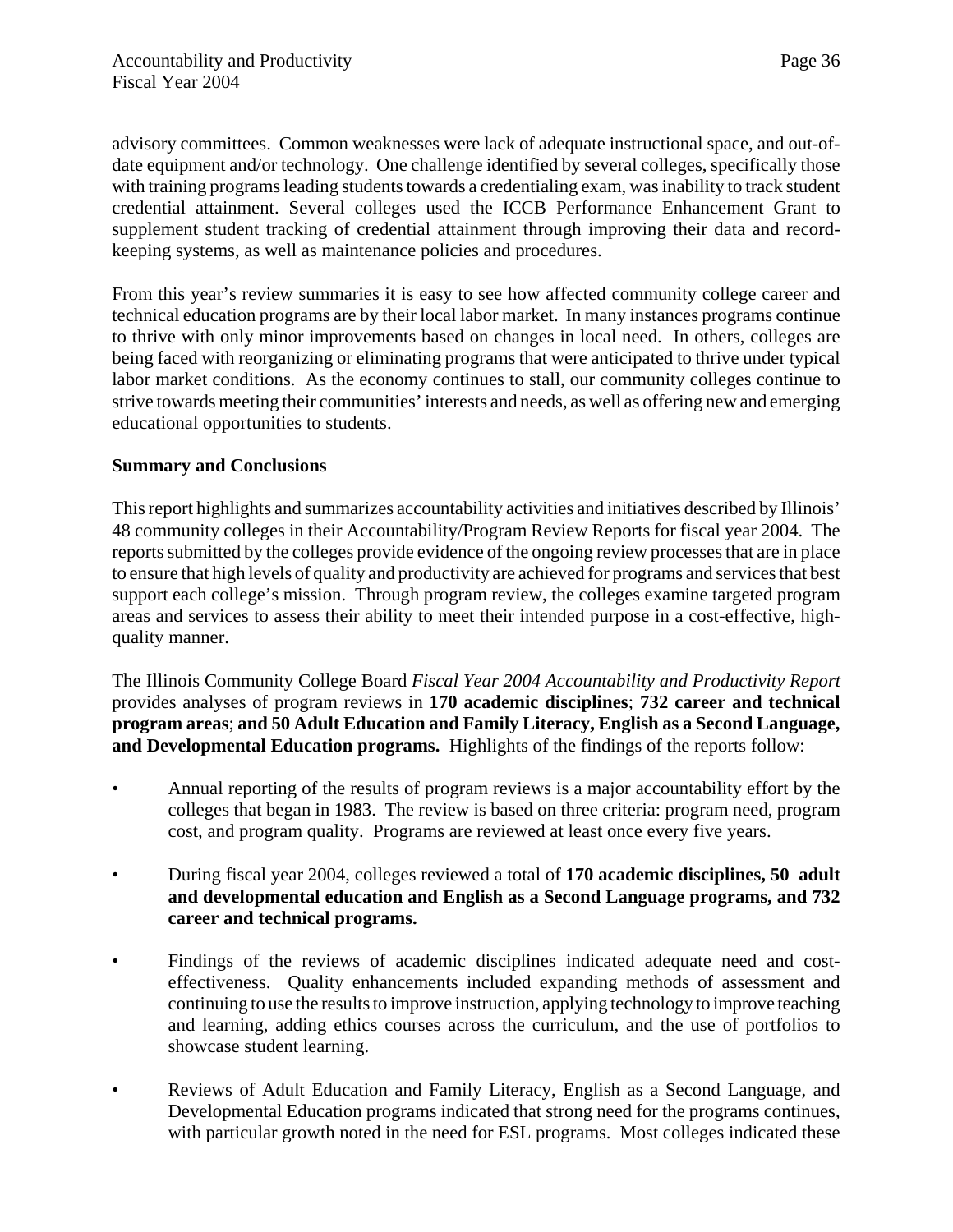programs are cost-effective due to the use of part-time instructors and staff and large enrollments. In cases where program costs exceeded the average, colleges still considered them to be cost-effective in relation to the needs of the populations served. Commonly noted program strengths included experienced and dedicated faculty and staff, flexible class schedules and formats, multiple instructional sites, and access to student support services. Commonly noted program concerns included the need for more full-time staff and the need for additional staff to provide more intensive follow-up services for students. A common focus for quality improvements was on providing support to transition students to collegelevel courses and track their success.

- As a result of reviews of career and technical programs, **518 programs were continued with minor improvements, 46 programs were significantly modified, 104 programs were identified for elimination, and 65 programs were scheduled for further review during the coming year.**
- The most commonly identified strengths for career and technical programs were wellqualified faculty, active advisory committees, external accreditation (where applicable), industry and local partnerships, and placement of program completers. The most common weaknesses were low enrollments, low completions, the need to continually upgrade and/or replace curricula and equipment to keep pace with changing technologies, and the need to provide more flexible scheduling options.

Program review has been the major accountability tool by which community colleges demonstrate the quality and effectiveness of the programs and services they offer to students. However, the demand for institutional accountability for student learning outcomes has intensified at the state and national level, leading to the development of external systems to measure the performance and effectiveness of postsecondary programs and services. For example, the Department of Education, Office of Vocational and Adult Education, requires colleges to report annual progress toward meeting performance goals for career and technical programs, and the Illinois Board of Higher Education has recently implemented a system of performance indicators as part of the annual *Performance Report* as well as a requirement that all academic programs systematically assess student learning and use the results to improve programs. Program review needs to be the mechanism that brings all of this information together for use in an evaluation of programs and services that leads to continuous improvement.

**Status of Recommendations from 2003 Report:** In Illinois community colleges, Program Review has been one of the most prominent and longest-running accountability reports in the system. The regular review of instructional, administrative and support services programs was implemented in 1983, and the process was last reviewed and revised in 1993. The intervening years have seen a number of significant changes, including an increasing emphasis on accountability and assessment of programs and student learning, changes in approaches to regional accreditation, and the development of performance indicators. A recommendation in the report *Accountability and Productivity in Illinois Community Colleges Fiscal Year 2003* stated that, **"To ensure that the program review process continues to be a major accountability tool for Illinois community colleges, during fiscal year 2004 ICCB staff should convene a work group to examine the process and make recommendations to enhance the process to provide increased accountability and to reduce duplicative reporting."** To assist in this effort, ICCB has contracted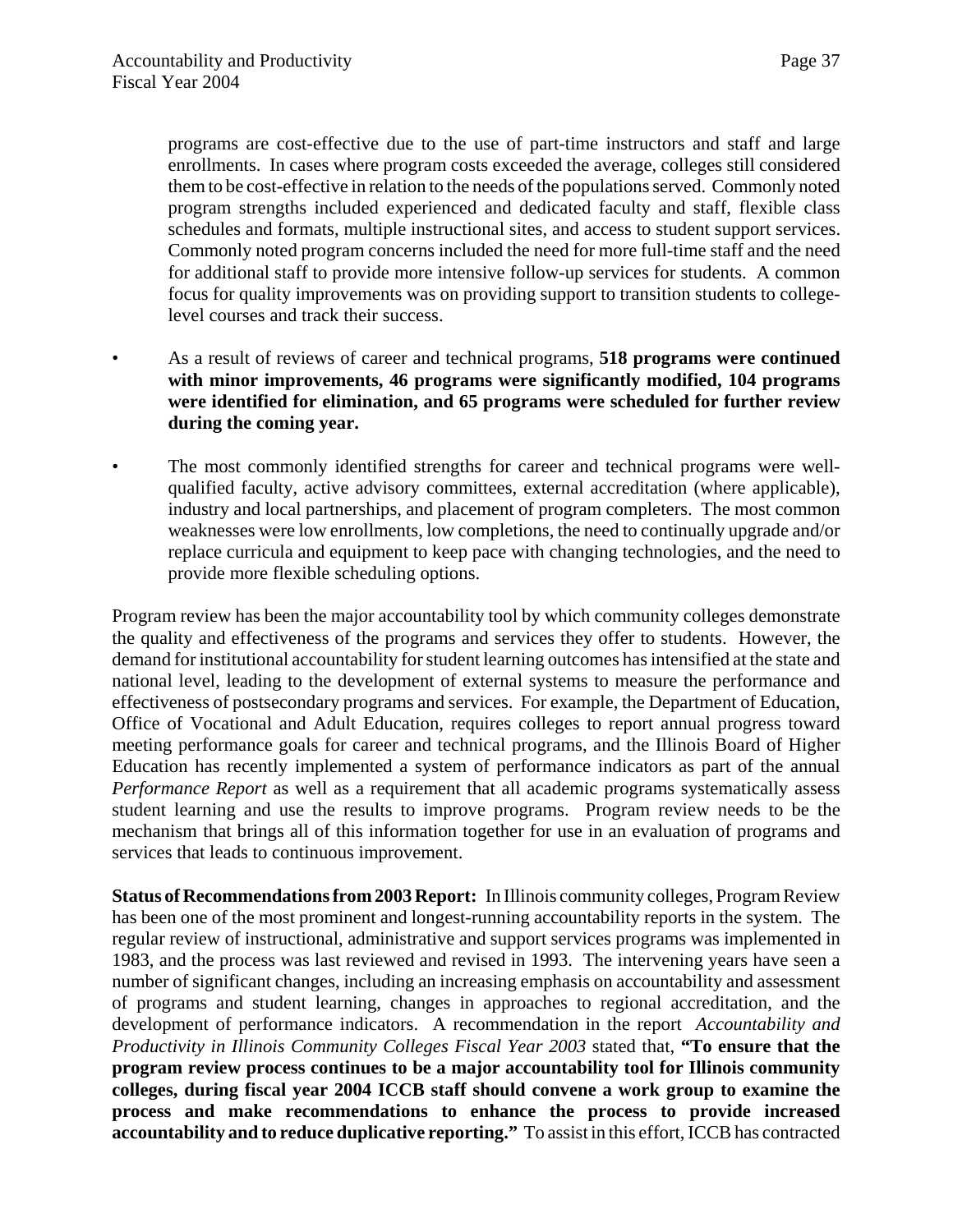with a team of consultants (Kathleen Kelly, Ivan Lach, and Sharon Kristovich) to coordinate a comprehensive review of the existing process, make recommendations for a revised systemwide program review process, and assist with implementation of the recommendations. In consultation with ICCB staff, the consultants have researched program review models in other states, conducted a survey of community colleges regarding various aspects of program review, and convened a Working Group consisting of community college representatives to provide input at various stages of the review. They will seek additional input through focus groups and electronic discussions**. The consultants' recommendations are expected to be available early in 2005, after which ICCB staff will bring a proposal for a revised program review process before the Board for consideration.**

**Conclusion.** The report of *Accountability and Productivity in Illinois Community Colleges Fiscal Year 2004* provides evidence that Illinois' comprehensive community colleges play a vital role in the state's educational and workforce preparation. They provide access and opportunity to nearly one million diverse students annually, including those seeking assistance deciding on a new career or upgrading skills for their current occupation, persons interested in transferring to another college or university, and students who need to sharpen their basic skills. In addition, they are a valuable resource to businesses and industries and a partner in economic development in the districts they serve. The report also illustrates that the colleges are committed to continuous improvement of their programs and services. As enrollments increase and fiscal constraints continue, the colleges have implemented strategies to maintain their level of service to their districts. The content of the reports affirms that Illinois community colleges continue to play an essential role in preparing the welleducated, high-skilled citizenry the state must have to strengthen the economy and support a desirable living environment.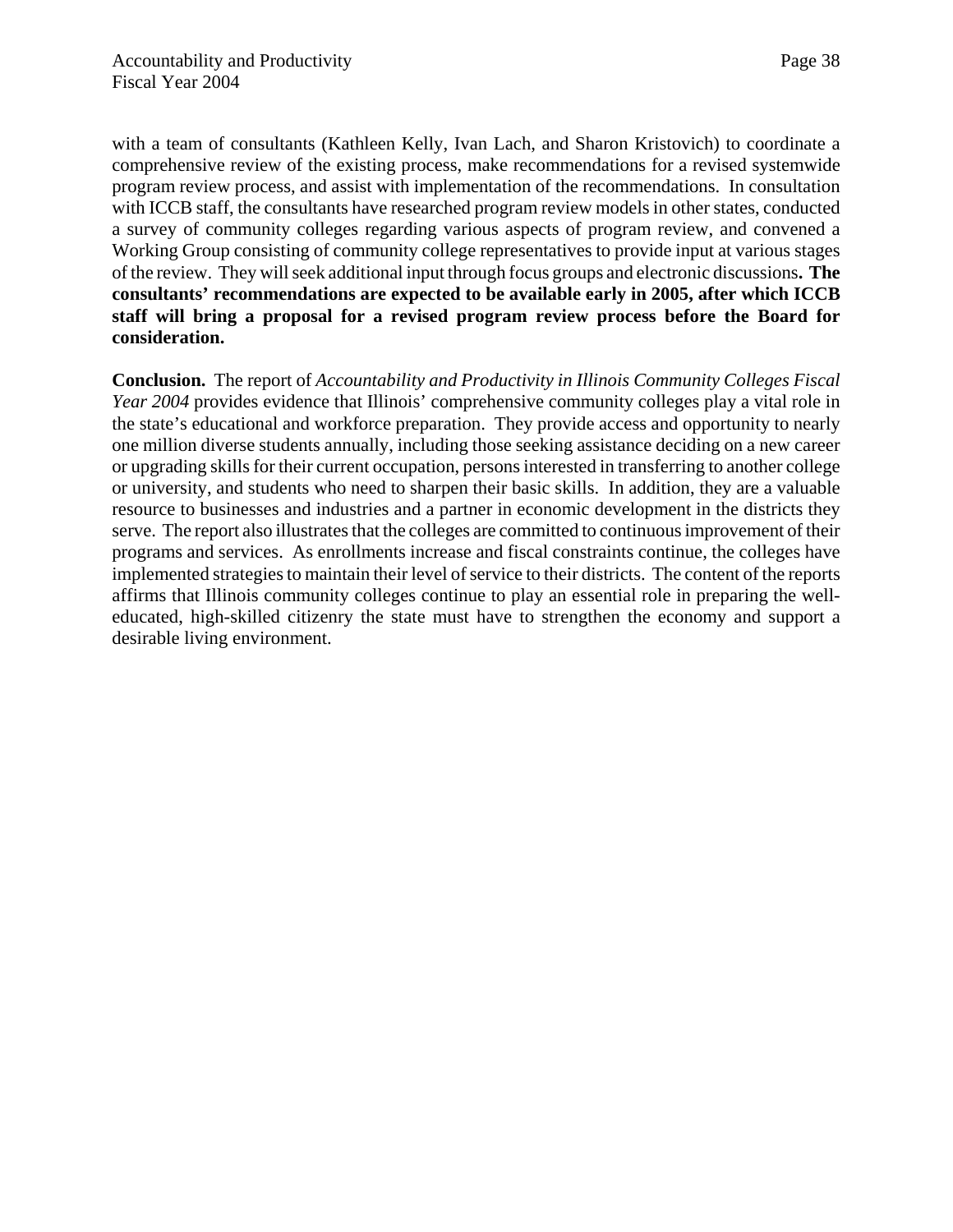Appendix A

## **COMMUNITY COLLEGE PROGRAM REVIEW SUMMARY TABLES**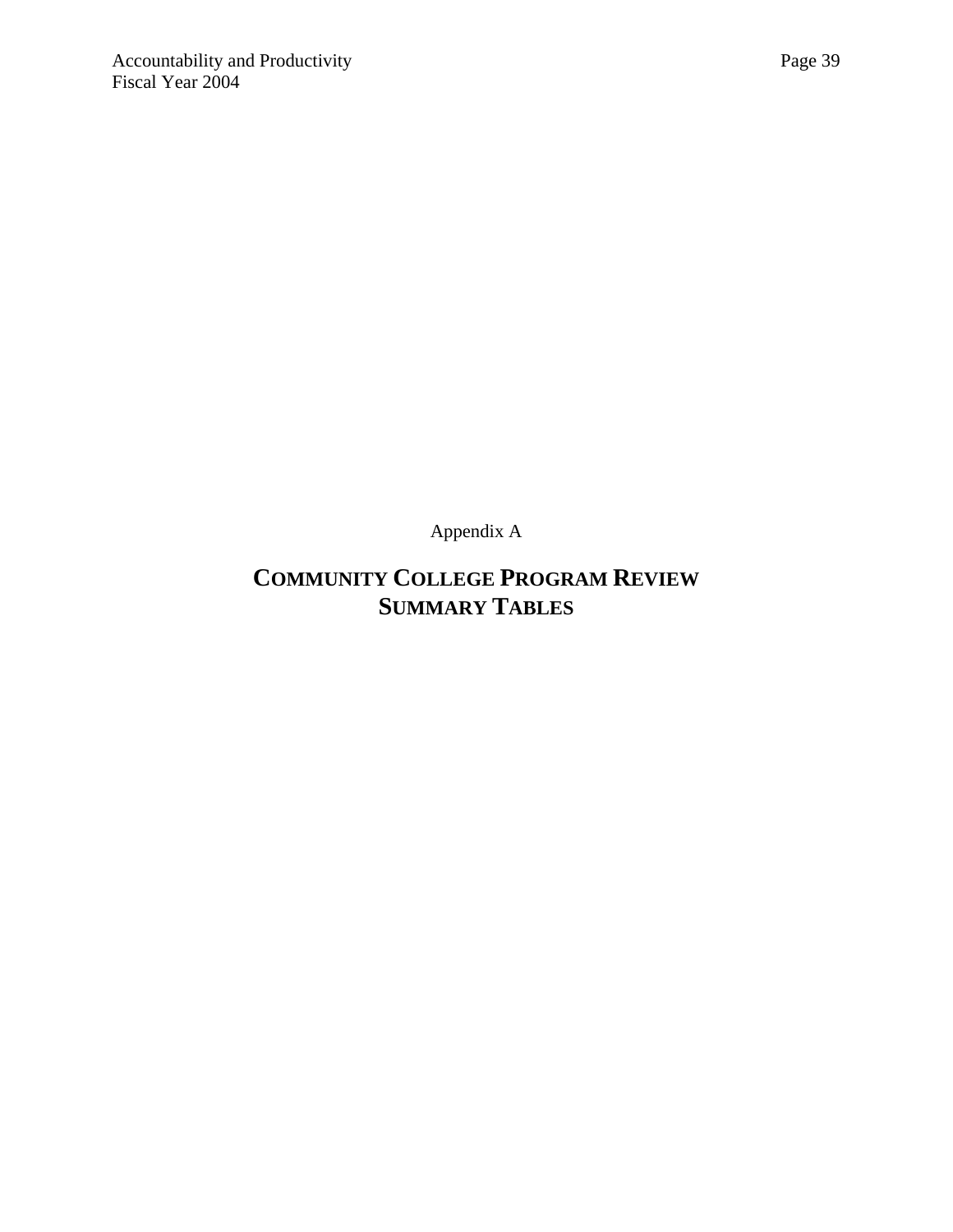| Illinois Community College Board<br>Table A-1<br>LIST OF PROGRAMS REVIEWED BY COMMUNITY COLLEGES<br><b>DURING FISCAL YEAR 2004</b> |                                                 |                                             |                                                        |
|------------------------------------------------------------------------------------------------------------------------------------|-------------------------------------------------|---------------------------------------------|--------------------------------------------------------|
| College                                                                                                                            | $#$ of<br>Occupational<br>Curricula<br>Reviewed | # of<br>Academic<br>Disciplines<br>Reviewed | # of<br>Dev/Adult<br>Education<br>Programs<br>Reviewed |
| <b>Black Hawk</b>                                                                                                                  | 20                                              | 3                                           | $\boldsymbol{0}$                                       |
| Chicago                                                                                                                            |                                                 |                                             |                                                        |
| Daley                                                                                                                              | 21                                              | 1                                           | $\boldsymbol{0}$                                       |
| Kennedy-King                                                                                                                       | 17                                              | $\mathbf{0}$                                | 0                                                      |
| Malcolm X                                                                                                                          | 6                                               | 7                                           | 1                                                      |
| Olive-Harvey                                                                                                                       | 7                                               | $\mathbf{0}$                                | 1                                                      |
| Truman                                                                                                                             | 6                                               | 4                                           | $\boldsymbol{0}$                                       |
| Washington                                                                                                                         | 12                                              | 6                                           | 1                                                      |
| Wright                                                                                                                             | 11                                              | 3                                           | $\boldsymbol{0}$                                       |
| Danville                                                                                                                           | 9                                               | 1                                           | 1                                                      |
| DuPage                                                                                                                             | 35                                              | 9                                           | 3                                                      |
| Elgin                                                                                                                              | 28                                              | $\mathbf{1}$                                | $\mathbf{1}$                                           |
| Harper                                                                                                                             | 17                                              | $\overline{4}$                              | 0                                                      |
| Heartland                                                                                                                          | 15                                              | 3                                           | 1                                                      |
| Highland                                                                                                                           | 8                                               | $\mathbf{1}$                                | $\overline{4}$                                         |
| IL Central                                                                                                                         | 21                                              | 8                                           | $\boldsymbol{0}$                                       |
| Illinois Eastern                                                                                                                   |                                                 |                                             |                                                        |
| Frontier                                                                                                                           | 5                                               | $\mathbf{1}$                                | $\boldsymbol{0}$                                       |
| Lincoln Trail                                                                                                                      | 13                                              | $\mathbf{1}$                                | 0                                                      |
| Olney                                                                                                                              | $\boldsymbol{2}$                                | $\mathbf{1}$                                | $\boldsymbol{0}$                                       |
| Wabash                                                                                                                             | $\overline{c}$                                  | $\mathbf{1}$                                | $\boldsymbol{0}$                                       |
| IL Valley                                                                                                                          | 12                                              | 8                                           | $\overline{c}$                                         |
| Joliet                                                                                                                             | 13                                              | 6                                           | $\boldsymbol{0}$                                       |
| Kankakee                                                                                                                           | 13                                              | $\boldsymbol{0}$                            | 3                                                      |
| Kaskaskia                                                                                                                          | 8                                               | $\boldsymbol{0}$                            | $\boldsymbol{0}$                                       |
| Kishwaukee                                                                                                                         | 13                                              | 6                                           | $\boldsymbol{0}$                                       |
| Lake County                                                                                                                        | 42                                              | $\mathbf{1}$                                | $\boldsymbol{0}$                                       |
| Lake Land                                                                                                                          | 9                                               | 6                                           | 5                                                      |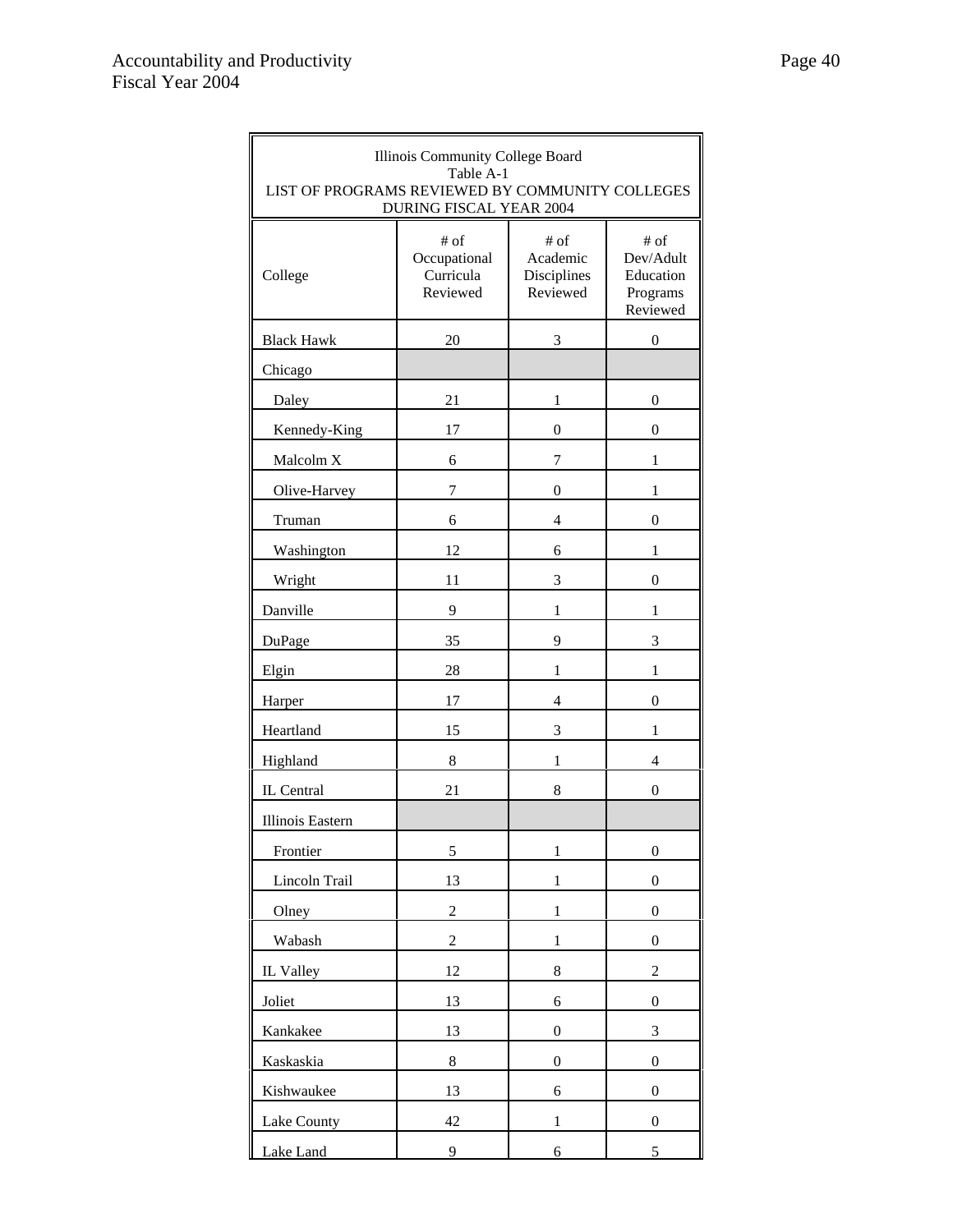| Illinois Community College Board<br>Table A-1<br>LIST OF PROGRAMS REVIEWED BY COMMUNITY COLLEGES<br><b>DURING FISCAL YEAR 2004</b> |                                                                                                |                  |                                                        |  |  |
|------------------------------------------------------------------------------------------------------------------------------------|------------------------------------------------------------------------------------------------|------------------|--------------------------------------------------------|--|--|
| College                                                                                                                            | $#$ of<br># of<br>Academic<br>Occupational<br>Curricula<br>Disciplines<br>Reviewed<br>Reviewed |                  | # of<br>Dev/Adult<br>Education<br>Programs<br>Reviewed |  |  |
| Lewis & Clark                                                                                                                      | 16                                                                                             | 3                | 1                                                      |  |  |
| Lincoln Land                                                                                                                       | 11                                                                                             | 9                | $\overline{c}$                                         |  |  |
| Logan                                                                                                                              | 12                                                                                             | 6                | $\boldsymbol{0}$                                       |  |  |
| McHenry                                                                                                                            | 5                                                                                              | 6                | 1                                                      |  |  |
| Moraine Valley                                                                                                                     | 30                                                                                             | 4                | 0                                                      |  |  |
| Morton                                                                                                                             | 7                                                                                              | 3                | 0                                                      |  |  |
| Oakton                                                                                                                             | 32                                                                                             | $\overline{c}$   | 3                                                      |  |  |
| Parkland                                                                                                                           | 7                                                                                              | 3                | 4                                                      |  |  |
| Prairie State                                                                                                                      | 20                                                                                             | 5                | $\mathbf{0}$                                           |  |  |
| Rend Lake                                                                                                                          | 12                                                                                             | 4                |                                                        |  |  |
| Richland                                                                                                                           | 13<br>$\overline{4}$                                                                           |                  | $\overline{c}$                                         |  |  |
| Rock Valley                                                                                                                        | 31                                                                                             | 1                | 3                                                      |  |  |
| Sandburg                                                                                                                           | 9                                                                                              | 1                | 0                                                      |  |  |
| Sauk Valley                                                                                                                        | 16                                                                                             | $\overline{c}$   | 4                                                      |  |  |
| Shawnee                                                                                                                            | 5                                                                                              | 6                | 0                                                      |  |  |
| South Suburban                                                                                                                     | 27                                                                                             | 3                | 0                                                      |  |  |
| Southeastern                                                                                                                       | 9                                                                                              | 5                | 0                                                      |  |  |
| Southwestern                                                                                                                       | 28                                                                                             | 5                | $\mathbf{1}$                                           |  |  |
| Spoon River                                                                                                                        | $\mathfrak{Z}$                                                                                 | 3                | $\boldsymbol{0}$                                       |  |  |
| Triton                                                                                                                             | 45                                                                                             | $8\,$            | $\overline{c}$                                         |  |  |
| Waubonsee                                                                                                                          | 25                                                                                             | 3                | $\,1$                                                  |  |  |
| Wood                                                                                                                               | $\overline{4}$                                                                                 | $\boldsymbol{2}$ | 3                                                      |  |  |
| <b>TOTALS</b><br>732<br>170<br>50                                                                                                  |                                                                                                |                  |                                                        |  |  |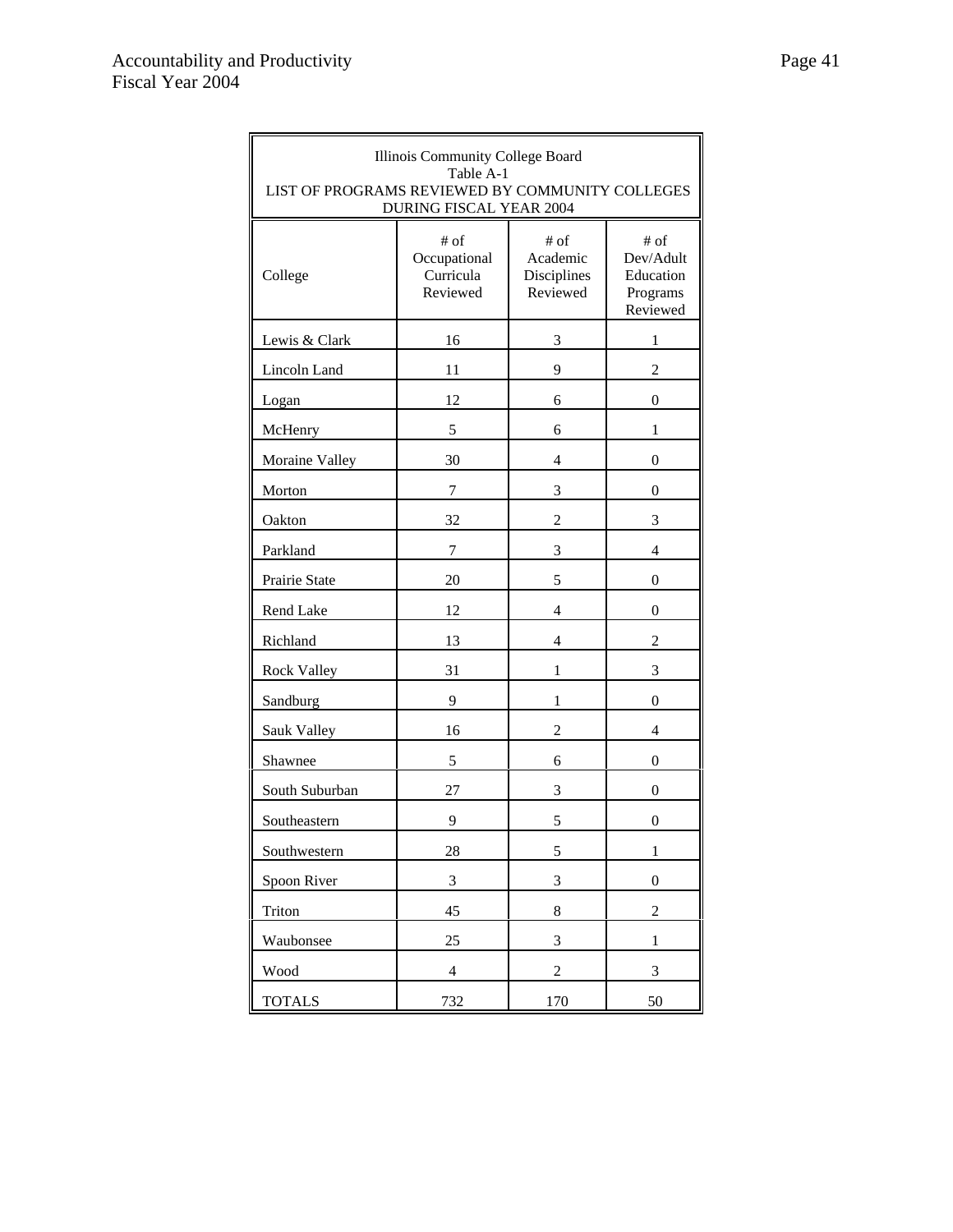| Illinois Community College Board<br>Table A-2<br>SUMMARY OF FISCAL YEAR 2004 REVIEWS OF<br>OCCUPATIONAL PROGRAMS BY COLLEGE |                                   |                                                      |                                         |                                             |                                                         |
|-----------------------------------------------------------------------------------------------------------------------------|-----------------------------------|------------------------------------------------------|-----------------------------------------|---------------------------------------------|---------------------------------------------------------|
| College                                                                                                                     | Number of<br>Programs<br>Reviewed | $(1)$ Number<br>Continued with<br>Minor Improvements | (2) Number<br>Significantly<br>Modified | (3) Number<br>Identified for<br>Elimination | $(4)$ Number<br>Identified for<br><b>Further Review</b> |
| <b>Black Hawk</b>                                                                                                           | $20\,$                            | 12                                                   | $\mathbf{0}$                            | $\overline{c}$                              | 6                                                       |
| Chicago                                                                                                                     |                                   |                                                      |                                         |                                             |                                                         |
| Daley                                                                                                                       | $21\,$                            | $\overline{9}$                                       | $\boldsymbol{0}$                        | 12                                          | $\boldsymbol{0}$                                        |
| Kennedy-King                                                                                                                | 17                                | 11                                                   | $\overline{3}$                          | $\boldsymbol{0}$                            | $\mathfrak{Z}$                                          |
| Malcolm X                                                                                                                   | 6                                 | $\mathfrak{Z}$                                       | $\boldsymbol{0}$                        | 3                                           | $\mathbf{0}$                                            |
| Olive-Harvey                                                                                                                | $\overline{7}$                    | $\overline{4}$                                       | $\mathbf{1}$                            | $\overline{c}$                              | $\boldsymbol{0}$                                        |
| Truman                                                                                                                      | 6                                 | 6                                                    | $\boldsymbol{0}$                        | $\boldsymbol{0}$                            | $\boldsymbol{0}$                                        |
| Washington                                                                                                                  | 12                                | $10\,$                                               | $\sqrt{2}$                              | 1                                           | $\boldsymbol{0}$                                        |
| Wright                                                                                                                      | 11                                | $8\,$                                                | $\boldsymbol{0}$                        | $\boldsymbol{0}$                            | 3                                                       |
| Danville                                                                                                                    | 9                                 | $8\,$                                                | $\boldsymbol{0}$                        | 1                                           | $\boldsymbol{0}$                                        |
| DuPage                                                                                                                      | 35                                | 18                                                   | 17                                      | $\boldsymbol{0}$                            | $\boldsymbol{0}$                                        |
| Elgin                                                                                                                       | 28                                | 27                                                   | $\mathbf{0}$                            | $\boldsymbol{0}$                            | $\mathbf{1}$                                            |
| Harper                                                                                                                      | 17                                | 15                                                   | $\boldsymbol{0}$                        | $\boldsymbol{0}$                            | $\overline{c}$                                          |
| Heartland                                                                                                                   | 15                                | 15                                                   | $\boldsymbol{0}$                        | $\boldsymbol{0}$                            | $\boldsymbol{0}$                                        |
| Highland                                                                                                                    | $8\,$                             | $\boldsymbol{7}$                                     | $\boldsymbol{0}$                        | 1                                           | $\boldsymbol{0}$                                        |
| Illinois Central                                                                                                            | 21                                | 19                                                   | $\boldsymbol{0}$                        | $\boldsymbol{0}$                            | $\overline{c}$                                          |
| Illinois Eastern                                                                                                            |                                   |                                                      |                                         |                                             |                                                         |
| Frontier                                                                                                                    | 5                                 | 4                                                    | $\boldsymbol{0}$                        | $\boldsymbol{0}$                            | 1                                                       |
| Lincoln Trail                                                                                                               | 13                                | $\mathbf{1}$                                         | $\boldsymbol{0}$                        | $\boldsymbol{0}$                            | $12\,$                                                  |
| Olney                                                                                                                       | $\overline{c}$                    | $\boldsymbol{2}$                                     | $\boldsymbol{0}$                        | $\boldsymbol{0}$                            | $\boldsymbol{0}$                                        |
| Wabash Valley                                                                                                               | $\overline{c}$                    | $\sqrt{2}$                                           | $\boldsymbol{0}$                        | $\boldsymbol{0}$                            | $\boldsymbol{0}$                                        |
| Illinois Valley                                                                                                             | $12\,$                            | 11                                                   | $\boldsymbol{0}$                        | $\mathbf{1}$                                | $\boldsymbol{0}$                                        |
| Joliet                                                                                                                      | 13                                | 13                                                   | $\boldsymbol{0}$                        | $\boldsymbol{0}$                            | $\boldsymbol{0}$                                        |
| Kankakee                                                                                                                    | 13                                | 13                                                   | $\boldsymbol{0}$                        | $\boldsymbol{0}$                            | $\boldsymbol{0}$                                        |
| Kaskaskia                                                                                                                   | $8\,$                             | $\,8\,$                                              | $\boldsymbol{0}$                        | $\boldsymbol{0}$                            | $\boldsymbol{0}$                                        |
| Kishwaukee                                                                                                                  | 13                                | 13                                                   | $\boldsymbol{0}$                        | $\boldsymbol{0}$                            | $\boldsymbol{0}$                                        |
| Lake County                                                                                                                 | $42\,$                            | 34                                                   | $\boldsymbol{0}$                        | $\sqrt{6}$                                  | $\sqrt{2}$                                              |
| Lake Land                                                                                                                   | $\overline{9}$                    | $\boldsymbol{9}$                                     | $\boldsymbol{0}$                        | $\boldsymbol{0}$                            | $\boldsymbol{0}$                                        |
| Lewis & Clark                                                                                                               | 16                                | 12                                                   | $\mathbf{1}$                            | $\sqrt{2}$                                  | $\mathbf{1}$                                            |
| Lincoln Land                                                                                                                | 11                                | $6\,$                                                | $\boldsymbol{0}$                        | $5\overline{)}$                             | $\mathbf{0}$                                            |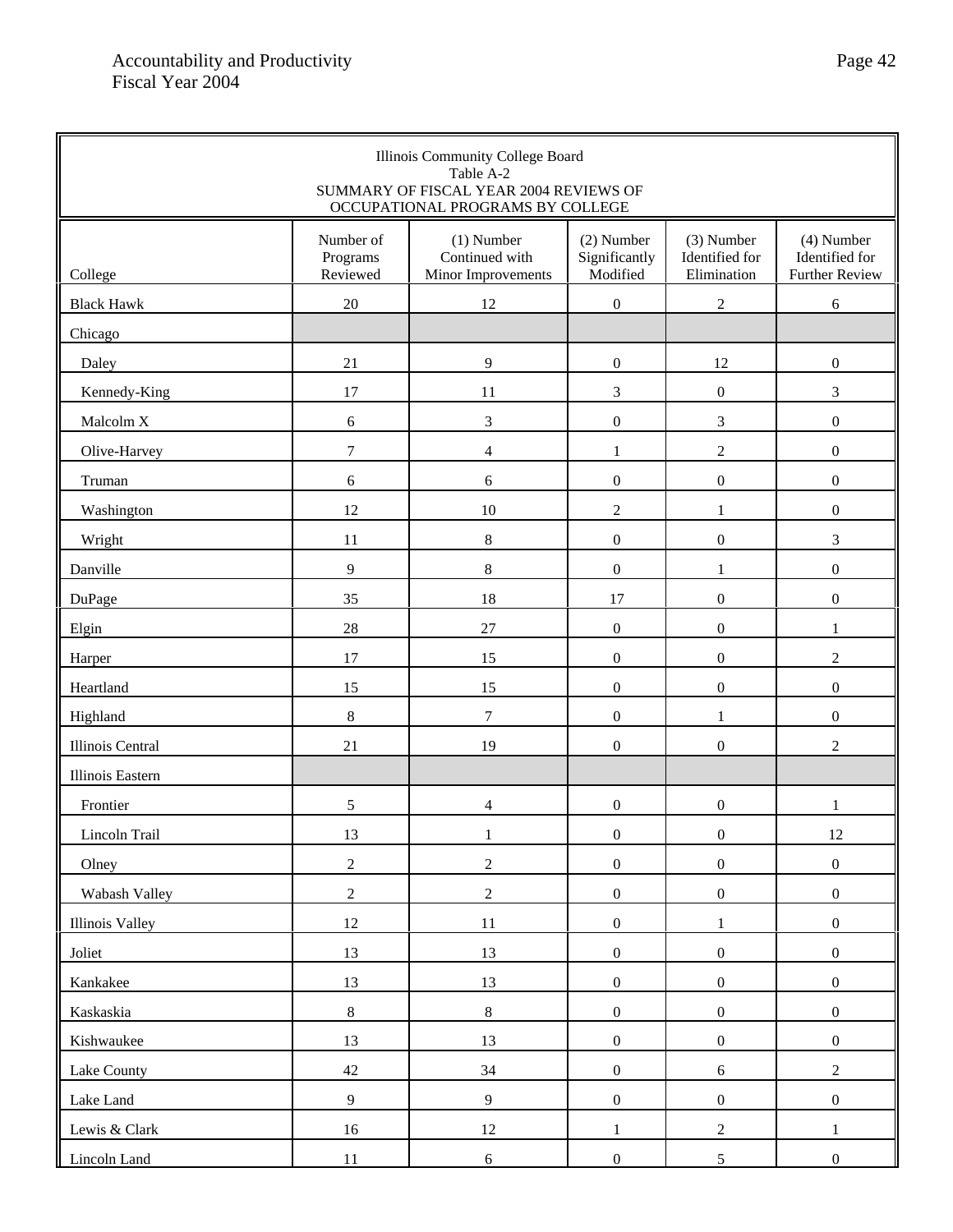| Illinois Community College Board<br>Table A-2<br>SUMMARY OF FISCAL YEAR 2004 REVIEWS OF<br>OCCUPATIONAL PROGRAMS BY COLLEGE |                                   |                                                      |                                         |                                             |                                                       |
|-----------------------------------------------------------------------------------------------------------------------------|-----------------------------------|------------------------------------------------------|-----------------------------------------|---------------------------------------------|-------------------------------------------------------|
| College                                                                                                                     | Number of<br>Programs<br>Reviewed | $(1)$ Number<br>Continued with<br>Minor Improvements | (2) Number<br>Significantly<br>Modified | (3) Number<br>Identified for<br>Elimination | (4) Number<br>Identified for<br><b>Further Review</b> |
| Logan                                                                                                                       | 12                                | 12                                                   | $\mathbf{0}$                            | $\boldsymbol{0}$                            | $\boldsymbol{0}$                                      |
| McHenry                                                                                                                     | 5                                 | 3                                                    | $\mathbf{1}$                            | $\mathbf{1}$                                | $\mathbf{0}$                                          |
| Moraine Valley                                                                                                              | 30                                | 21                                                   | $\mathbf{0}$                            | 9                                           | $\boldsymbol{0}$                                      |
| Morton                                                                                                                      | $\tau$                            | $\boldsymbol{7}$                                     | $\mathbf 0$                             | $\boldsymbol{0}$                            | $\boldsymbol{0}$                                      |
| Oakton                                                                                                                      | 32                                | 27                                                   | $\overline{4}$                          | $\mathbf{1}$                                | $\mathbf{0}$                                          |
| Parkland                                                                                                                    | $\overline{7}$                    | $\boldsymbol{7}$                                     | $\boldsymbol{0}$                        | $\boldsymbol{0}$                            | $\boldsymbol{0}$                                      |
| Prairie State                                                                                                               | 20                                | 12                                                   | 5                                       | $\overline{2}$                              | $\mathbf{1}$                                          |
| Rend Lake                                                                                                                   | 12                                | 10                                                   | $\mathbf{0}$                            | $\overline{2}$                              | $\boldsymbol{0}$                                      |
| Richland                                                                                                                    | 13                                | 6                                                    | $\overline{4}$                          | $\,1$                                       | $\sqrt{2}$                                            |
| <b>Rock Valley</b>                                                                                                          | 31                                | 11                                                   | $\boldsymbol{0}$                        | 11                                          | 9                                                     |
| Sandburg                                                                                                                    | 9                                 | $\overline{4}$                                       | $\Omega$                                | 3                                           | $\overline{2}$                                        |
| Sauk Valley                                                                                                                 | 16                                | 15                                                   | $\mathbf{0}$                            | $\mathbf{1}$                                | $\boldsymbol{0}$                                      |
| Shawnee                                                                                                                     | 5                                 | $\overline{4}$                                       | $\mathbf{0}$                            | $\mathbf{1}$                                | $\mathbf{0}$                                          |
| South Suburban                                                                                                              | 27                                | 11                                                   | $\mathbf{0}$                            | 16                                          | $\boldsymbol{0}$                                      |
| Southeastern                                                                                                                | 9                                 | 9                                                    | $\mathbf{0}$                            | $\overline{0}$                              | $\mathbf{0}$                                          |
| Southwestern                                                                                                                | 28                                | 14                                                   | 6                                       | $8\,$                                       | $\boldsymbol{0}$                                      |
| Spoon River                                                                                                                 | $\mathfrak{Z}$                    | $\overline{c}$                                       | $\mathbf{1}$                            | $\boldsymbol{0}$                            | $\boldsymbol{0}$                                      |
| Triton                                                                                                                      | 45                                | 20                                                   | $\mathbf{1}$                            | 6                                           | 18                                                    |
| Waubonsee                                                                                                                   | 25                                | 19                                                   | $\mathbf{0}$                            | 6                                           | $\mathbf{0}$                                          |
| Wood                                                                                                                        | $\overline{4}$                    | $\overline{4}$                                       | $\mathbf{0}$                            | $\overline{0}$                              | $\boldsymbol{0}$                                      |
| <b>TOTALS</b>                                                                                                               | 732                               | 518                                                  | 46                                      | 104                                         | 65                                                    |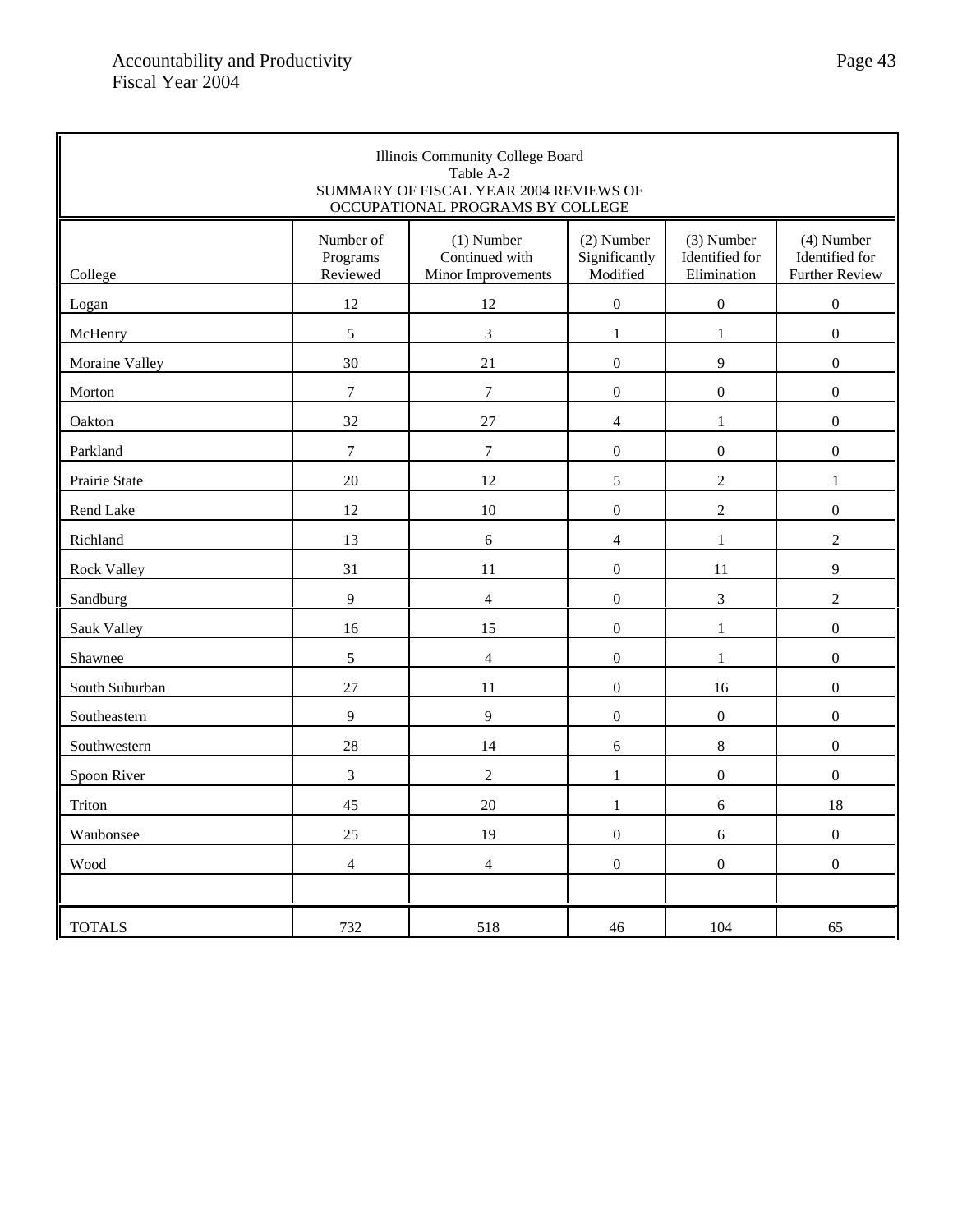| Illinois Community College Board<br>Table A-3<br>OCCUPATIONAL PROGRAMS ELIMINATED THROUGH PROGRAM REVIEW<br>IN FISCAL YEAR 2004 |                                                               |            |  |
|---------------------------------------------------------------------------------------------------------------------------------|---------------------------------------------------------------|------------|--|
| District/College                                                                                                                | Program Title                                                 | <b>CIP</b> |  |
| <b>Black Hawk</b>                                                                                                               | Banking & Finance Certificate                                 | 520803     |  |
|                                                                                                                                 | Library Technical Assistant Certificate                       | 250301     |  |
| CCC-Richard J. Daley                                                                                                            | <b>Architectural Drafting AAS</b>                             | 480102     |  |
|                                                                                                                                 | Architectural Drafting Advanced Certificate                   | 480102     |  |
|                                                                                                                                 | Architectural Drafting Basic Certificate                      | 480102     |  |
|                                                                                                                                 | <b>CAD/CAM Basic Certificate</b>                              | 480105     |  |
|                                                                                                                                 | CAD Technology AAS                                            | 150810     |  |
|                                                                                                                                 | Certified Optician/Contact Lens Basic Certificate             | 511802     |  |
|                                                                                                                                 | Certified Optician/Spectacle Dispensing Basic Certificate     | 511802     |  |
|                                                                                                                                 | <b>Communications Arts AAS</b>                                | 500401     |  |
|                                                                                                                                 | <b>Communications Arts Advanced Certificate</b>               | 500401     |  |
|                                                                                                                                 | Communications Arts Photography Advanced Certificate          | 500406     |  |
|                                                                                                                                 | Drafting & Machine Design Advanced Certificate                | 480105     |  |
|                                                                                                                                 | Manufacturing Technology: Gear Machining Advanced Certificate | 480503     |  |
|                                                                                                                                 | Manufacturing Technology: Gear Machining Certificate          | 480503     |  |
| CCC-Malcolm X                                                                                                                   | <b>Accounting AAS</b>                                         | 520301     |  |
|                                                                                                                                 | <b>Accounting Advanced Certificate</b>                        | 520301     |  |
|                                                                                                                                 | <b>Accounting Basic Certificate</b>                           | 520301     |  |
| <b>CCC-Olive Harvey</b>                                                                                                         | Architectural Technology AAS                                  | 480102     |  |
|                                                                                                                                 | Architectural Technology Basic Certificate                    | 480102     |  |
| CCC-Harold Washington                                                                                                           | Financial Service Basic Certificate                           | 520803     |  |
| Danville Area                                                                                                                   | Mechanical Draft Certificate                                  | 480105     |  |
| Highland                                                                                                                        | <b>Welding Certificate</b>                                    | 480508     |  |
| <b>Illinois Valley</b>                                                                                                          | Graphic Communication & Promotion Certificate                 | 480212     |  |
| Lake County                                                                                                                     | <b>CAD-Architecture AAS</b>                                   | 480104     |  |
|                                                                                                                                 | <b>CAD-Drafting General AAS</b>                               | 480104     |  |
|                                                                                                                                 | <b>CAD-Drafting Systems Operations AAS</b>                    | 480104     |  |
|                                                                                                                                 | <b>CAD-Electrical AAS</b>                                     | 480104     |  |
|                                                                                                                                 | CAD-Surveying AAS                                             | 480104     |  |
|                                                                                                                                 | Library Technician Assistant                                  | 250301     |  |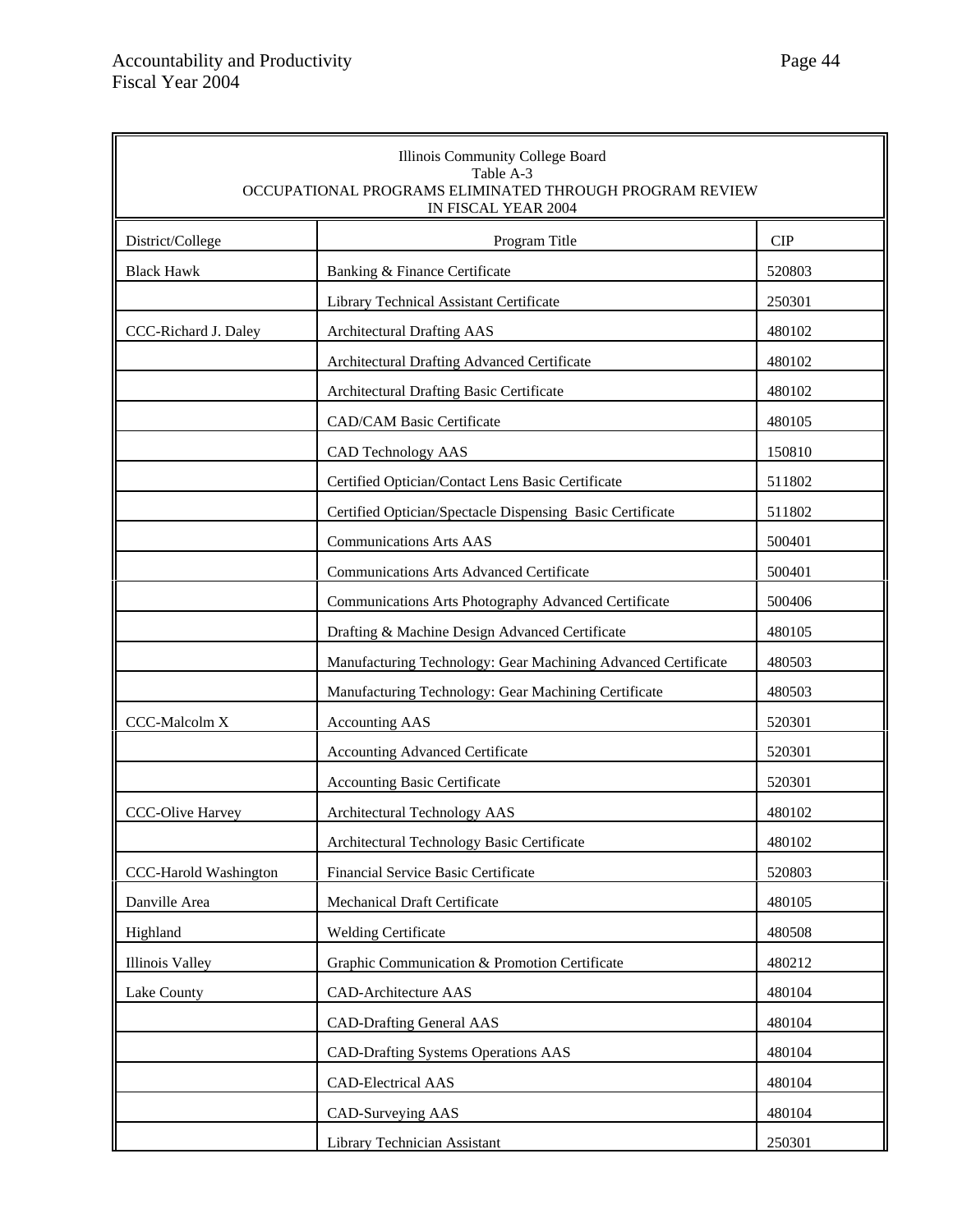| Illinois Community College Board<br>Table A-3<br>OCCUPATIONAL PROGRAMS ELIMINATED THROUGH PROGRAM REVIEW<br>IN FISCAL YEAR 2004 |                                                        |            |  |
|---------------------------------------------------------------------------------------------------------------------------------|--------------------------------------------------------|------------|--|
| District/College                                                                                                                | Program Title                                          | <b>CIP</b> |  |
| Lewis & Clark                                                                                                                   | Machinist AAS                                          | 480503     |  |
|                                                                                                                                 | <b>Machinist Certificate</b>                           | 480503     |  |
| Lincoln Land                                                                                                                    | Architectural Drafting Certificate                     | 480102     |  |
|                                                                                                                                 | <b>HVACR Technology Certificate</b>                    | 470201     |  |
|                                                                                                                                 | Surveying AAS                                          | 151102     |  |
|                                                                                                                                 | <b>Surveying Certificate</b>                           | 151102     |  |
|                                                                                                                                 | <b>Welding Certificate</b>                             | 480508     |  |
| McHenry County                                                                                                                  | Machining Tool Technology AAS                          | 480503     |  |
| Moraine Valley                                                                                                                  | Aircraft Inspection Certificate                        | 150702     |  |
|                                                                                                                                 | <b>Computer Numerical Control Machining AAS</b>        | 480503     |  |
|                                                                                                                                 | <b>Eddy Current Evaluation Certificate</b>             | 150702     |  |
|                                                                                                                                 | Industrial Radiographic Certificate                    | 150702     |  |
|                                                                                                                                 | Machinist Certificate                                  | 480503     |  |
|                                                                                                                                 | Surface Evaluation Specialist Certificate              | 150702     |  |
|                                                                                                                                 | <b>Ultrasonic Evaluation Technology Certificate</b>    | 150702     |  |
| Oakton                                                                                                                          | <b>HVAC AAS</b>                                        | 470201     |  |
| Prairie State                                                                                                                   | Tax Preparer Certificate                               | 520302     |  |
|                                                                                                                                 | Tool & Die Making Apprentice AAS                       | 480507     |  |
| Rend Lake                                                                                                                       | <b>HVACR AAS</b>                                       | 470201     |  |
|                                                                                                                                 | <b>HVACR Certificate</b>                               | 470201     |  |
| Richland                                                                                                                        | Machine Tool Precesses Certificate                     | 480503     |  |
| <b>Rock Valley</b>                                                                                                              | Advanced Library Media Technical Assistant Certificate | 250301     |  |
|                                                                                                                                 | <b>Advanced Quality Certificate</b>                    | 150702     |  |
|                                                                                                                                 | Advanced Quality in Manufacturing Certificate          | 150702     |  |
|                                                                                                                                 | <b>Basic Accounting I Certificate</b>                  | 520302     |  |
|                                                                                                                                 | <b>Basic Accounting II Certificate</b>                 | 520302     |  |
|                                                                                                                                 | Basic Library Media Technical Assistant Certificate    | 250301     |  |
|                                                                                                                                 | Comprehensive Accounting II Certificate                | 520302     |  |
|                                                                                                                                 | Intermediate Accounting II Certificate                 | 520302     |  |
|                                                                                                                                 | Library Media Technical Assistant AAS                  | 250301     |  |

 $\overline{\mathbf{u}}$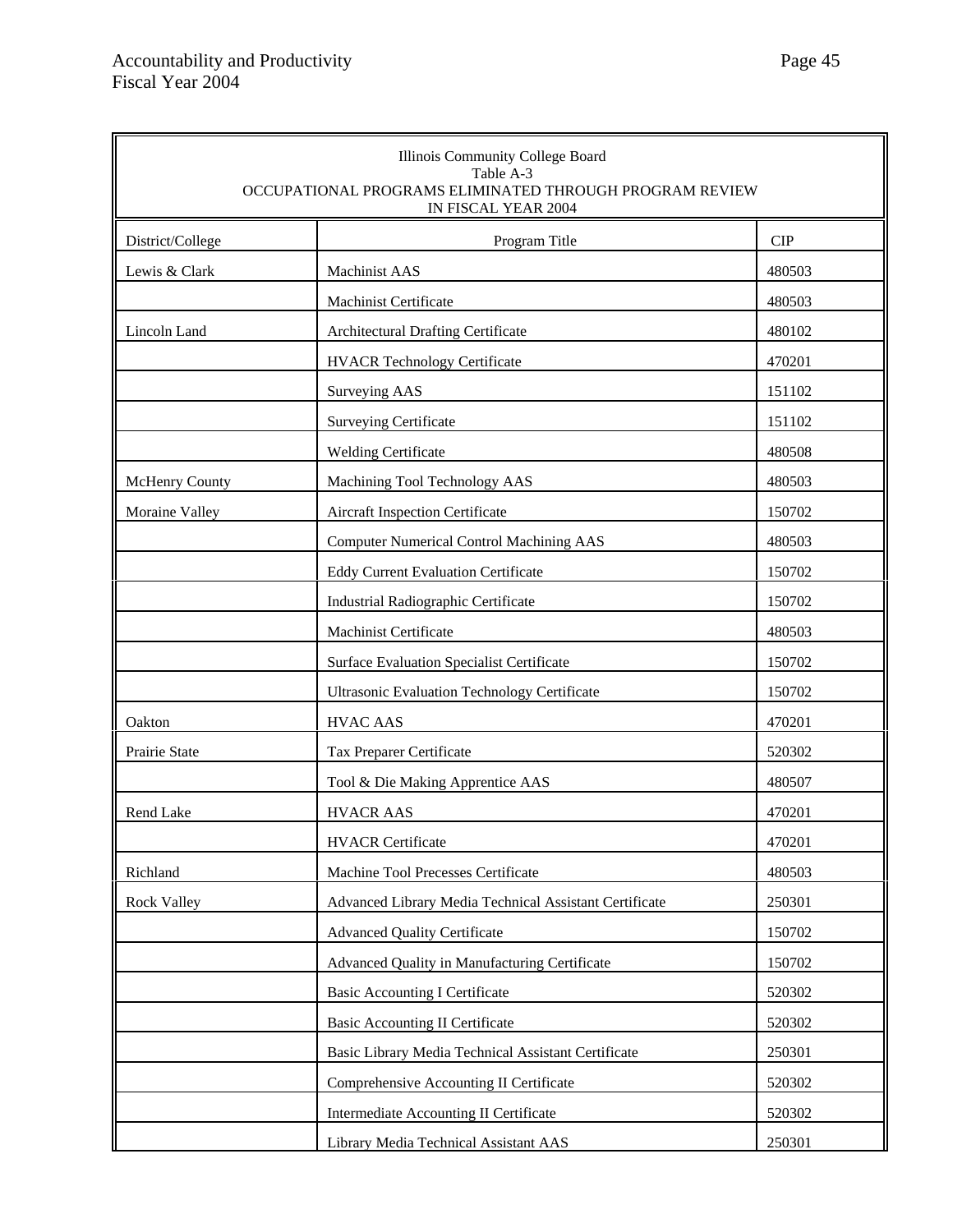| Illinois Community College Board<br>Table A-3<br>OCCUPATIONAL PROGRAMS ELIMINATED THROUGH PROGRAM REVIEW<br>IN FISCAL YEAR 2004 |                                              |            |  |
|---------------------------------------------------------------------------------------------------------------------------------|----------------------------------------------|------------|--|
| District/College                                                                                                                | Program Title                                | <b>CIP</b> |  |
| <b>Rock Valley</b>                                                                                                              | Press Operations Certificate                 | 480201     |  |
|                                                                                                                                 | Quality in Design Certificate                | 150702     |  |
| Carl Sandburg                                                                                                                   | Machine Drafting & Design Certificate        | 150805     |  |
|                                                                                                                                 | Machine Tool Certificate                     | 480503     |  |
|                                                                                                                                 | <b>Numerical Control Certificate</b>         | 480520     |  |
| Sauk Valley                                                                                                                     | <b>Banking Certificate</b>                   | 520803     |  |
| Shawnee                                                                                                                         | Drafting Technology AAS                      | 480102     |  |
| South Suburban                                                                                                                  | Banking & Finance AAS                        | 520803     |  |
|                                                                                                                                 | Banking & Finance Certificate                | 520803     |  |
|                                                                                                                                 | <b>Basic Machine Tool Certificate</b>        | 480503     |  |
|                                                                                                                                 | <b>Business Skills Certificate</b>           | 520101     |  |
|                                                                                                                                 | Desktop Publishing Certificate               | 480206     |  |
|                                                                                                                                 | Graphic Arts Certificate                     | 480206     |  |
|                                                                                                                                 | Intermediate Machine Tool Certificate        | 480503     |  |
|                                                                                                                                 | Machine Tool Processes AAS                   | 480503     |  |
|                                                                                                                                 | Machine Tool Processes Certificate           | 480503     |  |
|                                                                                                                                 | Prepress Certificate                         | 480206     |  |
|                                                                                                                                 | Press Certificate                            | 480206     |  |
|                                                                                                                                 | Printing Estimator Basic Certificate         | 480206     |  |
|                                                                                                                                 | Publishing & Printing Technology AAS         | 480206     |  |
|                                                                                                                                 | Publishing & Printing Technology Certificate | 480206     |  |
|                                                                                                                                 | Web Publisher Basic Certificate              | 480206     |  |
| Southwestern Illinois                                                                                                           | Advertising Art Marketing AAS                | 500401     |  |
|                                                                                                                                 | Backing & Finance AAS                        | 520803     |  |
|                                                                                                                                 | <b>Industrial Blacksmith AAS</b>             | 480502     |  |
|                                                                                                                                 | <b>Industrial Blacksmith Certificate</b>     | 480502     |  |
|                                                                                                                                 | <b>Industrial Metalworking AAS</b>           | 480506     |  |
|                                                                                                                                 | <b>Industrial Metalworking Certificate</b>   | 480506     |  |
|                                                                                                                                 | Industrial Rigger/Ironworker AAS             | 480501     |  |
|                                                                                                                                 | Industrial Rigger/Ironworker Certificate     | 480501     |  |